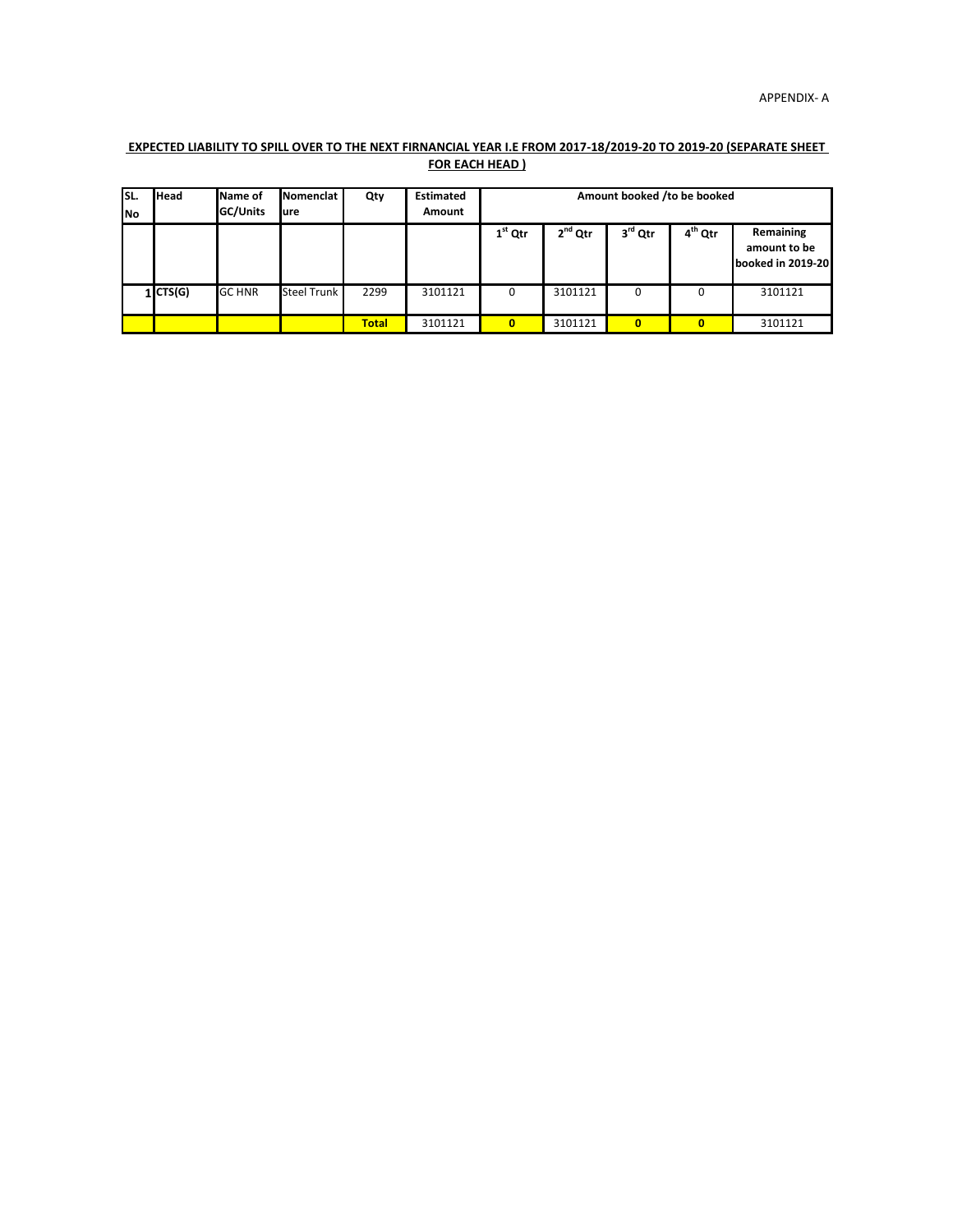# **EXPECTED LIABILITY TO SPILL OVER TO THE NEXT FIRNANCIAL YEAR I.E FROM 2017-18/2019-20 TO 2019-20 (SEPARATE**

|                    |             |                            |                                     |              | <b>SHEET FOR EACH HEAD)</b>       |                             |                     |          |                     |                                                      |
|--------------------|-------------|----------------------------|-------------------------------------|--------------|-----------------------------------|-----------------------------|---------------------|----------|---------------------|------------------------------------------------------|
| lsı.<br><b>INo</b> | <b>Head</b> | Name of<br><b>GC/Units</b> | Nomenclat Qty<br>lure               |              | <b>Estimated</b><br><b>Amount</b> | Amount booked /to be booked |                     |          |                     |                                                      |
|                    |             |                            |                                     |              |                                   | $1st$ Qtr                   | 2 <sup>nd</sup> Qtr | 3rd Qtr  | 4 <sup>th</sup> Qtr | Remaining<br>amount<br>to be<br>booked in<br>חכ סרחכ |
|                    | $1$ M&E(G)  | <b>GC HNR</b>              | <b>Riot</b><br>Control<br>Helmet(L) | 8450         | 12260950                          |                             | $\Omega$            | 12260950 | 01                  | 12260950                                             |
|                    |             |                            |                                     | <b>Total</b> | 12260950                          |                             |                     | 12260950 | $\Omega$            | 12260950                                             |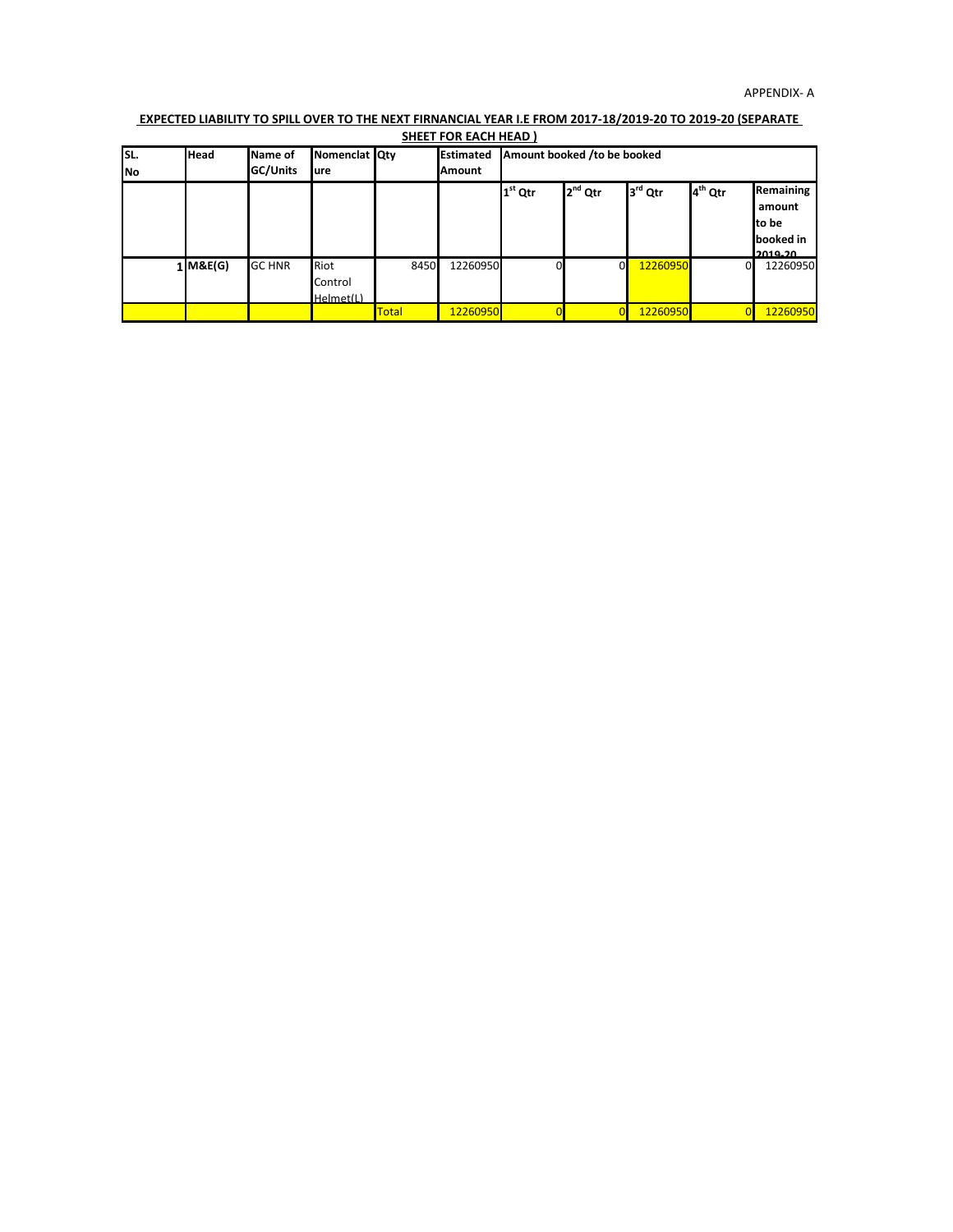#### APPENDIX- A

### **EXPECTED LIABILITY TO SPILL OVER TO THE NEXT FIRNANCIAL YEAR I.E FROM 2017-18/2019-20 TO 2019-20 (SEPARATE SHEET FOR EACH HEAD )**

| lsl.      | Head      | Name of  | Nomenclat Qty                          |              | <b>Estimated</b> | Amount booked /to be booked |                     |         |                     |                                                      |
|-----------|-----------|----------|----------------------------------------|--------------|------------------|-----------------------------|---------------------|---------|---------------------|------------------------------------------------------|
| <b>No</b> |           | GC/Units | ure                                    |              | <b>Amount</b>    |                             |                     |         |                     |                                                      |
|           |           |          |                                        |              |                  | $1st$ Qtr                   | 2 <sup>nd</sup> Qtr | 3rd Qtr | 4 <sup>th</sup> Qtr | Remaining<br>amount<br>to be<br>booked in<br>2010-20 |
|           | $1$ MV(G) | 22 Bn    | Running<br>repair of<br>MT<br>vehicles |              | 200000           | 200000                      | 0                   |         |                     | 200000                                               |
|           |           |          |                                        | <b>Total</b> | 200000           | 200000                      |                     |         |                     | 200000                                               |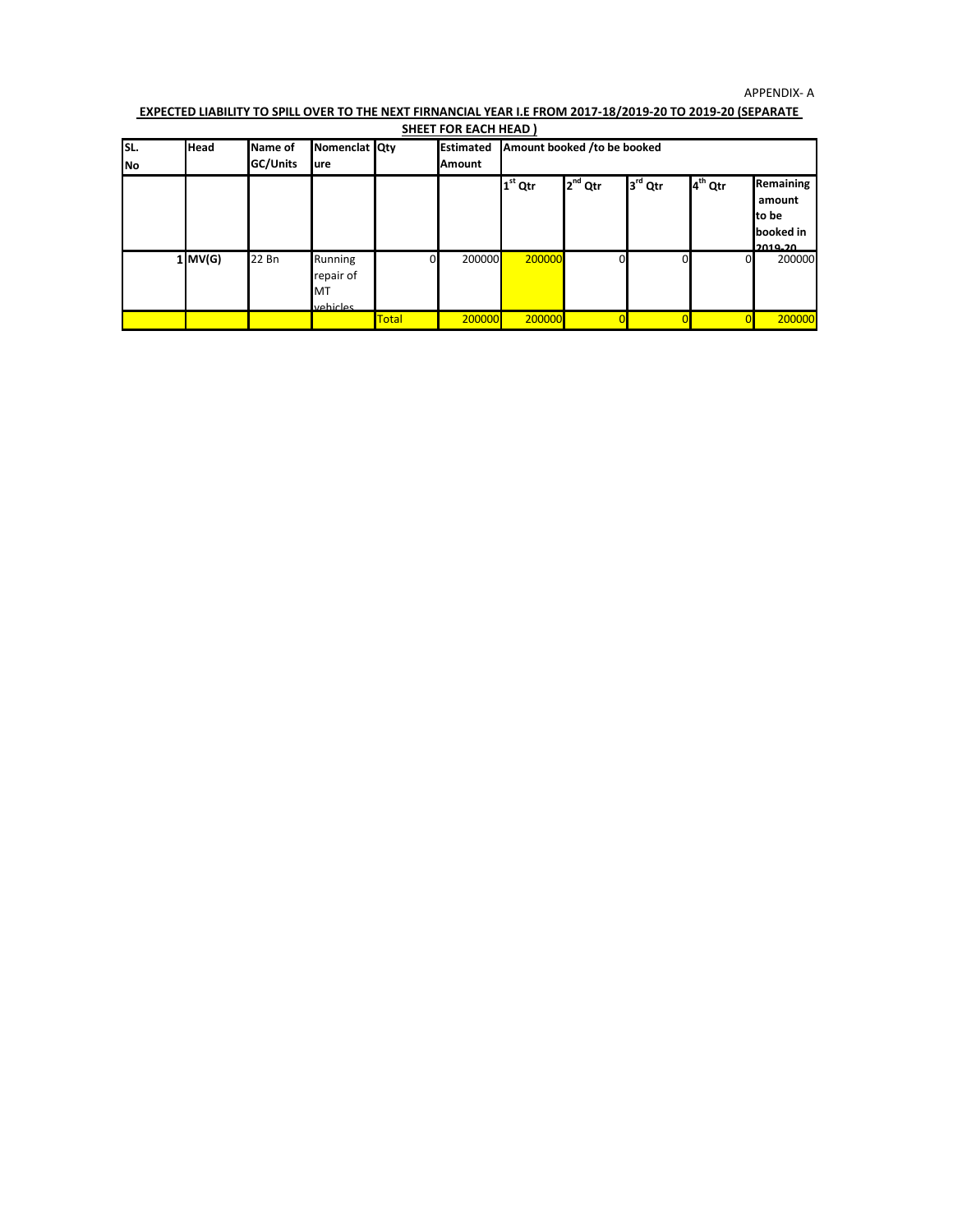| SL.<br><b>No</b> | <b>Head</b> | Name of<br>GC/Units | <b>Nomenclat</b><br>ure | Qty          | <b>Estimated</b><br>Amount | Amount booked /to be booked |                |                |                |                                                      |  |
|------------------|-------------|---------------------|-------------------------|--------------|----------------------------|-----------------------------|----------------|----------------|----------------|------------------------------------------------------|--|
|                  |             |                     |                         |              |                            | $1st$ Qtr                   | $2nd$ Qtr      | $3rd$ Qtr      | $4th$ Qtr      | Remaining<br>amount<br>to be<br>booked in<br>2010-20 |  |
|                  | $1$ OE(IT)  | <b>GC HNR</b>       | o                       | o            | o                          | $\mathbf 0$                 | $\mathbf 0$    | $\mathbf 0$    | $\mathbf 0$    | o                                                    |  |
| $\overline{2}$   |             | 16 Bn               | 0                       | $\mathbf 0$  | 0                          | 0                           | $\mathbf 0$    | $\mathbf 0$    | 0              | 0                                                    |  |
| 3                |             | 72 Bn               | 0                       | 0            | 0                          | 0                           | 0              | 0              | 0              | $\mathbf 0$                                          |  |
| $\overline{4}$   |             | 166 Bn              | $\mathbf 0$             | $\mathbf 0$  | 0                          | $\mathbf 0$                 | $\mathbf 0$    | $\mathbf 0$    | $\mathbf 0$    | $\mathbf 0$                                          |  |
| $\overline{5}$   |             | 231 Bn              | $\mathbf 0$             | $\mathbf 0$  | 0                          | 0                           | $\mathbf 0$    | $\mathbf 0$    | $\mathbf 0$    | 0                                                    |  |
| 6                |             | 242 Bn              | 0                       | 0            | 0                          | 0                           | 0              | 0              | 0              | 0                                                    |  |
| 7                |             | <b>GC BTB</b>       | $\mathbf 0$             | 0            | 0                          | 0                           | $\mathbf 0$    | $\mathbf 0$    | 0              | 0                                                    |  |
| 8                |             | 6 Bn                | 0                       | $\mathbf 0$  | 0                          | 0                           | 0              | 0              | 0              | 0                                                    |  |
| 9                |             | 20 Bn               | 0                       | 0            | 0                          | 0                           | 0              | 0              | 0              | 0                                                    |  |
| 10               |             | 22 Bn               | 0                       | 0            | 0                          | 0                           | 0              | $\mathbf 0$    | 0              | 0                                                    |  |
| 11               |             | 126 Bn              | 0                       | $\mathbf 0$  | $\mathbf 0$                | 0                           | 0              | $\mathbf 0$    | 0              | 0                                                    |  |
| 12               |             | 198 Bn              | 0                       | 0            | 0                          | 0                           | 0              | 0              | 0              | 0                                                    |  |
|                  |             |                     |                         | <b>Total</b> | $\overline{0}$             | $\overline{0}$              | $\overline{0}$ | $\overline{0}$ | $\overline{0}$ | $\overline{0}$                                       |  |

## **EXPECTED LIABILITY TO SPILL OVER TO THE NEXT FIRNANCIAL YEAR I.E FROM 2017-18/2019-20 TO 2019-20 (SEPARATE**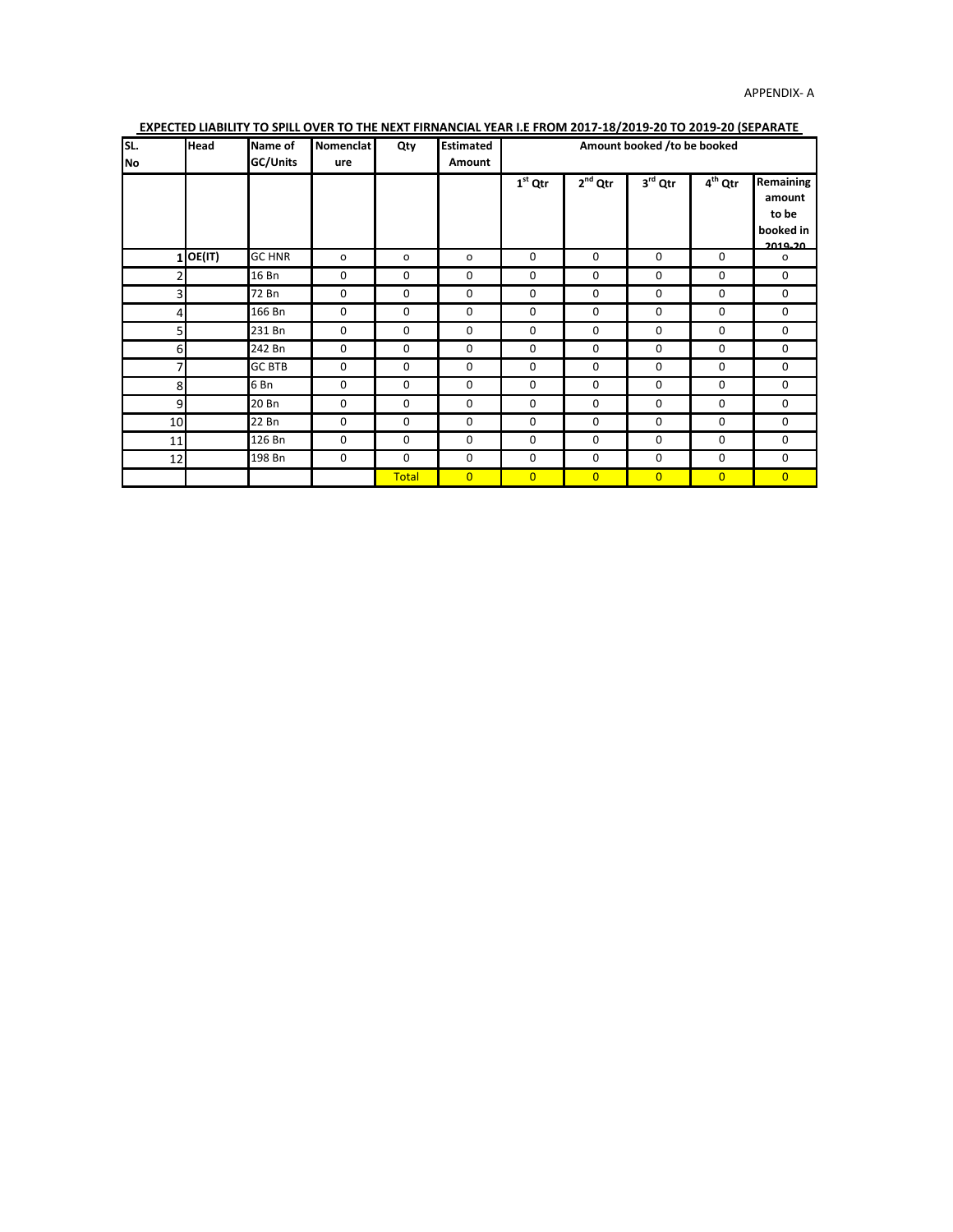|              | New Procurement for 2019-20 (Part-A-50% Critical items) |                     |                                                           |                          |                            |           |              |                             |                     |                |
|--------------|---------------------------------------------------------|---------------------|-----------------------------------------------------------|--------------------------|----------------------------|-----------|--------------|-----------------------------|---------------------|----------------|
| SL.          | Head                                                    | Name of<br>GC/Units | Nomenclature                                              | Qty                      | <b>Estimated</b><br>Amount |           |              | Amount booked /to be booked |                     |                |
|              |                                                         |                     |                                                           |                          |                            | $1st$ Qtr | $2^{nd}$ Qtr | 3rd Qtr                     | 4 <sup>th</sup> Qtr | <b>Remarks</b> |
| $\mathbf{1}$ | CTS(G)                                                  | <b>GC HNR</b>       | <b>Folding Cots</b>                                       | 1000 Nos                 | 4000000                    | 4000000   | 0            | 0                           | 0                   | 0              |
| 12           | CTS(G)                                                  | <b>GC HNR</b>       | Sleeping Bag light<br>weight                              | 7000 Nos                 | 7000000                    | 7000000   | 0            | 0                           | 0                   | 0              |
| 3            | CTS(G)                                                  | <b>GC HNR</b>       | Rain Poncho                                               | 1350 Nos                 | 1000000                    | 1000000   | 0            | 0                           | 0                   | 0              |
| 4            | CTS(G)                                                  | <b>GC HNR</b>       | <b>Ruck Sack</b>                                          | 325                      | 500000                     | 500000    | 0            | 0                           | 0                   | 0              |
| 5            | CTS(G)                                                  | <b>GC HNR</b>       | <b>LED Lights</b>                                         | AOR                      | 1200000                    | 1200000   | 0            | 0                           | 0                   | 0              |
| 6            | CTS(G)                                                  | <b>GC HNR</b>       | Tin Sheet for Camp<br>defence                             | 1000 Nos                 | 2700000                    | 2700000   | 0            | 0                           | 0                   | 0              |
| 17           | CTS(G)                                                  | <b>GC HNR</b>       | GI Pipes for camp<br>defence                              | AOR                      | 1400000                    | 1400000   | 0            | 0                           | 0                   | 0              |
| 8            | CTS(G)                                                  | <b>GC HNR</b>       | Sand Bag for<br>GC/Units                                  | 50,000<br>Nos            | 250000                     | 250000    | 0            | 0                           | 0                   | 0              |
| 9            | CTS(G)                                                  | <b>GC HNR</b>       | <b>Steel Pickets</b>                                      | 3000 Nos                 | 2500000                    | 2500000   | 0            | 0                           | 0                   | 0              |
| 10           | CTS(G)                                                  | <b>GC HNR</b>       | <b>Stainless Steel</b><br>Dining table for<br>GC/ZTC Mess | 08 Nos                   | 1800000                    | 1800000   | 0            | 0                           | 0                   | 0              |
| 11           | CTS(G)                                                  | <b>GC HNR</b>       | Other defence<br>material                                 | AOR                      | 3650000                    | 3650000   | 0            | 0                           | 0                   | 0              |
| 12           | CTS(G)                                                  | 16 Bn               | Iron Pipe (GI)                                            | 2000 Ft.                 | 300000                     | 0         | 300000       | 0                           | 0                   | 0              |
| 13           | CTS(G)                                                  | 16 Bn               | CGI Tin Sheet<br>Length 12 Ft                             | 250 Nos                  | 300000                     | 0         | 300000       | 0                           | 0                   | 0              |
| 15           | CTS(G)                                                  | 16 Bn               | Exhaust Fan                                               | 10 Nos                   | 20000                      | 20000     | 0            | 0                           | 0                   | 0              |
| 16           | CTS(G)                                                  | 16 Bn               | Dining Table                                              | 16 Nos                   | 160000                     |           | 160000       | 0                           | 0                   | 0              |
| 17           | CTS(G)                                                  | 16 Bn               | Ceiling Fan                                               | <b>100 Nos</b>           | 250000                     | 250000    | 0            | 0                           | 0                   | 0              |
| 18           | CTS(G)                                                  | 16 Bn               | <b>LED Bulb of various</b><br>Watt.                       | 700 Nos                  | 100000                     | 0         | 100000       | 0                           | 0                   | 0              |
| 19           | CTS(G)                                                  | 16 Bn               | Office Almirah                                            | 20 Nos                   | 100000                     | 0         | 0            | 100000                      | 0                   | 0              |
| 20           | CTS(G)                                                  | 16 Bn               | Office Chair                                              | 50 Nos                   | 50000                      | 50000     | 0            | 0                           | 0                   | 0              |
| 21           | CTS(G)                                                  | 16 Bn               | Office Table<br>Alarm system for                          | 20 Nos                   | 60000                      | 0         | 0            | 0                           | 60000               | 0              |
| 23           | CTS(G)                                                  | 72 Bn               | Sentry and Guard<br>Room                                  | AOR                      | 100000                     | 100000    | 0            | 0                           | 0                   | 0              |
| 24           | CTS(G)                                                  | 72 Bn               | Iron Pipe (GI)                                            | 2000 Ft.                 | 300000                     | 0         | 300000       | 0                           | 0                   | 0              |
| 26           | CTS(G)                                                  | 72 Bn               | Barbed wire                                               | AOR                      | 500000                     | 0         | 0            | 500000                      | 0                   | 0              |
| 27           | CTS(G)                                                  | 72 Bn               | Concertina coil                                           | <b>AOR</b>               | 500000                     | 500000    | 0            | 0                           | 0                   | 0              |
| 28           | CTS(G)                                                  | 72 Bn               | <b>Electric wire</b>                                      | AOR                      | 200000                     | 0         | 0            | 0                           | 200000              | 0              |
| 30           | CTS(G)                                                  | 72 Bn               | Sand Bag                                                  | AOR                      | 400000                     | 400000    | $\pmb{0}$    | 0                           |                     | 0              |
| 31           | CTS(G)                                                  | 72 Bn               | <b>Tin Sheet</b>                                          | AOR                      | 400000                     | 400000    | 0            | 0                           | 0                   | 0              |
| 33<br>34     | CTS(G)<br>CTS(G)                                        | 72 Bn<br>72 Bn      | Dining Table<br>Vegetable rack for<br>mess                | <b>AOR</b><br><b>AOR</b> | 500000<br>500000           | 0<br>0    | 500000<br>0  | 0<br>500000                 | 0<br>0              | 0<br>0         |
| 35           | CTS(G)                                                  | 72 Bn               | Dinning Chair                                             | AOR                      | 400000                     | 0         | 400000       | 0                           | 0                   | 0              |
| 36           | CTS(G)                                                  | 72 Bn               | Murtha Net Nylon                                          | AOR                      | 500000                     | 0         | 500000       | 0                           | 0                   | 0              |
| 37           | CTS(G)                                                  | 72 Bn               | Tailor Items                                              | AOR                      | 100000                     | 0         | 0            | 100000                      | 0                   | 0              |
| 38           | CTS(G)                                                  | 72 Bn               | Convex Mirror for<br>morchas                              | <b>AOR</b>               | 400000                     | 0         | 400000       | 0                           | 0                   | 0              |
| 39           | CTS(G)                                                  | 72 Bn               | Other essential<br>items                                  | AOR                      | 300000                     | 0         | 300000       | 0                           | 0                   | 0              |
| 40           | CTS(G)                                                  | 166 Bn              | Steel Cot with hard<br>board                              | 800 Nos                  | 1500000                    | 1500000   | 0            | 0                           | 0                   | 0              |
| 41           | CTS(G)                                                  | 166 Bn              | <b>Ceiling Fans</b>                                       | <b>200 Nos</b>           | 400000                     | 400000    | 0            | 0                           | 0                   | 0              |
| 42           | CTS(G)                                                  | 166 Bn              | Dining table Mess                                         | 25 Nos                   | 500000                     | 0         | 0            | 500000                      | 0                   | 0              |
| 43           | CTS(G)                                                  | 166 Bn              | Almirah For stores                                        | 20 Nos                   | 300000                     | 0         | 300000       | 0                           | 0                   | 0              |
| 44           | CTS(G)                                                  | 166 Bn              | Chair for Dining                                          | 200 Nos                  | 500000                     | 0         | 0            | 0                           | 500000              | 0              |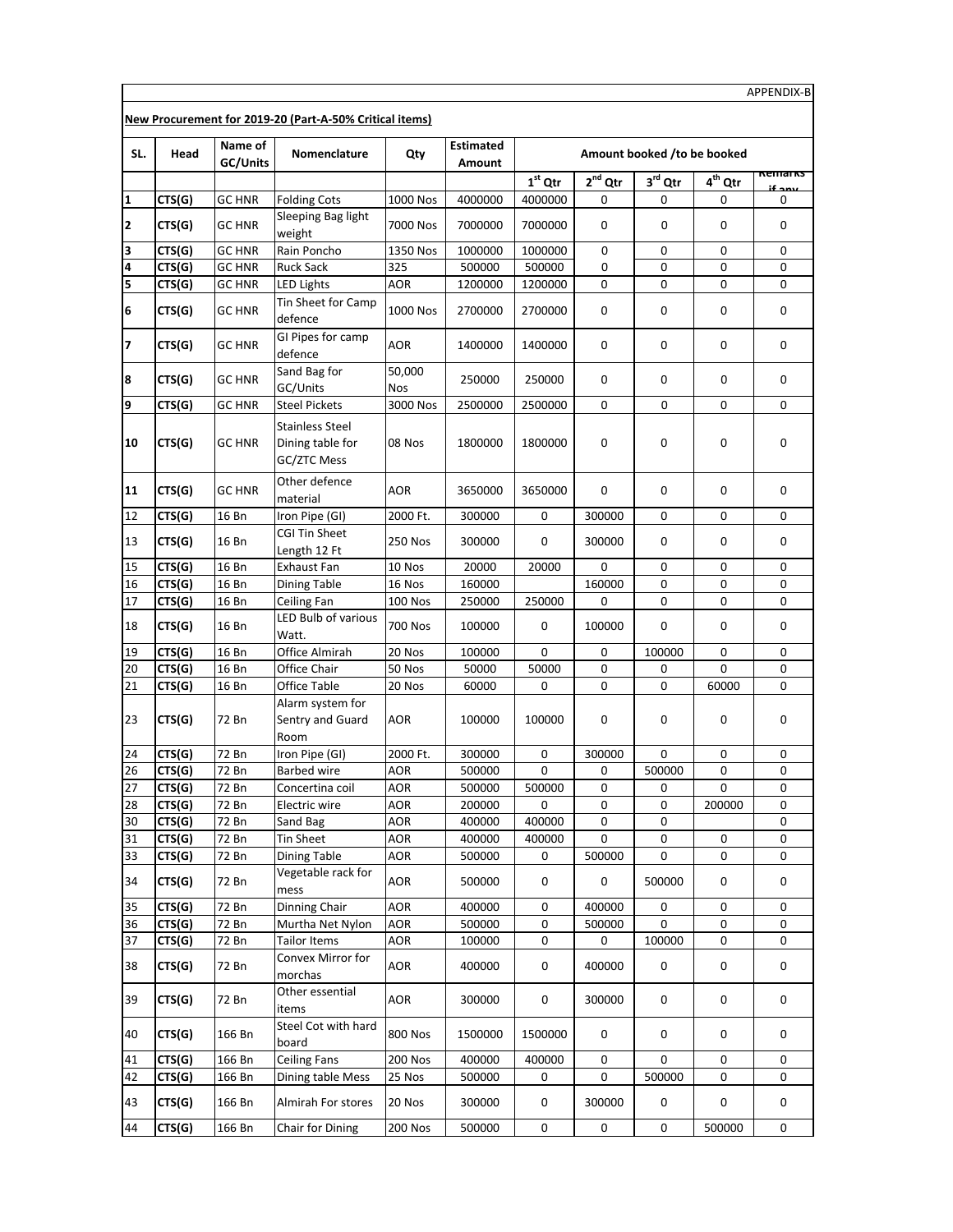| 45 | CTS(G) | 166 Bn        | Defence materials                                                                                                                                 | <b>AOR</b>     | 1000000 | 1000000        | 0                | 0              | 0        | 0 |
|----|--------|---------------|---------------------------------------------------------------------------------------------------------------------------------------------------|----------------|---------|----------------|------------------|----------------|----------|---|
| 46 | CTS(G) | 166 Bn        | Chair C. B. Modular                                                                                                                               | 25 Nos         | 300000  | $\mathbf 0$    | 300000           | 0              | 0        | 0 |
| 47 | CTS(G) | 166 Bn        | Clothing items<br>authorized to unit                                                                                                              | AOR            | 300000  | 0              | 0                | 300000         | 0        | 0 |
| 48 | CTS(G) | 166 Bn        | <b>Cotton Tape Niwar</b>                                                                                                                          | 8000 mtrs      | 35000   | 0              | 35000            | 0              | 0        | 0 |
| 49 | CTS(G) | 231 Bn        | Steel Cot with hard<br>board                                                                                                                      | <b>200 Nos</b> | 500000  | 500000         | 0                | 0              | 0        | 0 |
| 50 | CTS(G) | 231 Bn        | Air Cooler                                                                                                                                        | <b>50 Nos</b>  | 225000  | 225000         | 0                | 0              | 0        | 0 |
| 51 | CTS(G) | 231 Bn        | Ceiling Fan                                                                                                                                       | 50 Nos         | 100000  | 100000         | 0                | 0              |          | 0 |
| 52 | CTS(G) | 231 Bn        | <b>Table Small</b>                                                                                                                                | 15 Nos         | 25000   | 0              | 0                | 25000          | 0        | 0 |
| 53 | CTS(G) | 231 Bn        | Steel Bench                                                                                                                                       | 40 Nos         | 200000  | 0              | 200000           | 0              | 0        | 0 |
| 54 | CTS(G) | 231 Bn        | <b>Steel Bucket</b>                                                                                                                               | 30 Nos         | 18000   | 18000          | 0                | 0              | 0        | 0 |
| 55 | CTS(G) | 231 Bn        | Dare 15X12                                                                                                                                        | 20 Nos         | 100000  | 0              | 0                | 0              | 100000   | 0 |
| 56 | CTS(G) | 231 Bn        | Pad Lock                                                                                                                                          | 50 Nos         | 12500   | 12500          | 0                | 0              | 0        | 0 |
| 57 | CTS(G) | 231 Bn        | Rack Towel                                                                                                                                        | 15 Nos         | 37500   | 37500          | 0                | 0              | 0        | 0 |
| 58 | CTS(G) | 231 Bn        | Foot Rest                                                                                                                                         | 50 Nos         | 125000  | 0              | 125000           | 0              | 0        | 0 |
| 59 | CTS(G) | 242 Bn        | Defense Material<br>(concertina coil,<br>Barbed wire, Tin<br>Sheet Camp<br>Security light, Iron<br>Pipe for Morcha's,<br>Electric Cable/<br>Wire) | AOR            | 2000000 | 2000000        | 0                | 0              | 0        | 0 |
| 60 | CTS(G) | 242 Bn        | <b>Barrack Furniture</b><br>items (Sofa Set,<br>Pack Table, Center<br>Table and Table<br>Cloth)                                                   | A/R            | 500000  | 0              | 500000           | 0              | 0        | 0 |
| 61 | CTS(G) | 242 Bn        | <b>Dining Table</b>                                                                                                                               | 22 Nos         | 250000  | 0              | 0                | 250000         | 0        | 0 |
| 62 | CTS(G) | 242 Bn        | Dining Chair                                                                                                                                      | <b>160 Nos</b> | 250000  | 0              | 0                | 250000         | 0        | 0 |
| 63 | CTS(G) | 242 Bn        | Iron Bench                                                                                                                                        | 20 Nos         | 100000  | 0              | 100000           | 0              | 0        | 0 |
| 64 | CTS(G) | 242 Bn        | LED Bulb                                                                                                                                          | 300 Nos        | 100000  | 0              | 100000           | 0              | 0        | 0 |
| 65 | CTS(G) | 242 Bn        | Box fly Proof for<br>Canteen                                                                                                                      | 03 Nos         | 15000   | 0              | 0                | 15000          | 0        | 0 |
| 66 | CTS(G) | 242 Bn        | Hard Board For<br><b>Steel Coat</b>                                                                                                               | 250 Nos        | 700000  | 700000         | 0                | 0              |          | 0 |
| 67 | CTS(G) | 242 Bn        | Confidential Box                                                                                                                                  | 08 Nos         | 50000   | 50000          | 0                | 0              | 0        | 0 |
| 68 | CTS(G) | 242 Bn        | Coir Mat or Jute<br>Mat                                                                                                                           | 10 Nos         | 200000  | 0              | 0                | 200000         | 0        | 0 |
| 69 | CTS(G) | <b>GC BTB</b> | <b>Steel Trunk</b>                                                                                                                                | 3435           | 5000000 | 5000000        | $\pmb{0}$        | 0              | 0        | 0 |
| 70 | CTS(G) | <b>GC BTB</b> | Durry Blue                                                                                                                                        | 1189           | 490000  | 490000         | $\mathsf 0$      | 0              | 0        | 0 |
| 71 | CTS(G) | GC BTB        | Sleeping Bags (Light<br>Weight improved<br>version with Zip)                                                                                      | 4339           | 3200000 | 0              | $\boldsymbol{0}$ | 3200000        | 0        |   |
| 72 | CTS(G) | <b>GC BTB</b> | Kit Bag Universal                                                                                                                                 | 2472           | 729000  | $\mathbf{0}$   | 729000           | $\pmb{0}$      | 0        | 0 |
| 73 | CTS(G) | <b>GC BTB</b> | Cap comforter EIC                                                                                                                                 | 74             | 10000   | $\overline{0}$ | 10000            | $\pmb{0}$      | 0        | 0 |
| 74 | CTS(G) | <b>GC BTB</b> | Coat combat                                                                                                                                       | 3096           | 5000000 | $\overline{0}$ | 5000000          | 0              | 0        | 0 |
| 75 | CTS(G) | <b>GC BTB</b> | Vest Woolen                                                                                                                                       | 636            | 160000  | $\mathbf{0}$   | 0                | $\mathbf 0$    | 160000   | 0 |
| 76 | CTS(G) | <b>GC BTB</b> | <b>Towel Hand</b>                                                                                                                                 | 12554          | 2500000 | $\pmb{0}$      | 2500000          | $\pmb{0}$      | 0        | 0 |
| 77 | CTS(G) | <b>GC BTB</b> | Pistol Pouch Syn for<br>SO's                                                                                                                      | 191            | 50000   | $\mathbf 0$    | 50000            | $\Omega$       | $\theta$ | 0 |
| 78 | CTS(G) | GC BTB        | Light weight<br>ground sheet (LWE)                                                                                                                | 1425           | 450000  | 450000         | 0                | $\mathbf 0$    | 0        | 0 |
| 79 | CTS(G) | GC BTB        | <b>Tactical Boot (Black)</b>                                                                                                                      | 809            | 485000  | $\Omega$       | 485000           | $\overline{0}$ | 0        | 0 |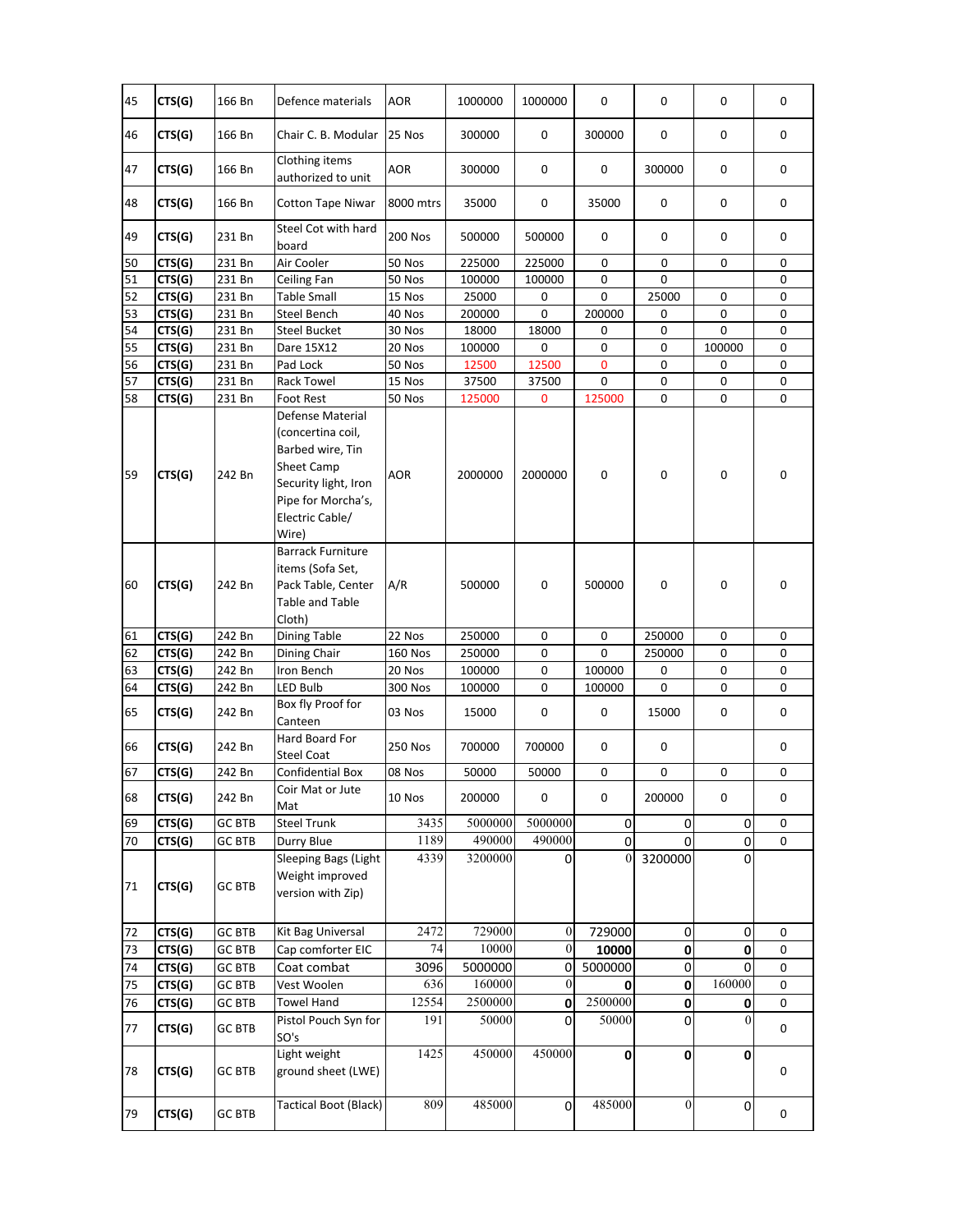| 80  | CTS(G) | GC BTB        | <b>Tactical Boot</b><br>(Brown)                                              | 376                  | 250000  | 0           | 250000       | $\mathbf{0}$ | 0                | 0 |
|-----|--------|---------------|------------------------------------------------------------------------------|----------------------|---------|-------------|--------------|--------------|------------------|---|
| 81  | CTS(G) | GC BTB        | Tactical 3 point<br>sling universal<br>(LWE)                                 | 268                  | 32000   | $\mathbf 0$ | 32000        | 0            | $\theta$         | 0 |
| 82  | CTS(G) | GC BTB        | <b>Cotton Tape Newar</b>                                                     | 85330                | 300000  | 300000      | $\theta$     | $\mathbf 0$  | $\mathbf{0}$     | 0 |
| 83  | CTS(G) | <b>GC BTB</b> | Special Operational<br>Rope                                                  | 84                   | 100000  | $\Omega$    | 100000       | $\mathbf 0$  | $\boldsymbol{0}$ | 0 |
| 84  | CTS(G) | GC BTB        | Nylon Life Jacket                                                            | 60                   | 72000   | $\mathbf 0$ | 72000        | $\mathbf 0$  | $\mathbf{0}$     | 0 |
| 85  | CTS(G) | <b>GC BTB</b> | MT Tarpaulin                                                                 | 2689                 | 1220806 | 1220806     | $\mathbf{0}$ | $\pmb{0}$    | $\boldsymbol{0}$ | 0 |
| 86  | CTS(G) | 6 Bn          | Desert Cooler                                                                | 50 Nos.              | 300000  | 300000      | 0            | 0            | 0                | 0 |
| 87  | CTS(G) | 6 Bn          | Sand bag                                                                     | 15000<br>Nos.        | 300000  | 0           | 300000       | 0            | 0                | 0 |
| 88  | CTS(G) | 6 Bn          | Morcha net                                                                   | 40 Nos.              | 280000  | 280000      | $\pmb{0}$    | 0            | 0                | 0 |
| 89  | CTS(G) | 6 Bn          | Wooden bullies                                                               | 500 Nos.             | 200000  | 200000      | 0            | 0            | 0                | 0 |
| 90  | CTS(G) | 6 Bn          | Security lights 100<br>Watt                                                  | 50 Nos.              | 300000  | 0           | 300000       | 0            | 0                | 0 |
| 91  | CTS(G) | 6 Bn          | Electric wire 2.5<br>mm                                                      | 20 Coil              | 60000   | 0           | 60000        | 0            | 0                | 0 |
| 92  | CTS(G) | 6 Bn          | Electric wire 1 sqm                                                          | 20 Coil              | 35000   | $\mathsf 0$ | 35000        | 0            | 0                | 0 |
| 93  | CTS(G) | 6 Bn          | Electric wire 10 mm 20 coil                                                  |                      | 70000   | 0           | 70000        | 0            | 0                | 0 |
| 94  | CTS(G) | 6 Bn          | Electric wire 4 sqm                                                          | 20 coil              | 80000   | 0           | 80000        | 0            | 0                | 0 |
| 95  | CTS(G) | 6 Bn          | LED tube light 20<br>Watt                                                    | 100 Nos.             | 60000   | 0           | 60000        | 0            | 0                | 0 |
| 96  | CTS(G) | 6 Bn          | Agronet (Green Net                                                           | 2000 Mtrs            | 250000  | 250000      | 0            | 0            | 0                | 0 |
| 97  | CTS(G) | 6 Bn          | Concertina coil                                                              | 50 Bndl              | 180000  | 0           | 180000       | 0            | 0                | 0 |
| 98  | CTS(G) | 6 Bn          | Harness cloth                                                                | 50 Nos               | 135000  | 0           | 135000       | 0            | 0                | 0 |
| 99  | CTS(G) | 20 Bn         | Tin Sheet                                                                    | 1000 Pcs             | 100000  | 50000       | 0            | 0            | 50000            | 0 |
| 100 | CTS(G) | 20 Bn         | Iron Pipe 20"                                                                | 200 Nos              | 320000  | 160000      | 0            | 0            | 160000           | 0 |
| 101 | CTS(G) | 20 Bn         | Concertina Wire<br>Coil                                                      | 100<br><b>Bundle</b> | 225000  | 0           | 225000       | $\pmb{0}$    | 0                | 0 |
| 102 | CTS(G) | 20 Bn         | Ceiling Fan                                                                  | 150 Nos              | 300000  | 0           | 200000       | 100000       | 0                | 0 |
| 103 | CTS(G) | 20 Bn         | Morcha Net (Nynol) 50 Nos                                                    |                      | 50000   | 50000       | 0            | 0            | 0                | 0 |
| 104 | CTS(G) | 20 Bn         | Plastic Sheet for<br>Morcha                                                  | 250 Mtr              | 50000   | 50000       | 0            | 0            | 0                | 0 |
| 105 | CTS(G) | 20 Bn         | Harness Cloth &<br>Trauma Pads for<br>Heavy/Light Weight<br><b>BP Jacket</b> | <b>AOR</b>           | 300000  | 200000      | $\pmb{0}$    | $\pmb{0}$    | 100000           | 0 |
| 106 | CTS(G) | 22 Bn         | Wall Mounting /<br>Ceilling Fan                                              | <b>200 Nos</b>       | 400000  | 400000      | 0            | 0            | 0                | 0 |
| 107 | CTS(G) | 22 Bn         | Tin Sheet                                                                    | <b>150 Nos</b>       | 250000  | 0           | 250000       | 0            | 0                | 0 |
| 108 | CTS(G) | 22 Bn         | Plywood for Iron<br>Cots                                                     | <b>200 Nos</b>       | 350000  | 250000      | 100000       | $\pmb{0}$    | $\pmb{0}$        | 0 |
| 109 | CTS(G) | 22 Bn         | Harness Cloth &<br>Trauma Pads for<br>Heavy/ Light<br>Weight BP Jacket       | <b>AOR</b>           | 250000  | 150000      | 0            | 100000       | 0                | 0 |
| 110 | CTS(G) | 22 Bn         | Electric items                                                               | <b>AOR</b>           | 100000  | 0           | 0            | 100000       | 0                | 0 |
| 111 | CTS(G) | 22 Bn         | Samiyana size 20' x<br>45' with complete<br>set                              | 01 Set               | 250000  | 250000      | 0            | 0            | 0                | 0 |
| 112 | CTS(G) | 22 Bn         | Sand Bags                                                                    | 10000<br>Nos         | 300000  | 150000      | 50000        | 0            | 100000           | 0 |
|     |        |               |                                                                              |                      |         |             |              |              |                  |   |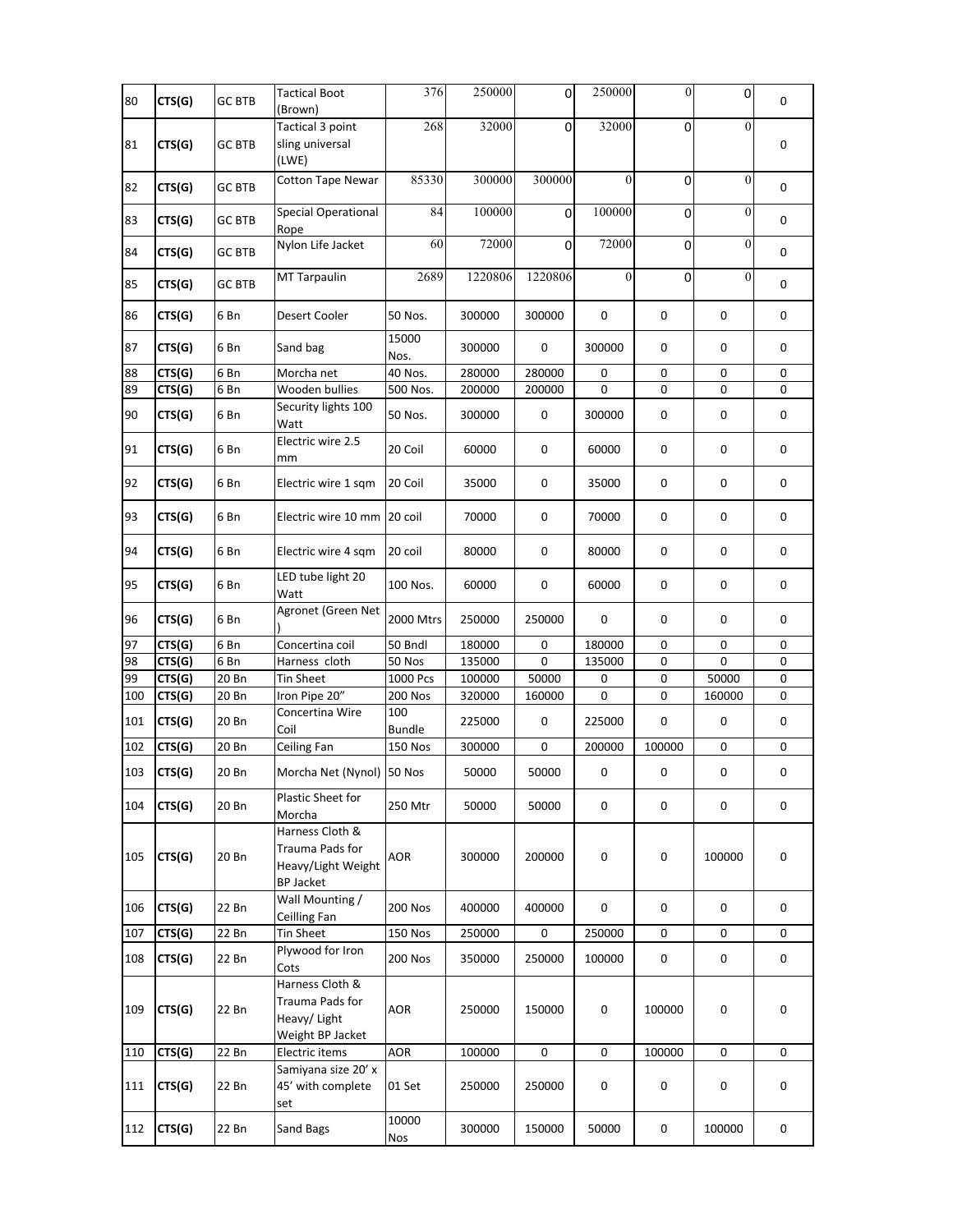| 113 | CTS(G) | 126 Bn | Purchase of<br>harness cloth for<br>BP Jacket (L/W)                                                  | <b>150 Nos</b>      | 250000   | 250000   | 0        | 0       | 0       | 0 |
|-----|--------|--------|------------------------------------------------------------------------------------------------------|---------------------|----------|----------|----------|---------|---------|---|
| 114 | CTS(G) | 126 Bn | Procurement of<br>Sand Bags                                                                          | 24000<br><b>Nos</b> | 500000   | 250000   | 0        | 250000  | 0       | 0 |
| 115 | CTS(G) | 126 Bn | Procurement of pre<br>painted galvanized<br>tin Sheets for<br>defense purpose                        | 1000 Nos            | 1000000  | 500000   | 0        | 500000  | 0       | 0 |
| 116 | CTS(G) | 126 Bn | Procurement of<br>polythene sheet<br>green/black                                                     | 600 Kgs             | 200000   | 0        | 100000   | 0       | 100000  | 0 |
| 117 | CTS(G) | 126 Bn | Purchase of<br>wooden Ballies                                                                        | 1000 Nos            | 1000000  | 500000   | 0        | 0       | 500000  | 0 |
| 118 | CTS(G) | 126 Bn | LED bulb for<br>defense purpose                                                                      |                     | 200000   | 100000   | 0        | 0       | 100000  | 0 |
| 119 | CTS(G) | 126 Bn | Purchase of<br>Morcha Net                                                                            | 45 Nos              | 250000   | 0        | 250000   | 0       | 0       | 0 |
| 120 | CTS(G) | 126 Bn | <b>Office Chairs</b>                                                                                 | 70 Nos              | 250000   | 250000   | 0        | 0       | 0       | 0 |
| 121 | CTS(G) | 126 Bn | Dining Table                                                                                         | 50 Nos              | 600000   | 200000   | 200000   | 200000  | 0       | 0 |
| 122 | CTS(G) | 126 Bn | G.I. Pipe dia 2 inch<br>20 feet                                                                      | 300 Nos             | 500000   | 250000   | 0        | 250000  | 0       | 0 |
| 123 | CTS(G) | 126 Bn | G.I. Pipe dia $2\frac{1}{2}$<br>inch 20 feet                                                         | 200 Nos             | 400000   | 200000   | 0        | 200000  | 0       | 0 |
| 124 | CTS(G) | 198 Bn | Ply Wood (Hard<br>Board) for steel cot                                                               | <b>500 Nos</b>      | 1000000  | 500000   | 500000   | 0       | 0       | 0 |
| 125 | CTS(G) | 198 Bn | Air Coolers                                                                                          | <b>AOR</b>          | 400000   | 200000   | 200000   | 0       | 0       | 0 |
| 126 | CTS(G) | 198 Bn | <b>Defence Materials</b><br>like Morcha Net,<br>View cutter Net,<br>Iron Pole, CGI Tin<br>Sheet, etc | <b>AOR</b>          | 400000   | 200000   | 200000   | 0       | 0       | 0 |
| 127 | CTS(G) | 198 Bn | Paints various<br>colours                                                                            | 500 Ltrs            | 100000   | 100000   | 0        | 0       | 0       |   |
| 128 | CTS(G) | 198 Bn | Office Furniture<br>(like Steel Almirah,<br>Chair, Table, Rack<br>etc)                               | 10 Nos<br>Each      | 350000   | 200000   | 150000   | 0       | 0       | 0 |
| 129 | CTS(G) | 198 Bn | Sand Bag                                                                                             | 10000<br>Nos        | 200000   | 200000   | 0        | 0       | 0       | 0 |
| 130 | CTS(G) | 198 Bn |                                                                                                      |                     |          |          |          |         |         |   |
| 131 | CTS(G) | 198 Bn | Electric Fan                                                                                         | AOR                 | 100000   | 100000   | 0        | 0       | 0       | 0 |
| 132 | CTS(G) | 198 Bn | <b>Dining Tables Steel</b><br>for Mess                                                               | <b>AOR</b>          | 300000   | 200000   | 100000   | 0       | 0       | 0 |
|     |        |        | Total                                                                                                |                     | 76326806 | 48663806 | 17893000 | 7640000 | 2130000 | 0 |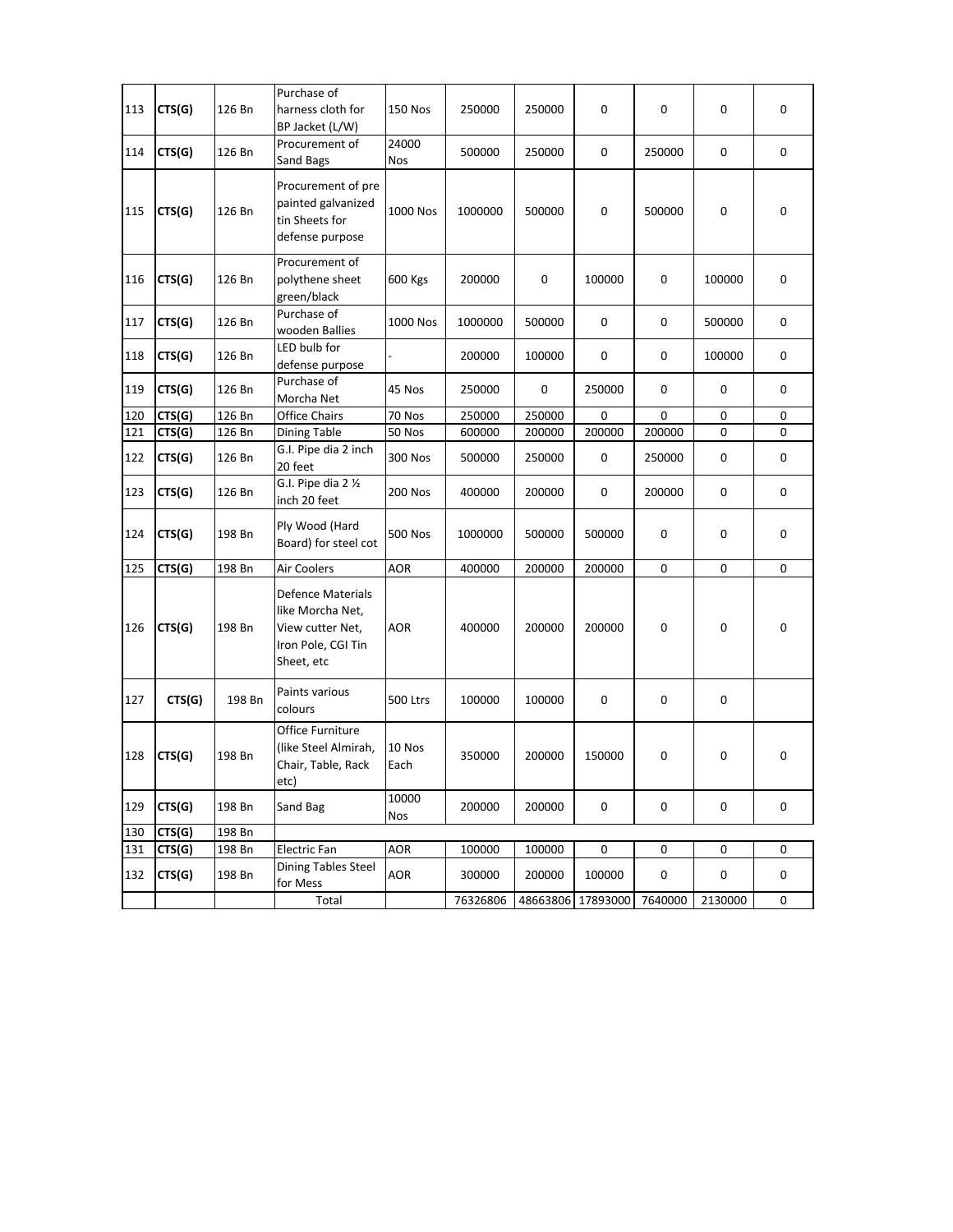|                |                  |                     | New Procurement for 2019-20 (Part-A-50% Critical items  |                   |                            |              |              |                             |                  |             |
|----------------|------------------|---------------------|---------------------------------------------------------|-------------------|----------------------------|--------------|--------------|-----------------------------|------------------|-------------|
| SL.            | Head             | Name of<br>GC/Units | Nomenclature                                            | Qty               | <b>Estimated</b><br>Amount |              |              | Amount booked /to be booked |                  |             |
|                |                  |                     |                                                         |                   |                            | $1st$ Qtr    | $2^{nd}$ Qtr | $3rd$ Qtr                   | $4th$ Qtr        | kemarks     |
| 1              | M&E(G)           | <b>GC HNR</b>       | Polycarbonate<br>Shield                                 | 5300 Nos          | 8000000                    | 0            | 8000000      | 0                           | 0                | 0           |
| 2              | M&E(G)           | <b>GC HNR</b>       | <b>Riot Control</b><br><b>Helmet Medium</b><br>size     | 11550<br>Nos      | 16000000                   | 0            | 16000000     | 0                           | 0                | 0           |
| 3              | M&E(G)           | <b>GC HNR</b>       | T.V. Large Screen<br>for Trg.                           | 02 Nos            | 200000                     | $\mathbf 0$  | 200000       | 0                           | 0                | 0           |
| $\overline{a}$ | M&E(G)           | <b>GC HNR</b>       | Fire fighting<br>equipment for GC<br><b>HNR</b>         | 10 Fire<br>Points | 500000                     | 500000       | 0            | 0                           | 0                | 0           |
| 5              | M&E(G)           | <b>GC HNR</b>       | Riot drill<br>Equipment for GC/<br>Adm Units            |                   | 5000000                    | 5000000      | 0            | 0                           | 0                | 0           |
| 6              | M&E(G)           | <b>GC HNR</b>       | Sports items for<br>GC/ZTC personnel                    | AOR               | 1000000                    | 0            | 0            | 1000000                     |                  | 0           |
| 7              | M&E(G)           | 16 Bn               | Motorized Treadmill 7                                   |                   | 350000                     | 0            | 350000       | 0                           | 0                | 0           |
| 8              | M&E(G)           | 16 Bn               | Multi Gym (08<br>Station)                               | 4                 | 300000                     | $\mathbf 0$  | 0            | 300000                      | 0                | 0           |
| 9              | M&E(G)           | 16 Bn               | LED T.V.                                                | 07 Nos            | 350000                     | 350000       | 0            | 0                           | 0                | 0           |
| 10             | M&E(G)           | 16 Bn               | Kote Management                                         | 02 Nos            | 500000                     |              | 0            | 0                           | 500000           | $\mathsf 0$ |
| 11             | M&E(G)           | 72 Bn               | LED Flood Lights for<br>camp periphery/<br>camp defence | <b>APR</b>        | 500000                     | 500000       | 0            | 0                           | 0                | 0           |
| 12             | M&E(G)           | 72 Bn               | LED search hights<br>for sentries                       | APR               | 200000                     | 0            | 200000       | 0                           | 0                | 0           |
| 13             | M&E(G)           | 72 Bn               | Refrigerator/D-<br>Freezer                              | APR               | 400000                     | 400000       | 0            | 0                           | 0                | 0           |
| 14             | M&E(G)           | 72 Bn               | Kitchen Eqpt                                            |                   | 500000                     | 0            | 0            | 500000                      |                  | 0           |
| 15             | M&E(G)           | 72 Bn               | <b>Cooking Utensils</b>                                 | APR               | 1000000                    | 0            | 1000000      | 0                           | 0                | 0           |
| 16             | M&E(G)           | 72 Bn               | <b>Reverse Osmosis</b><br>water purifier                | APR               | 500000                     | $\mathbf 0$  | 0            | 0                           | 500000           | 0           |
| 17             | M&E(G)           | 72 Bn               | Chimney for messes APR                                  |                   | 1000000                    | 1000000      | 0            | $\pmb{0}$                   | 0                | 0           |
| 18             | M&E(G)           | 72 Bn               | Sports items                                            | APR               | 500000                     | 0            | 0            | 500000                      |                  | 0           |
| 19<br>20       | M&E(G)<br>M&E(G) | 72 Bn<br>72 Bn      | <b>Hospital Eqpts</b><br>Gym Items                      | APR<br>APR        | 1500000<br>1500000         | 1500000<br>0 | 0<br>1500000 | 0<br>0                      | 0<br>$\mathsf 0$ | 0<br>0      |
| 21             | M&E(G)           | 72 Bn               | Wall fan for mount                                      | APR               | 300000                     | 300000       | 0            | 0                           | 0                | 0           |
| 22             | M&E(G)           | 72 Bn               | Fly catcher                                             | <b>APR</b>        | 200000                     | 0            |              | 200000                      | 0                | 0           |
| 23             | M&E(G)           | 72 Bn               | Tredman tools                                           | APR               | 500000                     | 0            | 0            | 0                           | 500000           | 0           |
| 24             | M&E(G)           | 72 Bn               | Camp table                                              | APR               | 300000                     | 0            | 300000       | 0                           | 0                | 0           |
| 25             | M&E(G)           | 72 Bn               | <b>Grass Cutting</b><br>machine & Talwar                | APR               | 200000                     | 200000       |              | 0                           | 0                | 0           |
| 26             | M&E(G)           | 72 Bn               | Bio matrio System<br>for all coys Kote                  | APR               | 1000000                    | 0            | 0            | 1000000                     | 0                | 0           |
| 27             | M&E(G)           | 72 Bn               | Fax Machine                                             | APR               | 25000                      | 0            | 0            | 0                           | 25000            | 0           |
| 28             | M&E(G)           | 72 Bn               | <b>CCTV Cameras for</b>                                 | APR               | 1000000                    | 0            | 1000000      | 0                           | 0                | 0           |
| 29             | M&E(G)           | 72 Bn               | UPS for PTZ<br>Camera's back up                         | APR               | 1000000                    | 0            | 1000000      | 0                           | 0                | 0           |
| 30             | M&E(G)           | 72 Bn               | Camp Chair                                              | APR               | 300000                     | 0            | 0            | 0                           | 300000           | 0           |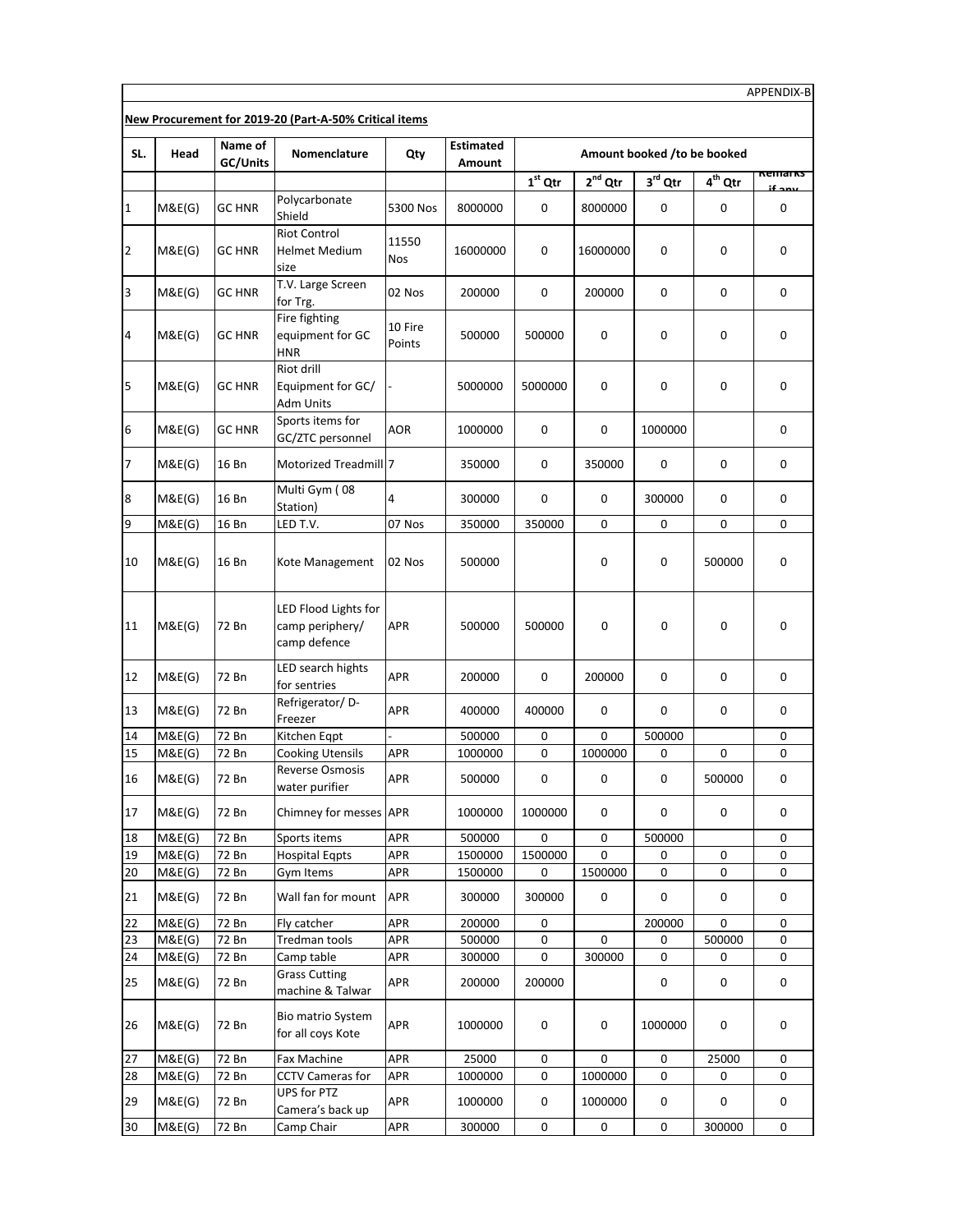| 31 | M&E(G) | 72 Bn  | 7 AHC battery (For<br>intruder alarm Sys.)         | 06 Nos                            | 100000  | 0      | 100000  | $\mathbf 0$ | $\mathbf 0$ |  |
|----|--------|--------|----------------------------------------------------|-----------------------------------|---------|--------|---------|-------------|-------------|--|
| 32 | M&E(G) | 72 Bn  | 7/36 wire (6 core)<br>(For intruder alarm<br>sys.) | 06<br><b>Bundle</b><br>(550 Mtrs) | 100000  | 100000 | 0       | $\mathbf 0$ | 0           |  |
| 33 | M&E(G) | 166 Bn | Gym Eqpts                                          | 01 Set<br>Gyms                    | 1000000 | 0      | 1000000 | 0           | 0           |  |
| 34 | M&E(G) |        | Sports items                                       | <b>APR</b>                        | 500000  | 0      | 0       | 500000      | 0           |  |
| 35 | M&E(G) | 166 Bn | <b>CCTV Camera</b>                                 | APR                               | 200000  | 200000 | 0       | 0           | 0           |  |
| 36 | M&E(G) | 166 Bn | <b>Tradesman Tools</b>                             | APR                               | 250000  | 0      | 250000  | $\Omega$    | $\mathbf 0$ |  |
| 37 | M&E(G) | 166 Bn | Printers                                           | 08 Nos                            | 150000  | 0      | 0       | 150000      | 0           |  |
| 38 | M&E(G) | 166 Bn | LED for CCTV                                       | 02 No                             | 100000  | 100000 | 0       | $\pmb{0}$   | 0           |  |
| 39 | M&E(G) | 166 Bn | Sign Board various<br>size                         | <b>APR</b>                        | 200000  | 0      | 200000  | 0           | 0           |  |
| 40 | M&E(G) | 166 Bn | <b>Hosp Eqpts</b>                                  | APR                               | 500000  | 500000 | 0       | 0           | 0           |  |
| 41 | M&E(G) | 166 Bn | Mess utensils                                      | APR                               | 500000  | 0      | 500000  | 0           | $\mathbf 0$ |  |
| 42 | M&E(G) | 166 Bn | Led Bulb 12 to 15<br>watt.                         | 1000 Nos                          | 200000  | 0      | 0       | 200000      | 0           |  |
| 43 | M&E(G) | 166 Bn | Protective Head<br>Gear                            | <b>500 Nos</b>                    | 300000  | 300000 | 0       | 0           | 0           |  |
| 44 | M&E(G) | 166 Bn | Desert Water<br>Cooler                             | 50 Nos                            | 200000  | 0      | 200000  | 0           | 0           |  |
| 45 | M&E(G) | 166 Bn | Complete Gym set                                   | 08 Set                            | 800000  | 0      | 0       | 800000      | 0           |  |
| 46 | M&E(G) | 166 Bn | Intruder Alarm<br>System                           | 08 Nos                            | 150000  | 150000 | 0       | 0           | 0           |  |
| 47 | M&E(G) | 166 Bn | Chappati Making<br>machine                         | 01 Nos                            | 25000   | 0      | 25000   | 0           | 0           |  |
| 48 | M&E(G) | 231 Bn | B/B Chair with Tools 5                             |                                   | 100000  | 0      | 0       | 100000      | 0           |  |
| 49 | M&E(G) | 231 Bn | Barrel -200 ltr                                    | 30                                | 50000   | 50000  | 0       | 0           | 0           |  |
| 50 | M&E(G) | 231 Bn | Flag Pole                                          | 10                                | 40000   | 0      | 40000   | 0           | $\mathbf 0$ |  |
| 51 | M&E(G) | 231 Bn | <b>Plumber Tools</b>                               | <b>APR</b>                        | 50000   | 0      | 0       | 0           | 50000       |  |
| 52 | M&E(G) | 231 Bn | Cooking Utensil/<br>Grinder                        |                                   | 3000000 | 0      | 0       | 3000000     | 0           |  |
| 53 | M&E(G) | 231 Bn | Manila Rope                                        | 200                               | 150000  | 0      | 150000  | 0           | 0           |  |
| 54 | M&E(G) | 231 Bn | Atta Kneading<br>Machine                           | 5                                 | 150000  | 0      | 0       | 150000      | 0           |  |
| 55 | M&E(G) | 231 Bn | <b>Potato Pealing</b><br>Machine                   | 4                                 | 100000  | 0      | 100000  | $\pmb{0}$   | 0           |  |
| 56 | M&E(G) | 231 Bn | Sports Items                                       | A/R                               | 500000  | 0      | 500000  | $\pmb{0}$   | 0           |  |
| 57 | M&E(G) | 231 Bn | R.O. System                                        | A/R                               | 500000  | 500000 | 0       | 0           | 0           |  |
| 58 | M&E(G) | 231 Bn | Battery for Gen Set                                | A/R                               | 200000  | 0      | 200000  | $\pmb{0}$   | 0           |  |
| 59 | M&E(G) | 231 Bn | <b>LED TV</b>                                      | A/R                               | 200000  | 200000 | 0       | 0           | 0           |  |
| 60 | M&E(G) | 231 Bn | Rack for Mess                                      | A/R                               | 100000  | 0      | 100000  | $\mathbf 0$ | 0           |  |
| 61 | M&E(G) | 231 Bn | Rack for Rifle                                     | A/R                               | 200000  | 0      | 0       | 200000      | 0           |  |
| 62 | M&E(G) | 231 Bn | Dry & Wet Dust Bin                                 | A/R                               | 200000  | 0      | 200000  | 0           | 0           |  |
| 63 | M&E(G) | 231 Bn | Sign Board for coys                                |                                   | 200000  | 200000 | 0       | $\mathsf 0$ | 0           |  |
| 64 | M&E(G) | 231 Bn | Wall clock for<br>Barrack & Offices                | A/R                               | 50000   | 0      | 50000   | 0           | $\mathsf 0$ |  |
| 65 | M&E(G) | 231 Bn | Name Board for<br>Coy Coma.                        |                                   | 50000   | 0      | 0       | 50000       | 0           |  |
| 66 | M&E(G) | 231 Bn | <b>Bycles</b>                                      | A/R                               | 10000   | 0      | 10000   | 0           | 0           |  |
| 67 | M&E(G) | 242 Bn | <b>Bugle</b>                                       | 08 Nos                            | 50000   | 0      | 50000   | 0           | 0           |  |
|    |        | 242 Bn | Allu. Degcha 25"                                   | 04 Nos                            | 100000  | 0      | 0       | 100000      | $\mathsf 0$ |  |
| 68 | M&E(G) |        | with lid                                           |                                   |         |        |         |             |             |  |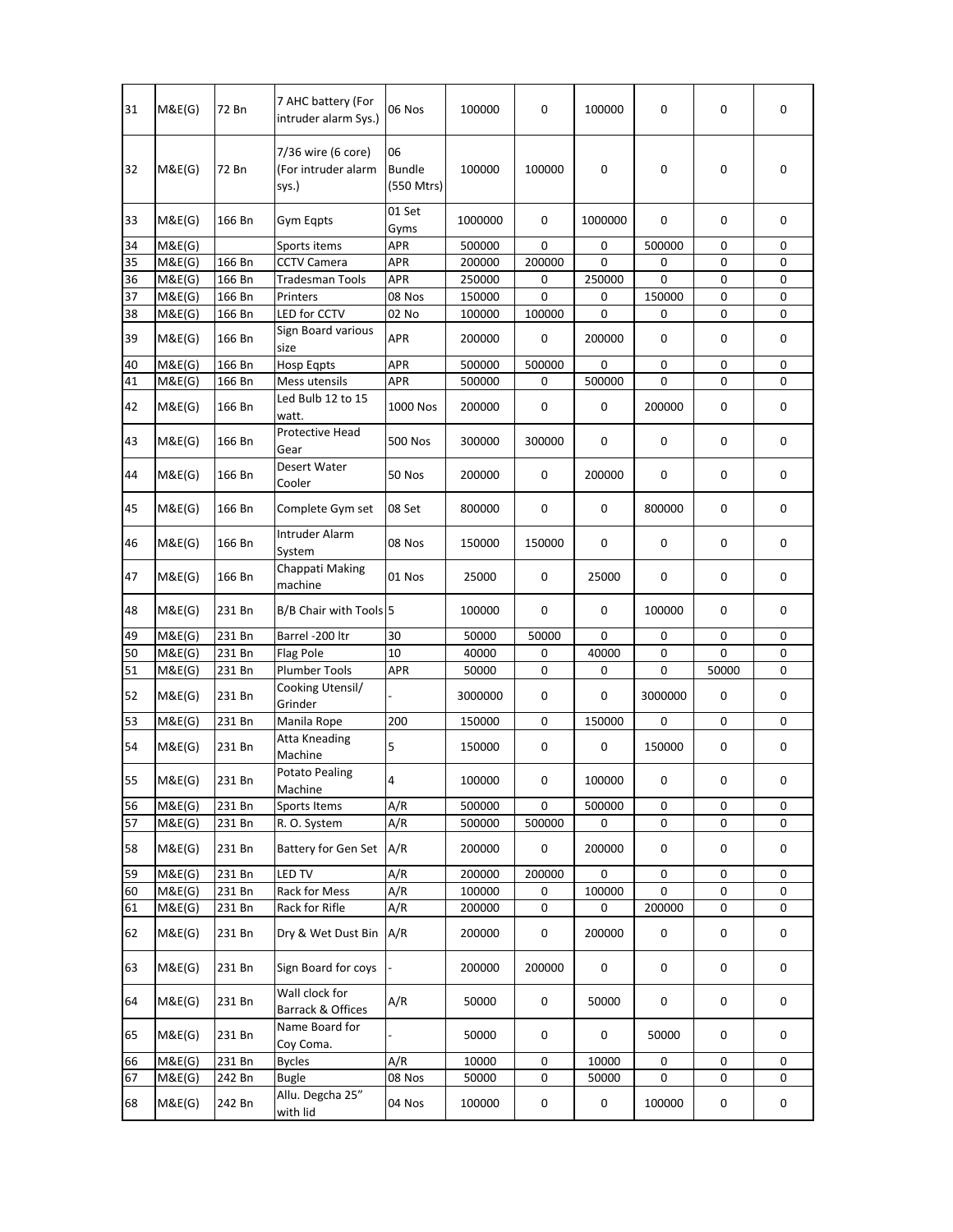| 69  | M&E(G) | 242 Bn | Allu Degcha 8" with<br>lid                | 24 Nos | 150000 | 0         | 150000    | 0      | 0           | 0 |
|-----|--------|--------|-------------------------------------------|--------|--------|-----------|-----------|--------|-------------|---|
| 70  | M&E(G) | 242 Bn | Allu. Degcha 9"<br>With lid               | 24 Nos | 150000 | 0         | 150000    | 0      | 0           | 0 |
| 71  | M&E(G) | 242 Bn | Allu. Degcha 10"<br>with lid              | 24 Nos | 150000 | 150000    | 0         | 0      | 0           | 0 |
| 72  | M&E(G) | 242 Bn | All Degcha 11" with<br>lid                | 24 Nos | 150000 | 0         | 150000    | 0      | 0           | 0 |
| 73  | M&E(G) | 242 Bn | Allu. Degcha 12"<br>with lid              | 24 Nos | 150000 | 0         | 0         | 150000 | 0           | 0 |
| 74  | M&E(G) | 242 Bn | Allu Degcha 13"<br>with lid               | 24 Nos | 150000 | 0         | 0         | 150000 | 0           | 0 |
| 75  | M&E(G) | 242 Bn | Gas Chapatti Bhatti<br>with complete set. | 10 Nos | 235000 | 0         | 235000    | 0      | 0           | 0 |
| 76  | M&E(G) | 242 Bn | Parat Medium Size<br>24"                  | 14 Nos | 50000  | 50000     | 0         | 0      | 0           | 0 |
| 77  | M&E(G) | 242 Bn | Parat Large size 32"                      | 16 Nos | 50000  | 0         | 0         | 50000  | 0           | 0 |
| 78  | M&E(G) | 242 Bn | Parat Small size 20"                      | 16 Nos | 50000  | 0         | 0         | 0      | 50000       | 0 |
| 79  | M&E(G) | 242 Bn | Palta Iron 8"                             | 16 Nos | 20000  | 0         | 20000     | 0      | 0           | 0 |
| 80  | M&E(G) | 242 Bn | Palta Iron 50"                            | 10 Nos | 20000  | 0         | 0         | 20000  | 0           | 0 |
| 81  | M&E(G) | 242 Bn | Jharna 11"                                | 08 Nos | 10000  | 0         | 0         | 0      | 10000       | 0 |
| 82  | M&E(G) | 242 Bn | Jharna 15"                                | 10 Nos | 10000  | 0         | 10000     | 0      | 0           | 0 |
| 83  | M&E(G) | 242 Bn | Jharna 14"                                | 08 Nos | 10000  | 0         | 0         | 10000  | 0           | 0 |
| 84  | M&E(G) | 242 Bn | Jharna 12"                                | 08 Nos | 10000  | 0         | 0         | 0      | 10000       | 0 |
| 85  | M&E(G) | 242 Bn | Kadhai Iron 24"                           | 02 Nos | 15000  | 15000     | 0         | 0      | 0           | 0 |
| 86  | M&E(G) | 242 Bn | Tharmos S/Steel 25<br>ltr.                | 16 Nos | 100000 | 0         | 0         | 100000 | 0           | 0 |
| 87  | M&E(G) | 242 Bn | Atta Kneading<br>machine                  | 06 Nos | 200000 | 0         | 200000    | 0      | 0           | 0 |
| 88  | M&E(G) | 242 Bn | Potato pilling<br>maching                 | 06 Nos | 200000 | 0         | 0         | 200000 | 0           | 0 |
| 89  | M&E(G) | 242 Bn | <b>Vegetable Cutting</b><br>machine       | 05 Nos | 100000 | 0         | 100000    | 0      | 0           | 0 |
| 90  | M&E(G) | 242 Bn | Deep freezer                              | 03 no  | 200000 | 200000    | 0         | 0      | 0           | 0 |
| 91  | M&E(G) | 242 Bn | Pressure Cooker<br>(22 ltr)               | 14 Nos | 150000 | 0         | 150000    | 0      | 0           | 0 |
| 92  | M&E(G) | 242 Bn | Hot Case S/steel<br>$(20$ ltr)            | 07 Nos | 80000  | 80000     | 0         | 0      | 0           | 0 |
| 93  | M&E(G) | 242 Bn | Hot case S/steel<br>(10   tr)             | 08 Nos | 80000  | 0         | 80000     | 0      | 0           | 0 |
| 94  | M&E(G) | 242 Bn | Water Storage Tank<br>(200 ltr)           | 14 Nos | 80000  | 80000     | 0         | 0      | 0           | 0 |
| 95  | M&E(G) | 242 Bn | <b>Washing Machine</b>                    | 08 Nos | 250000 | 250000    | 0         | 0      | 0           | 0 |
| 96  | M&E(G) | 242 Bn | Flag Pole                                 | 08 Nos | 100000 | 0         | 100000    | 0      | 0           | 0 |
| 97  | M&E(G) | 242 Bn | Allu. Ladder 16X30"                       | 01 Nos | 10000  | 10000     | $\pmb{0}$ | 0      | 0           | 0 |
| 98  | M&E(G) | 242 Bn | P. A. Equipment<br>complete set.          | 01 set | 250000 | 0         | 250000    | 0      | $\mathsf 0$ | 0 |
| 99  | M&E(G) | 242 Bn | Fire point complete<br>set.               | 08 Set | 200000 | 200000    | 0         | 0      | 0           | 0 |
| 100 | M&E(G) | 242 Bn | Fire extinguisher                         | 30 Nos | 200000 | 0         | 200000    | 0      | 0           | 0 |
| 101 | M&E(G) | 242 Bn | RO Water filter 50<br>Itrs. Cap.          | 07 Nos | 240000 | 240000    | 0         | 0      | 0           | 0 |
| 102 | M&E(G) | 242 Bn | Shoe cleaning<br>Machine                  | 08 Nos | 100000 | $\pmb{0}$ | 100000    | 0      | 0           | 0 |
| 103 | M&E(G) | 242 Bn | Iron Press Brass for<br>dobhi             | 09 Nos | 50000  | 0         | 50000     | 0      | 0           | 0 |
| 104 | M&E(G) | 242 Bn | General Alarm<br>electric                 | 01 Nos | 20000  | 0         | 0         | 20000  | 0           | 0 |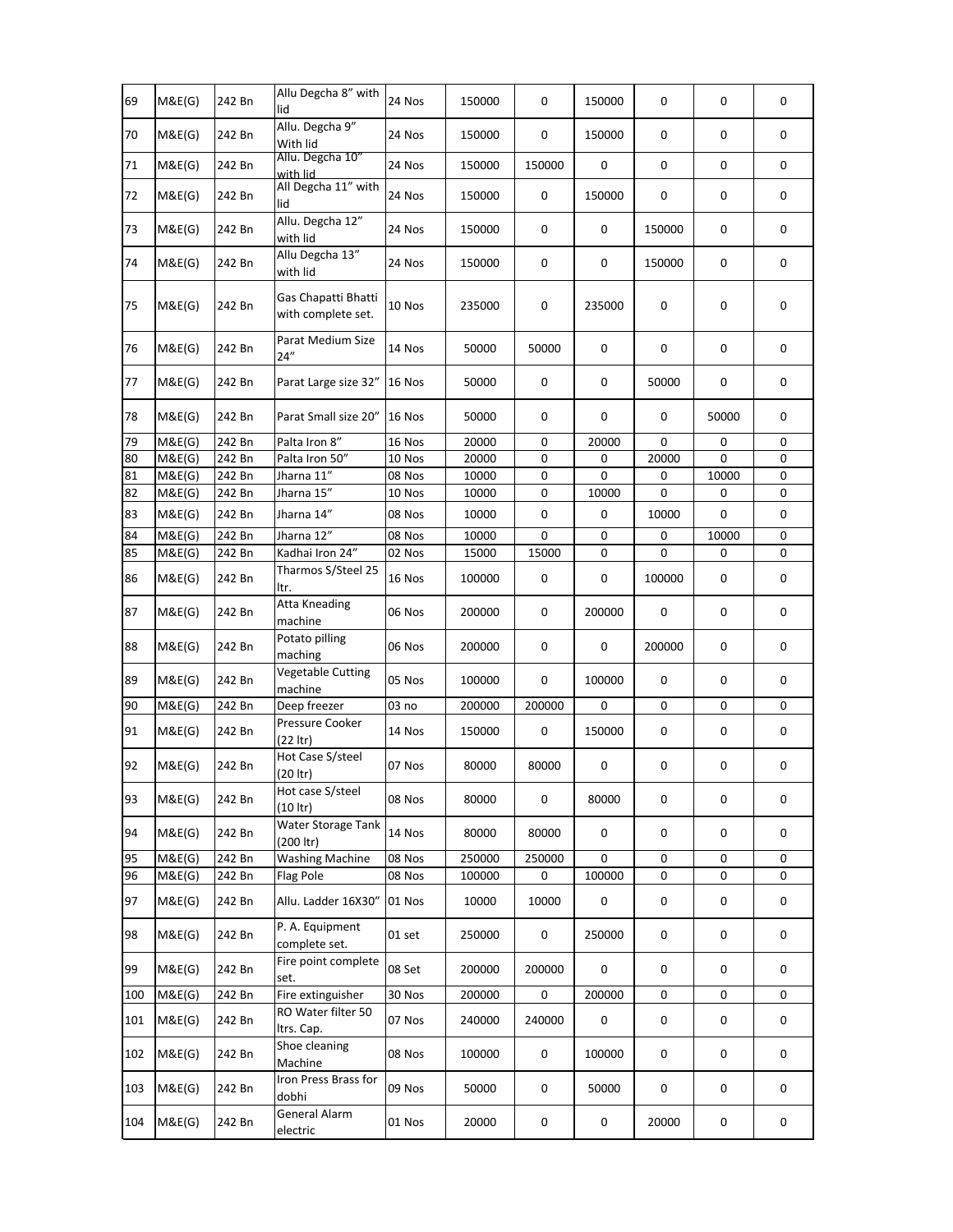| 105 | M&E(G) | 242 Bn        | M. C. Box for all coy<br>office            | 45 Nos         | 250000  | 0           | 250000  | 0      | 0           | 0 |
|-----|--------|---------------|--------------------------------------------|----------------|---------|-------------|---------|--------|-------------|---|
| 106 | M&E(G) | 242 Bn        | Axes Felling with<br>handle                | 10 Nos         | 10000   | 0           | 0       | 10000  | 0           | 0 |
| 107 | M&E(G) | 242 Bn        | Picks Axe with<br>helves                   | <b>100 Nos</b> | 100000  | 0           | 0       | 0      | 100000      | 0 |
| 108 | M&E(G) | 242 Bn        | Shovels with halves                        | <b>100 Nos</b> | 100000  | 0           | 100000  | 0      | 0           | 0 |
| 109 | M&E(G) | 242 Bn        | Crow Bar                                   | 50 Nos         | 50000   | 0           | 0       | 50000  | 0           | 0 |
| 110 | M&E(G) | 242 Bn        | Phawda                                     | 50 Nos         | 50000   | 0           | 50000   | 0      | 0           | 0 |
| 111 | M&E(G) | 242 Bn        | Talwar                                     | 200 Nos        | 200000  | 0           | 0       | 200000 | 0           | 0 |
| 112 | M&E(G) | 242 Bn        | Chairs Camp<br>Officers 01 for So &<br>Gos | 50 Nos         | 240000  | 240000      | 0       | 0      | 0           | 0 |
| 113 | M&E(G) | 242 Bn        | <b>Hooks Bills</b>                         | 08 Nos         | 10000   | 0           | 0       | 0      | 10000       | 0 |
| 114 | M&E(G) | 242 Bn        | Protector Hooks<br>bills                   | 08 Nos         | 10000   | 0           | 0       | 10000  | 0           | 0 |
| 115 | M&E(G) | 242 Bn        | <b>Banner for Riot Drill</b><br>(ES)       | 08 Nos         | 10000   | 0           | 10000   | 0      | 0           | 0 |
| 116 | M&E(G) | 242 Bn        | Basin Hand wash                            | 15 Nos         | 50000   | 50000       | 0       | 0      | 0           | 0 |
| 117 | M&E(G) | 242 Bn        | <b>CRPF Flag</b>                           | 10 Nos         | 10000   | 0           | 10000   | 0      | 0           | 0 |
| 118 | M&E(G) | 242 Bn        | <b>National Falg</b>                       | 10 Nos         | 10000   | 0           | 10000   | 0      | 0           | 0 |
| 119 | M&E(G) | 242 Bn        | First Aid Box                              | 21 Nos         | 50000   | 50000       | 0       | 0      | 0           | 0 |
| 120 | M&E(G) | 242 Bn        | Gym 9 Station                              | 01 Set         | 200000  | 200000      | 0       | 0      | 0           | 0 |
| 121 | M&E(G) | 242 Bn        | Sports Dress Pant &<br>T-shirt             | 24 Set         | 150000  | 0           | 150000  | 0      | 0           | 0 |
| 122 | M&E(G) | 242 Bn        | Sports shoes &<br>Socks                    | 24 Prs.        | 150000  | 0           | 150000  | 0      | 0           | 0 |
| 123 | M&E(G) | 242 Bn        | Hand Ball 3 kgs. & 4<br>Kgs.               | 20 Nos         | 10000   | 0           | 10000   | 0      | 0           | 0 |
| 124 | M&E(G) | <b>GC BTB</b> | DG Set 5 KVA                               | 12             | 4000000 | 4000000     | 0       | 0      | 0           | 0 |
| 125 | M&E(G) | <b>GC BTB</b> | RO System 250 Ltrs                         | 6              | 3000000 | 0           | 3000000 |        |             | 0 |
| 126 | M&E(G) | <b>GC BTB</b> | PA equipments                              | AOR            | 800000  | 300000      | 500000  | 0      | 0           | 0 |
| 127 | M&E(G) | <b>GC BTB</b> | Sports Items                               | AOR            | 500000  | 250000      | 250000  | 0      | 0           | 0 |
| 128 | M&E(G) | <b>GC BTB</b> | <b>Stainless Steel Sign</b><br>Board       | AOR            | 200000  | 100000      | 0       | 100000 | 0           | 0 |
| 129 | M&E(G) | <b>GC BTB</b> | Gym Flooring Mat                           | 30             | 41985   | 41985       | 0       | 0      | 0           | 0 |
| 130 | M&E(G) | 6 Bn          | <b>UPS 1000 VA</b>                         | 10 Nos.        | 75000   | 75000       | 0       | 0      | 0           | 0 |
| 131 | M&E(G) | 6 Bn          | <b>Badminton Racket</b>                    | 32 Nos.        | 120000  | 120000      | 0       | 0      | 0           | 0 |
| 132 | M&E(G) | 6 Bn          | Volley ball                                | 16 Nos.        | 18000   | 18000       | 0       | 0      | $\mathsf 0$ | 0 |
| 133 | M&E(G) | 6 Bn          | Football                                   | 16 Nos.        | 18000   | 18000       | 0       | 0      | 0           | 0 |
| 134 | M&E(G) | 6 Bn          | Track suit for sport<br>man                | 24 Nos.        | 50000   | 0           | 50000   | 0      | 0           | 0 |
| 135 | M&E(G) | 6 Bn          | Plastic dustbin                            | 40 Nos.        | 300000  | 300000      | 0       | 0      | 0           | 0 |
| 136 | M&E(G) | 6 Bn          | Rifle rack made of<br>MS chain             | 10 Nos.        | 150000  | $\mathsf 0$ | 150000  | 0      | 0           | 0 |
| 137 | M&E(G) | 6 Bn          | Fly catcher machine 12 Nos.                |                | 50000   | 50000       | 0       | 0      | $\mathsf 0$ | 0 |
| 138 | M&E(G) | 6 Bn          | Cooking utensils<br>(Degcha body)          | 04 Set         | 150000  | 150000      | 0       |        | --          | 0 |
| 139 | M&E(G) | 6 Bn          | Camp chair                                 | 50 Nos.        | 200000  | 0           | 200000  | 0      | 0           | 0 |
| 140 | M&E(G) | 6 Bn          | Camp Table                                 | 50 Nos.        | 120000  | 0           | 120000  | 0      | 0           | 0 |
| 141 | M&E(G) | 6 Bn          | R.O. plant 250 LPH                         | 02 Nos         | 300000  | 300000      | 0       | 0      | 0           | 0 |
| 142 | M&E(G) | 6 Bn          | Hasson cloth<br>(Width 4')                 | 5000 Mtr       | 200000  | 0           | 200000  | 0      | 0           | 0 |
| 143 | M&E(G) | 6 Bn          | Water dispenser<br>(Hot, cold & normal     | 05 Nos.        | 60000   | 60000       | 0       | 0      | 0           | 0 |
| 144 | M&E(G) | 6 Bn          | Food warmer (04<br>container)              | 03 Nos.        | 100000  | 100000      | 0       | 0      |             | 0 |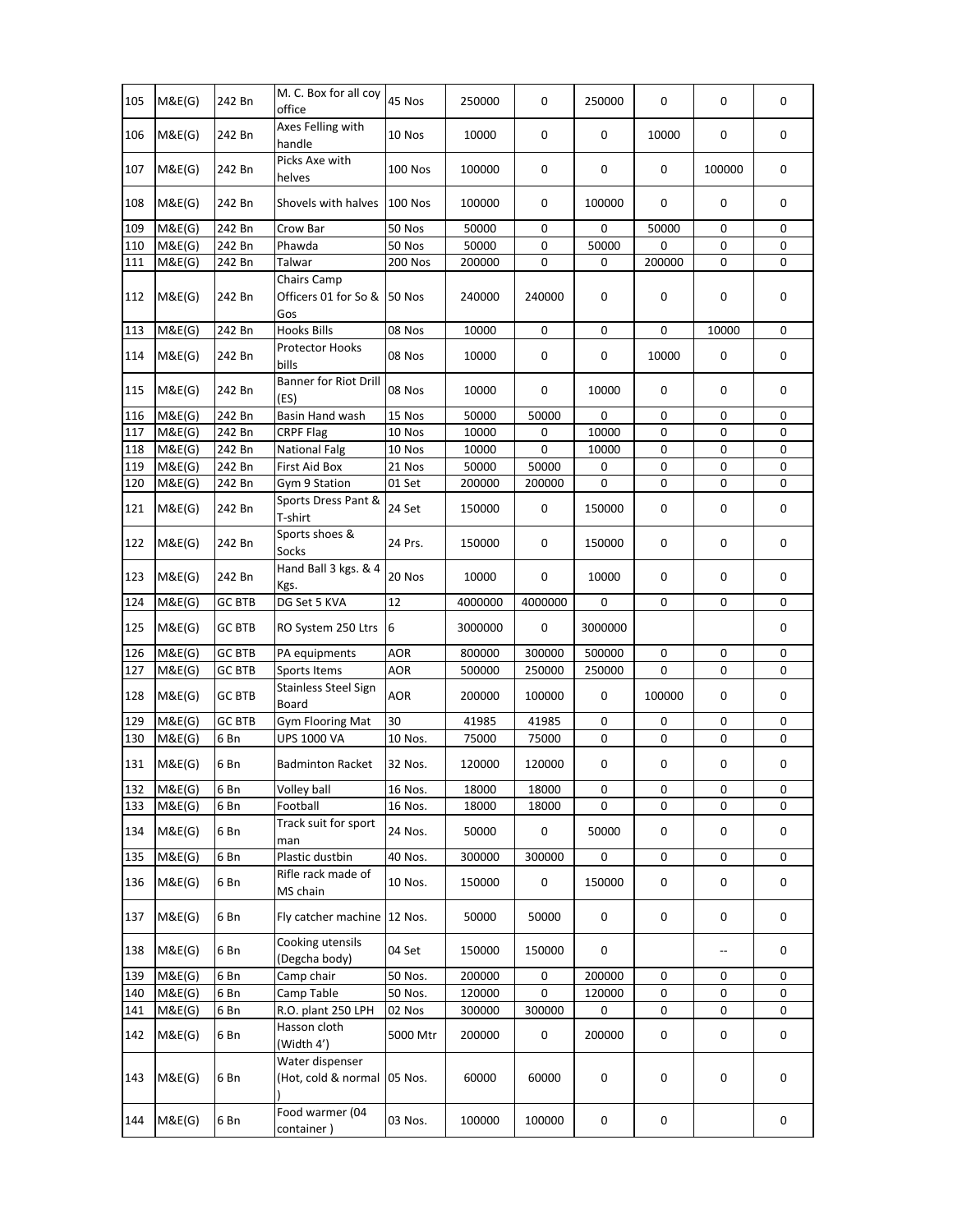| 145 | M&E(G) | 6 Bn  | Kote Management<br>system                                  | 02 Nos.  | 250000 | 0      | 250000    | 0      | 0      | 0         |
|-----|--------|-------|------------------------------------------------------------|----------|--------|--------|-----------|--------|--------|-----------|
| 146 | M&E(G) | 6 Bn  | Electric grass cutter<br>machine heavy duty                | 02 Nos.  | 120000 | 120000 | 0         | 0      | 0      | 0         |
| 147 | M&E(G) | 6 Bn  | Chapati bhatti<br>double burner                            | 04 Nos.  | 140000 | 0      | 140000    | 0      | 0      | 0         |
| 148 | M&E(G) | 6 Bn  | <b>Broom Stick</b>                                         | 10 Qtls  | 40000  | 40000  | 0         | 0      | 0      | 0         |
| 149 | M&E(G) | 6 Bn  | Battery AAA & AA                                           | 300 Nos. | 10000  | 0      | 10000     | 0      | 0      | 0         |
| 150 | M&E(G) | 6 Bn  | (200+100 Nos)                                              |          |        |        |           |        |        | 0         |
| 151 | M&E(G) | 6 Bn  | Cooler stand                                               | 50 Nos   | 100000 | 0      | 100000    | 0      | 0      | 0         |
| 152 | M&E(G) | 6 Bn  | Mattress size<br>6'x3'x4" for floor<br>exercise            | 20 Nos.  | 140000 | 140000 | 0         | 0      | 0      | 0         |
| 153 | M&E(G) | 6 Bn  | Hot case (20 Ltrs)                                         | 21 Nos.  | 53000  | 0      | 53000     | 0      | 0      | 0         |
| 154 | M&E(G) | 6 Bn  | Pressure cocker                                            | 20 Ltrs  | 120000 | 0      | 120000    | 0      | 0      | 0         |
| 155 | M&E(G) | 6 Bn  | <b>Battery for Gen Set</b>                                 | 05 Nos.  | 80000  | 0      | 80000     | 0      | 0      | 0         |
| 156 | M&E(G) | 20 Bn | RO Plant 500 Ltrs<br>Capacity                              | 01 No    | 250000 | 250000 | 0         | 0      | 0      | 0         |
| 157 | M&E(G) | 20 Bn | Chapaty Bhatti                                             | 08 No    | 100000 | 0      | 100000    | 0      | 0      | 0         |
| 158 | M&E(G) | 20 Bn | Digital Camera                                             | 02 Nos   | 100000 | 0      | 100000    | 0      | 0      | 0         |
| 159 | M&E(G) | 20 Bn | Car Painter Tools                                          | AoR      | 100000 | 100000 | 0         | 0      | 0      | 0         |
| 160 | M&E(G) | 20 Bn | Kote Management<br>System                                  | 08 Nos   | 800000 | 200000 | 200000    | 200000 | 200000 | 0         |
| 161 | M&E(G) | 20 Bn | Mochi<br>Tools/Machine                                     | AoR      | 150000 | 0      | 150000    | 0      | 0      | 0         |
| 162 | M&E(G) | 20 Bn | <b>Tailor Machine</b><br>Umbralla and Tools                | AoR      | 100000 | 0      | 100000    | 0      | 0      | 0         |
| 163 | M&E(G) | 20 Bn | <b>Electric weighing</b><br>Machine (100 Kg)               | 04 Nos   | 100000 | 0      | 0         | 100000 | 0      | 0         |
| 164 | M&E(G) | 20 Bn | Purchase of Electric<br>Items                              | AoR      | 150000 | 0      | 150000    | 0      | 0      | 0         |
| 165 | M&E(G) | 20 Bn | Refilling of Fire<br>Extinguisher                          | AoR      | 250000 | 0      | 250000    | 0      | 0      | 0         |
| 166 | M&E(G) | 22 Bn | <b>Mess Utensil Items</b>                                  | AoR      | 500000 | 250000 | 0         | 250000 | 0      | 0         |
| 167 | M&E(G) | 22 Bn | Installation of Kote<br>Management<br>System               | 06 Nos   | 600000 | 200000 | 200000    | 0      | 200000 | 0         |
| 168 | M&E(G) | 22 Bn | Digital Camera                                             | 02 Nos   | 100000 | 100000 | 0         | 0      | 0      | 0         |
| 169 | M&E(G) | 22 Bn | Food<br>processor/mixer<br>grainder                        | 08 Nos   | 50000  | 0      | $\pmb{0}$ | 0      | 50000  | $\pmb{0}$ |
| 170 | M&E(G) | 22 Bn | Desert air cooler                                          | 50 Nos   | 400000 | 200000 | 200000    | 0      | 0      | 0         |
| 171 | M&E(G) | 22 Bn | GPS                                                        | 06 Nos   | 200000 | 200000 | 0         | 0      | 0      | 0         |
| 172 | M&E(G) | 22 Bn | Water RO plant.                                            | 02 Nos   | 300000 | 150000 | 0         | 150000 | 0      | 0         |
| 173 | M&E(G) | 22 Bn | Printer                                                    | 05 Nos   | 75000  | 75000  | 0         | 0      | 0      | 0         |
| 174 | M&E(G) | 22 Bn | Essential stores as<br>on requirement<br>authorized in m&e | AoR      | 400000 | 100000 | 100000    | 100000 | 100000 | $\pmb{0}$ |
| 175 | M&E(G) | 22 Bn | IDLY Grinder 10 Kg<br>Cap.                                 | 08 Nos   | 200000 | 100000 | 0         | 100000 | 0      | 0         |
| 176 | M&E(G) | 22 Bn | Riot Drill Equipment AoR                                   |          | 500000 | 250000 | 250000    | 0      | 0      | 0         |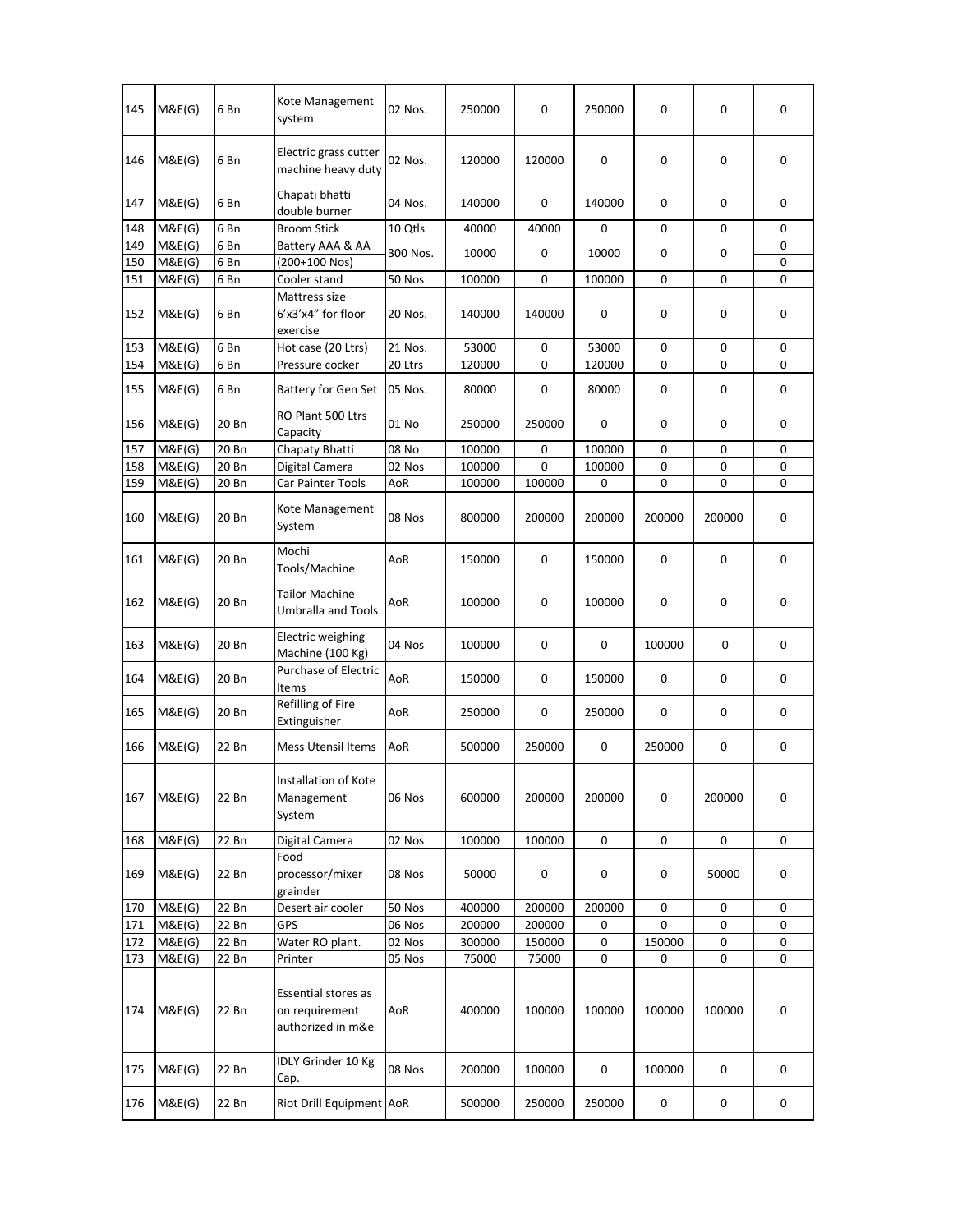| 177        | M&E(G)           | 126 Bn           | <b>UPS for Computers</b>                                                                                         | 20             | 150000           | 150000      | 0      | 0      | 0           | 0      |
|------------|------------------|------------------|------------------------------------------------------------------------------------------------------------------|----------------|------------------|-------------|--------|--------|-------------|--------|
| 178        | M&E(G)           | 126 Bn           | A/C for server Room 1                                                                                            |                | 60000            | 60000       | 0      | 0      | 0           | 0      |
| 179        | M&E(G)           | 126 Bn           | <b>Chemical Earthling</b><br>for server                                                                          | 1              | 250000           | 250000      | 0      | 0      | 0           | 0      |
| 180        | M&E(G)           | 126 Bn           | Printer for<br>Computer                                                                                          | 10             | 150000           | 0           | 150000 | 0      | 0           | 0      |
| 181        | M&E(G)           | 126 Bn           | <b>Grass Cutting</b><br>machine/barber<br>tools                                                                  | AOR            | 250000           | 0           | 250000 | 0      | 0           | 0      |
| 182        | M&E(G)           | 126 Bn           | <b>Fire Shed</b>                                                                                                 | 10 Nos         | 250000           | 0           | 0      | 250000 | 0           | 0      |
| 183        | M&E(G)           | 126 Bn           | Pressure Cooker 22<br>Ltrs                                                                                       | 09 Nos         | 100000           | 0           | 0      | 100000 | 0           | 0      |
| 184        | M&E(G)           | 126 Bn           | Aluminum Wire 10<br>mm 8 mm 6 mm                                                                                 | Various<br>qty | 500000           | 250000      | 0      | 0      | 250000      | 0      |
| 185        | M&E(G)           | 126 Bn           | Battery Cell (AA)<br>(AAA)                                                                                       | 500 Nos        | 20000            | 0           | 20000  | 0      | 0           | 0      |
| 186        | M&E(G)           | 126 Bn           | Mess utensil/eqpts.                                                                                              |                | 300000           | 0           | 150000 | 0      | 150000      | 0      |
| 187        | M&E(G)           | 126 Bn           | <b>Barber Chair</b>                                                                                              | AOR            | 100000           | 0           | 0      | 100000 | 0           | 0      |
| 188        | M&E(G)           | 126 Bn           | Weight Machine                                                                                                   | 21 Nos         | 250000           | $\Omega$    | 0      | 250000 | 0           | 0      |
| 189        | M&E(G)           | 126 Bn           | Vegetable Rack                                                                                                   | 15 Nos         | 500000           | 250000      | 0      | 0      | 250000      | 0      |
| 190        | M&E(G)           | 126 Bn           | Sign Board                                                                                                       | <b>AOR</b>     | 500000           | 250000      | 0      | 250000 | 0           | 0      |
| 191<br>192 | M&E(G)<br>M&E(G) | 126 Bn<br>126 Bn | <b>Gym Equipments</b><br>Camping Chairs &<br>Table                                                               | AOR<br>20 Sets | 250000<br>200000 | 0<br>200000 | 0<br>0 | 0<br>0 | 250000<br>0 | 0<br>0 |
| 193        | M&E(G)           | 126 Bn           | Multi Colour Flag                                                                                                | 50 Nos         | 100000           | 100000      | 0      | 0      | 0           | 0      |
| 194        | M&E(G)           | 126 Bn           | Water Cooler                                                                                                     | 09 Nos         | 250000           | 0           | 250000 | 0      | 0           | 0      |
| 195        | M&E(G)           | 126 Bn           | <b>Water Dispenser</b>                                                                                           | 20 Nos         | 250000           | 0           | 0      | 250000 | 0           | 0      |
| 196        | M&E(G)           | 198 Bn           | Kote Management<br>System                                                                                        | 07 Nos         | 700000           | 400000      | 300000 | 0      | 0           | 0      |
| 197        | M&E(G)           | 198 Bn           | <b>Training Aids &amp;</b><br>Egpts (Games &<br>Sports):-                                                        |                |                  |             |        |        |             | 0      |
| 198        | M&E(G)           | 198 Bn           | Training aids &<br>Sports articles<br>(including Track<br>Suits, Sports dress<br>etc) authorized for<br>training | <b>AOR</b>     | 200000           | 100000      | 100000 | 0      | 0           | 0      |
| 199        | M&E(G)           | 198 Bn           | <b>CCTV Cameras for</b><br>Two coys                                                                              | 02 Nos         | 400000           | 200000      | 200000 | 0      | 0           | 0      |
| 200        | M&E(G)           | 198 Bn           | Exercise<br>Equipments                                                                                           | 07 set         | 300000           | 150000      | 150000 | 0      | 0           | 0      |
| 201        | M&E(G)           | 198 Bn           | <b>Vegetables Cutting</b><br>Machine                                                                             | 07 Nos         | 200000           | 100000      | 100000 | 0      | 0           | 0      |
| 202        | M&E(G)           | 198 Bn           | <b>Cooking Utensils</b>                                                                                          | 10 Set         | 100000           | 100000      | 0      | 0      | 0           | 0      |
| 203        | M&E(G)           | 198 Bn           | <b>Commercial Gas</b><br>Chulla                                                                                  | 08 Nos         | 100000           | 100000      | 0      | 0      | 0           | 0      |
| 204        | M&E(G)           | 198 Bn           | Water Purifier/filter 10 Nos                                                                                     |                | 300000           | 150000      | 150000 | 0      | 0           | 0      |
| 205        | M&E(G)           | 198 Bn           | <b>LED Bulbs</b>                                                                                                 | <b>500 Nos</b> | 300000           | 150000      | 150000 | 0      | 0           | 0      |
| 206        | M&E(G)           | 198 Bn           | Refrigerator (heavy<br>duty)                                                                                     | 02 Nos         | 200000           | 100000      | 100000 | 0      | 0           | 0      |
| 207        | M&E(G)           | 198 Bn           | Printer for<br>Computer                                                                                          | 04 Nos         | 100000           | 100000      | 0      | 0      | 0           | 0      |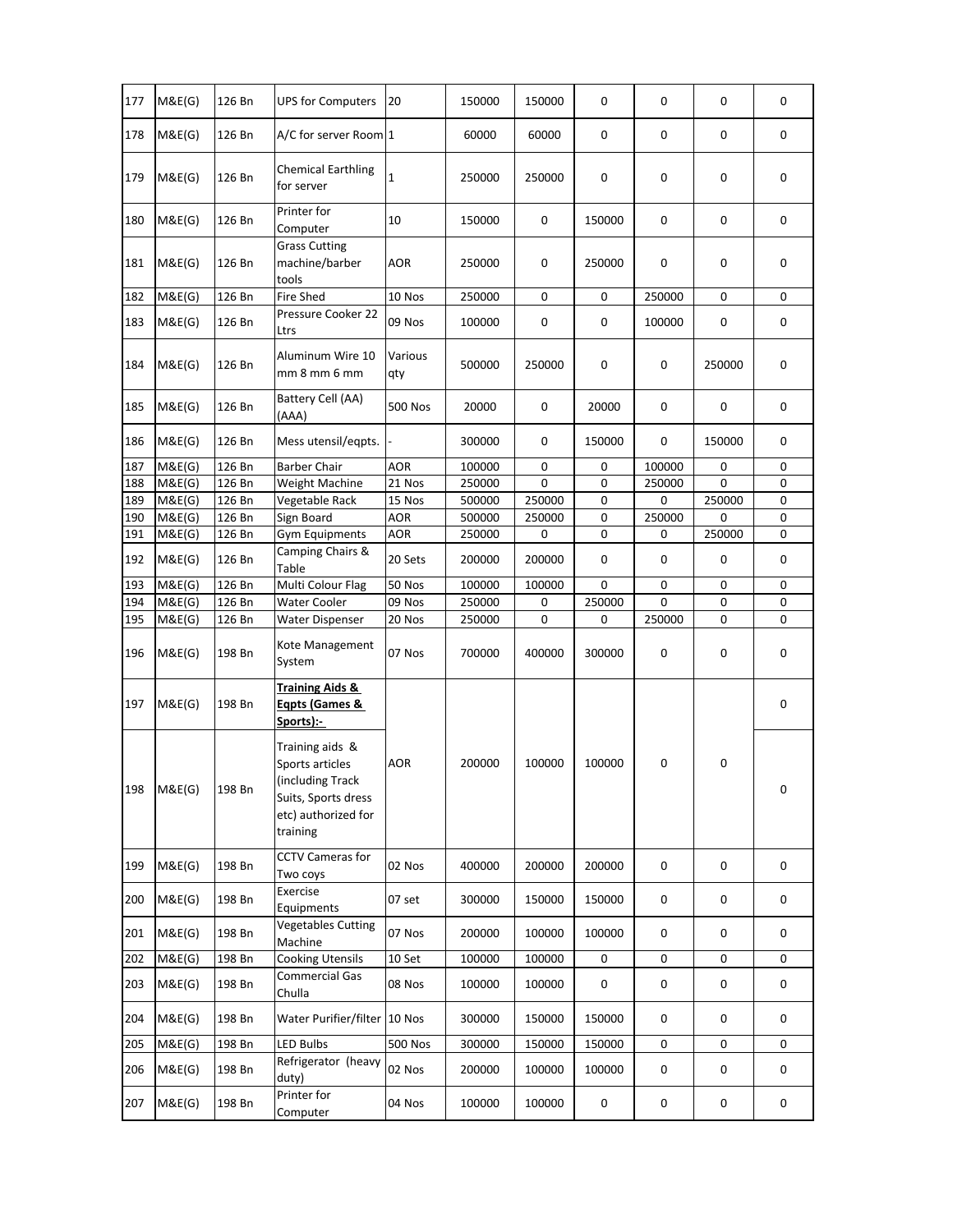|     |        |        | Water Tank 500                |            | 200000   | 100000      | 100000 | 0                 | $\mathbf 0$ |             |
|-----|--------|--------|-------------------------------|------------|----------|-------------|--------|-------------------|-------------|-------------|
| 208 | M&E(G) | 198 Bn | /300/200Ltrs                  | 40 Nos     |          |             |        |                   |             | 0           |
|     |        |        | Capacity                      |            |          |             |        |                   |             |             |
| 209 | M&E(G) | 198 Bn | Heavy duty                    | 04 Nos     | 100000   | 100000      | 0      | 0                 | $\Omega$    | $\mathbf 0$ |
|     |        |        | <b>Washing Machine</b>        |            |          |             |        |                   |             |             |
|     |        |        | <b>Tradesman Tools</b>        |            |          |             |        |                   |             |             |
| 210 | M&E(G) | 198 Bn | (Carpenter, Mochi             | <b>AOR</b> | 100000   | $\mathbf 0$ | 100000 | 0                 | 0           | 0           |
|     |        |        | & Tailor)                     |            |          |             |        |                   |             |             |
| 211 | M&E(G) | 198 Bn | Dhobi table                   | 05 Nos.    | 100000   | $\Omega$    | 100000 | $\Omega$          | $\Omega$    | $\Omega$    |
| 212 | M&E(G) | 198 Bn | <b>Barber Chair</b>           | 05 Nos     | 200000   | 200000      | 0      | 0                 | $\mathbf 0$ | 0           |
|     |        |        | <b>Empty Barrel for</b>       |            |          |             |        |                   |             |             |
| 213 | M&E(G) | 198 Bn | POL-200 Ltr                   | 50 nos     | 100000   | 100000      | 0      | 0                 | 0           | 0           |
|     |        |        | Capacity                      |            |          |             |        |                   |             |             |
| 214 | M&E(G) | 198 Bn | Receptacles Large             | 80 Nos     | 200000   | 100000      | 100000 | $\Omega$          | $\Omega$    | $\mathbf 0$ |
| 215 | M&E(G) | 198 Bn | Fire extinguisher 10<br>Kgs   | <b>AOR</b> | 50000    | 0           | 50000  | 0                 | 0           | 0           |
| 216 | M&E(G) | 198 Bn | Deep freezer 300<br>Ltrs      | 04 Nos.    | 200000   | 0           | 200000 | 0                 | $\mathbf 0$ | $\mathbf 0$ |
| 217 | M&E(G) | 198 Bn | Washing machine<br>heavy duty | 04 Nos.    | 100000   | $\mathbf 0$ | 100000 | 0                 | 0           | 0           |
| 218 | M&E(G) | 198 Bn | Hospital equipment AOR        |            | 100000   | 0           | 100000 | 0                 | 0           | $\mathbf 0$ |
|     |        |        | Total                         |            | 87260985 | 25982985    |        | 45853000 11920000 | 3505000     | 0           |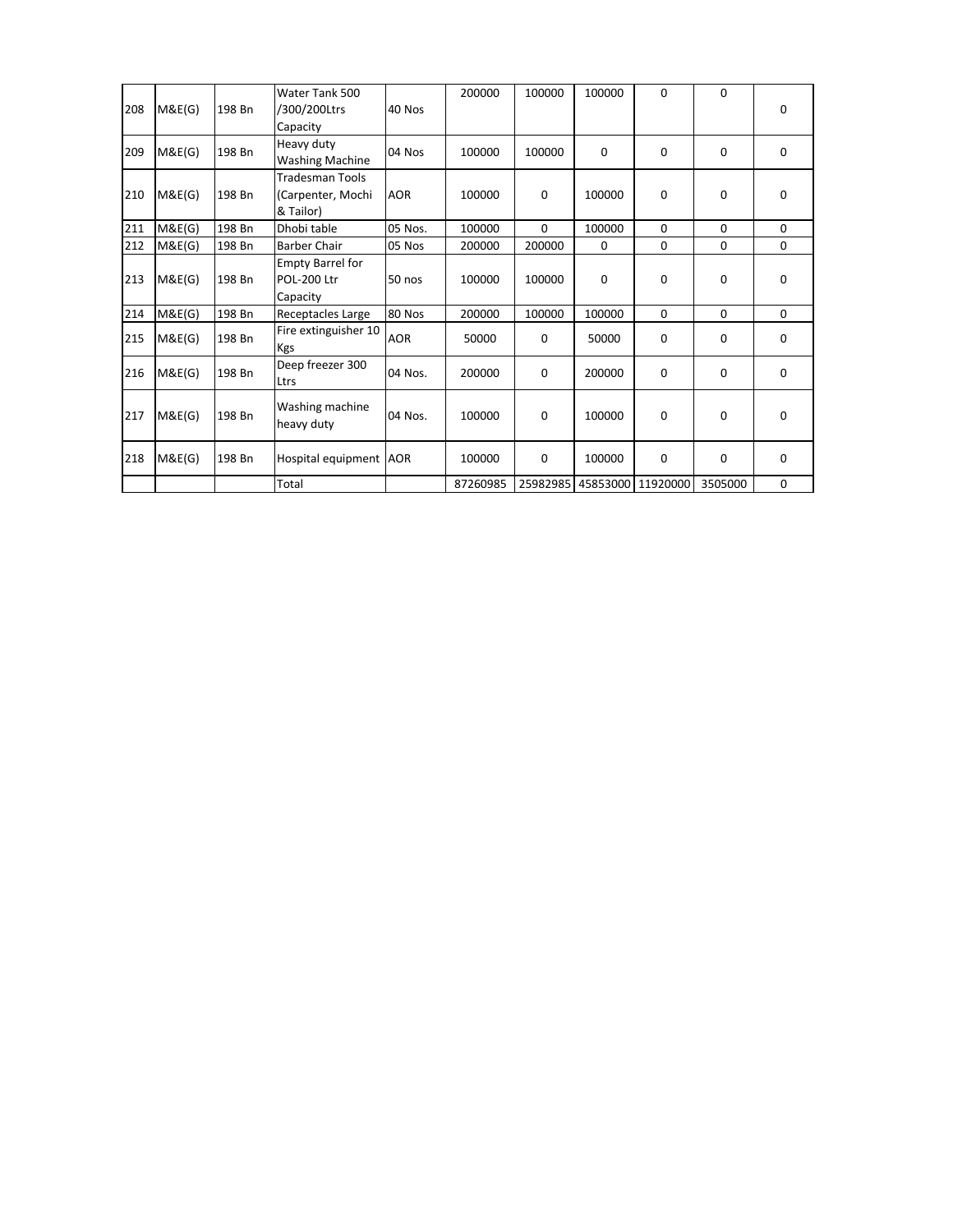| SL.          | Head  | Name of<br>GC/Units | Nomenclature                                                                     | Qty        | <b>Estimated</b><br>Amount |             |              | Amount booked /to be booked |             |                   |
|--------------|-------|---------------------|----------------------------------------------------------------------------------|------------|----------------------------|-------------|--------------|-----------------------------|-------------|-------------------|
|              |       |                     |                                                                                  |            |                            | $1st$ Qtr   | $2^{nd}$ Qtr | $3rd$ Qtr                   | $4th$ Qtr   | kemarks<br>ىدە 14 |
| $\mathbf{1}$ | MV(G) | <b>GC HNR</b>       | <b>Battery for Veh</b>                                                           | 15 Nos     | 200000                     | 0           | 200000       | 0                           | 0           | 0                 |
| 2            | MV(G) | <b>GC HNR</b>       | <b>Tyres Retreading</b>                                                          | 10 Nos     | 100000                     | 0           | 100000       | 0                           | 0           | 0                 |
| 3            | MV(G) | <b>GC HNR</b>       | <b>Tyres New</b>                                                                 | 15 Nos     | 200000                     | 200000      | $\mathbf 0$  | 0                           | 0           | 0                 |
| 4            | MV(G) | GC HNR              | Spare parts and<br>maintenance of veh.                                           |            | 300000                     | 0           | 300000       | 0                           | 0           | 0                 |
| 5            | MV(G) | <b>GC HNR</b>       | Tools for workshop<br>and fitter                                                 |            | 200000                     | 0           | 200000       | 0                           | 0           | 0                 |
| 6            | MV(G) | 16 Bn               | Tarpaulin                                                                        | APR        | 75000                      | $\mathsf 0$ | 75000        | 0                           | 0           | 0                 |
| 7            | MV(G) | 16 Bn               | Tyres/Tubes/Flaps                                                                | APR        | 525000                     | 525000      | 0            | 0                           | 0           | 0                 |
| 8            | MV(G) | 16 Bn               | <b>MT Batteries</b>                                                              | APR        | 125000                     |             | 125000       | 0                           | 0           | 0                 |
| 9            | MV(G) | 16 Bn               | <b>Paints for Vehicles</b>                                                       | APR        | 75000                      | 75000       | 0            | 0                           | 0           | 0                 |
| 10           | MV(G) | 16 Bn               | Job Works of<br>Vehicles                                                         | APR        | 400000                     | 0           | 400000       | 0                           | 0           | 0                 |
| 11           | MV(G) | 16 Bn               | Running repair of<br>vehicles                                                    | APR        | 300000                     | 300000      | 0            | 0                           | 0           | 0                 |
| 12           | MV(G) | 72 Bn               | O                                                                                | 0          | 0                          | 0           | 0            | 0                           | 0           | 0                 |
| 13           | MV(G) | 166 Bn              | Tyre, Tube & Flaps                                                               | APR        | 700000                     | 0           | 700000       | 0                           | 0           | 0                 |
| 14           | MV(G) | 166 Bn              | Retreading of Tyres                                                              | <b>APR</b> | 300000                     | 300000      | 0            | 0                           | 0           | 0                 |
| 15           | MV(G) | 166 Bn              | Workshop/<br><b>Vehicles Tools</b>                                               | APR        | 400000                     | 0           | 400000       | 0                           | 0           | 0                 |
| 16           | MV(G) | 166 Bn              | Lead Acid batteres                                                               | APR        | 300000                     | 0           | 0            | 300000                      | 0           | 0                 |
| 17           | MV(G) | 166 Bn              | <b>Spare Parts</b>                                                               | APR        | 300000                     | 0           | 300000       | 0                           | 0           | 0                 |
| 18           | MV(G) | 231 Bn              | Tyre/Tube                                                                        | APR        | 500000                     | 500000      | 0            | 0                           | 0           | 0                 |
| 19           | MV(G) | 231 Bn              | Batter                                                                           | <b>APR</b> | 200000                     |             | 200000       | 0                           | 0           | 0                 |
| 20           | MV(G) | 231 Bn              | Paint of Veh.                                                                    | <b>APR</b> | 100000                     | 100000      | 0            | $\mathsf 0$                 | 0           | 0                 |
| 21           | MV(G) | 231 Bn              | Repairing works                                                                  | APR        | 1200000                    | 0           | 1200000      | 0                           | 0           | 0                 |
| 22           | MV(G) | 242 Bn              | New Vehicle<br>Registration                                                      | 16 Nos     | 250000                     | 0           | 250000       | 0                           | 0           | 0                 |
| 23           | MV(G) | 242 Bn              | Tyres, Tube & Flap                                                               | 20 Nos     | 550000                     | 550000      | 0            | 0                           | 0           | 0                 |
| 24           | MV(G) | 242 Bn              | <b>Running Repair</b>                                                            | AOR        | 500000                     | 500000      | 0            | 0                           | 0           | 0                 |
| 25           | MV(G) | 242 Bn              | New Vehicle<br>Servicing                                                         | AOR        | 250000                     | 250000      | 0            | 0                           | $\mathsf 0$ | 0                 |
| 26           | MV(G) | 242 Bn              | Seat cover for<br>vehicle                                                        | AOR        | 300000                     | 0           | 300000       | 0                           | 0           | 0                 |
| 27           | MV(G) | 242 Bn              | Vehicle paint                                                                    | <b>AOR</b> | 150000                     | 150000      | 0            | 0                           | 0           | 0                 |
| 28           | MV(G) | <b>GC BTB</b>       | Vehicle up keep<br>and<br>maintenance/Tyre/<br>Tube/flaps/MT<br><b>Batteries</b> | AOR        | 900000                     | 225000      | 225000       | 225000                      | 225000      | 0                 |
| 29           | MV(G) | 6 Bn                | MT Batteries 12<br>Volt 150 AH                                                   | 10 Nos.    | 180000                     | 180000      | 0            | 0                           | 0           | 0                 |
| 30           | MV(G) | 6 Bn                | MT Batteries 12<br>Volt 70 AH                                                    | 10 Nos.    | 80000                      | 80000       | 0            | 0                           | $\mathsf 0$ | 0                 |
| 31           | MV(G) | 6 Bn                | Repairing of motor<br>vehicles                                                   |            | 1000000                    | 250000      | 250000       | 250000                      | 250000      | 0                 |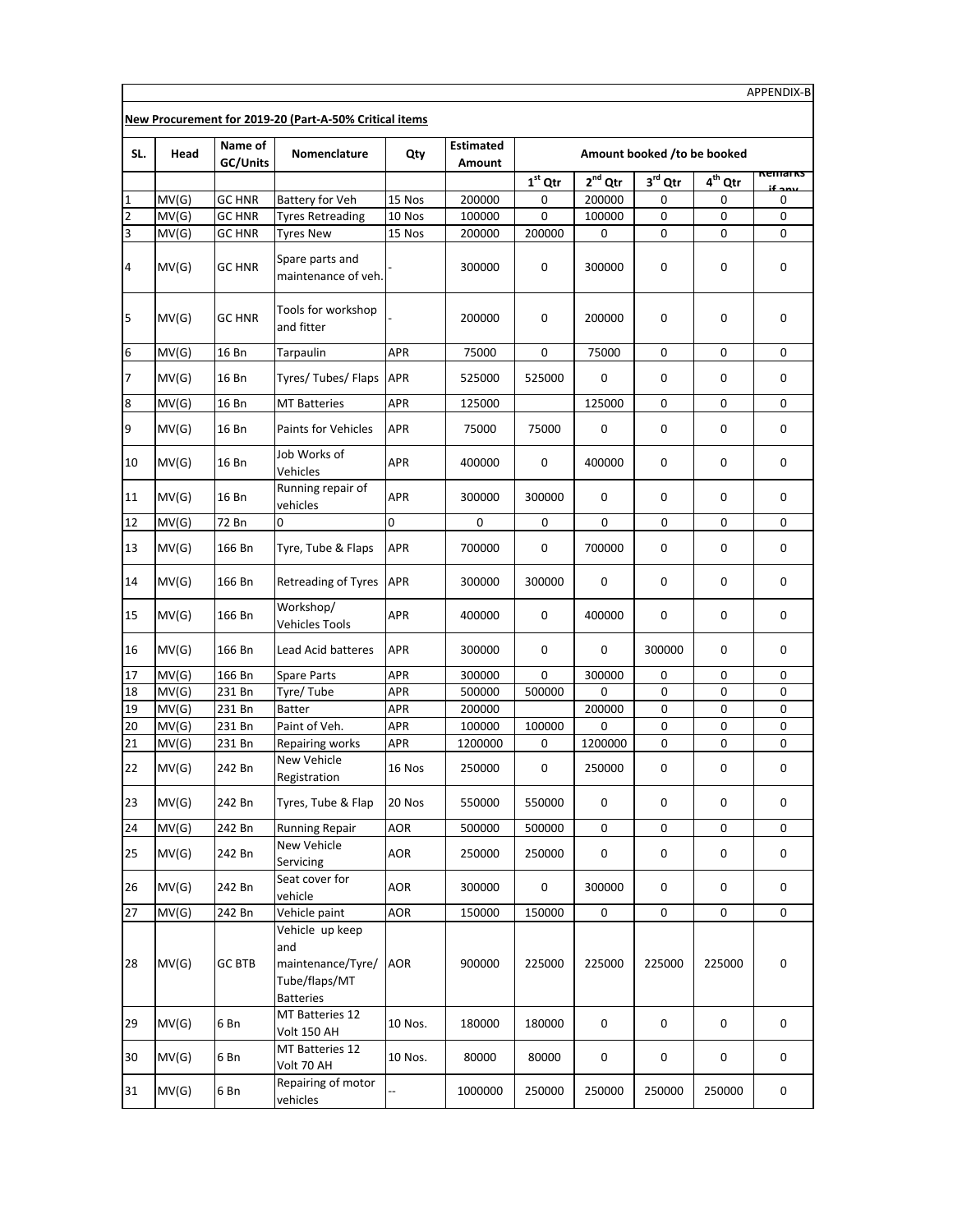| 32 | MV(G) | 6 Bn   | Tyre tubes and<br>flaps for light<br>vehicles                                                                        | 20 Nos.    | 80000    | 80000     | 0       | 0         | 0       | 0         |
|----|-------|--------|----------------------------------------------------------------------------------------------------------------------|------------|----------|-----------|---------|-----------|---------|-----------|
| 33 | MV(G) | 6 Bn   | Tyre tubes and<br>flaps for MMV                                                                                      | 12 Nos.    | 60000    | 60000     | 0       | 0         | 0       | 0         |
| 34 | MV(G) | 20 Bn  | Repair of Vehicle<br>and Motor Cycle                                                                                 | AOR        | 900000   | 200000    | 300000  | 200000    | 200000  | 0         |
| 35 | MV(G) | 20 Bn  | Purchase of Spare<br>Parts                                                                                           | <b>AOR</b> | 280000   | 55000     | 75000   | 90000     | 60000   | 0         |
| 36 | MV(G) | 20 Bn  | Tarpaulin for<br>Vehicle                                                                                             | <b>AOR</b> | 100000   | 0         | 0       | 100000    | 0       | 0         |
| 37 | MV(G) | 20 Bn  | Tyre Tube and Flap                                                                                                   | <b>AOR</b> | 300000   | 0         | 200000  | 0         | 100000  | 0         |
| 38 | MV(G) | 22 Bn  | Tyre, Tube & Flap<br>of Heavy &<br>Medium Vehicle                                                                    | <b>AOR</b> | 200000   | 100000    | 0       | 0         | 100000  | 0         |
| 39 | MV(G) | 22 Bn  | Tube Less tyre for<br>Motor Cycles                                                                                   | <b>AOR</b> | 100000   | 50000     | 0       | 50000     | 0       | 0         |
| 40 | MV(G) | 22 Bn  | Various type of<br>Paints                                                                                            | <b>AOR</b> | 100000   | $\pmb{0}$ | 100000  | 0         | 0       | 0         |
| 41 | MV(G) | 22 Bn  | <b>Battery for Vehicles</b>                                                                                          | <b>AOR</b> | 100000   | 50000     | 0       | 0         | 50000   | 0         |
| 42 | MV(G) | 22 Bn  | Running repair of<br>Vehicles                                                                                        | <b>AOR</b> | 400000   | 100000    | 100000  | 100000    | 100000  | 0         |
| 43 | MV(G) | 126 Bn | Purchase of Tyre &<br>tube of vehicles                                                                               | <b>AOR</b> | 750000   | 250000    | 250000  | 0         | 250000  | 0         |
| 44 | MV(G) | 126 Bn | Purchase of<br><b>Batteries</b>                                                                                      | <b>AOR</b> | 500000   | 250000    | 0       | 0         | 250000  | 0         |
| 45 | MV(G) | 126 Bn | Purchase of Spare<br>parts                                                                                           | <b>AOR</b> | 400000   | 100000    | 100000  | 100000    | 100000  | $\pmb{0}$ |
| 46 | MV(G) | 126 Bn | Overhauling of unit<br>veh.                                                                                          | <b>AOR</b> | 250000   | 0         | 250000  | 0         | 0       | 0         |
| 47 | MV(G) | 198 Bn | 12 Volts Battery (80<br>AH/130 AH/88<br>AH/7LB                                                                       | 15Nos      | 200000   | 100000    | 100000  | 0         | 0       | 0         |
| 48 | MV(G) | 198 Bn | Purchase of<br><b>Workshop Tools</b>                                                                                 | <b>AOR</b> | 50000    | 25000     | 25000   | 0         | 0       | 0         |
| 49 | MV(G) | 198 Bn | <b>Vehicles Tools</b>                                                                                                | <b>AOR</b> | 200000   | 100000    | 100000  | 0         | 0       | 0         |
| 50 | MV(G) | 198 Bn | Road Tax of vehicles AOR                                                                                             |            | 50000    | 25000     | 25000   | $\pmb{0}$ | 0       | 0         |
| 51 | MV(G) | 198 Bn | Tyre, Tubes and<br>Flaps for heavy<br>vehicle                                                                        | 20 Nos.    | 300000   | 0         | 100000  | 200000    | 0       | 0         |
| 52 | MV(G) | 198 Bn | Vehicle paints                                                                                                       | AOR        | 100000   | 0         | 0       | 100000    | 0       | 0         |
| 53 | MV(G) | 198 Bn | Repairing/maintena<br>nce of all<br>unit/sector vehicles<br>including motor<br>cycles to keep the<br>vehicle on road | <b>AOR</b> | 1000000  | 500000    | 250000  | 250000    | 0       | 0         |
|    |       |        | Total                                                                                                                |            | 17080000 | 6230000   | 7200000 | 1965000   | 1685000 |           |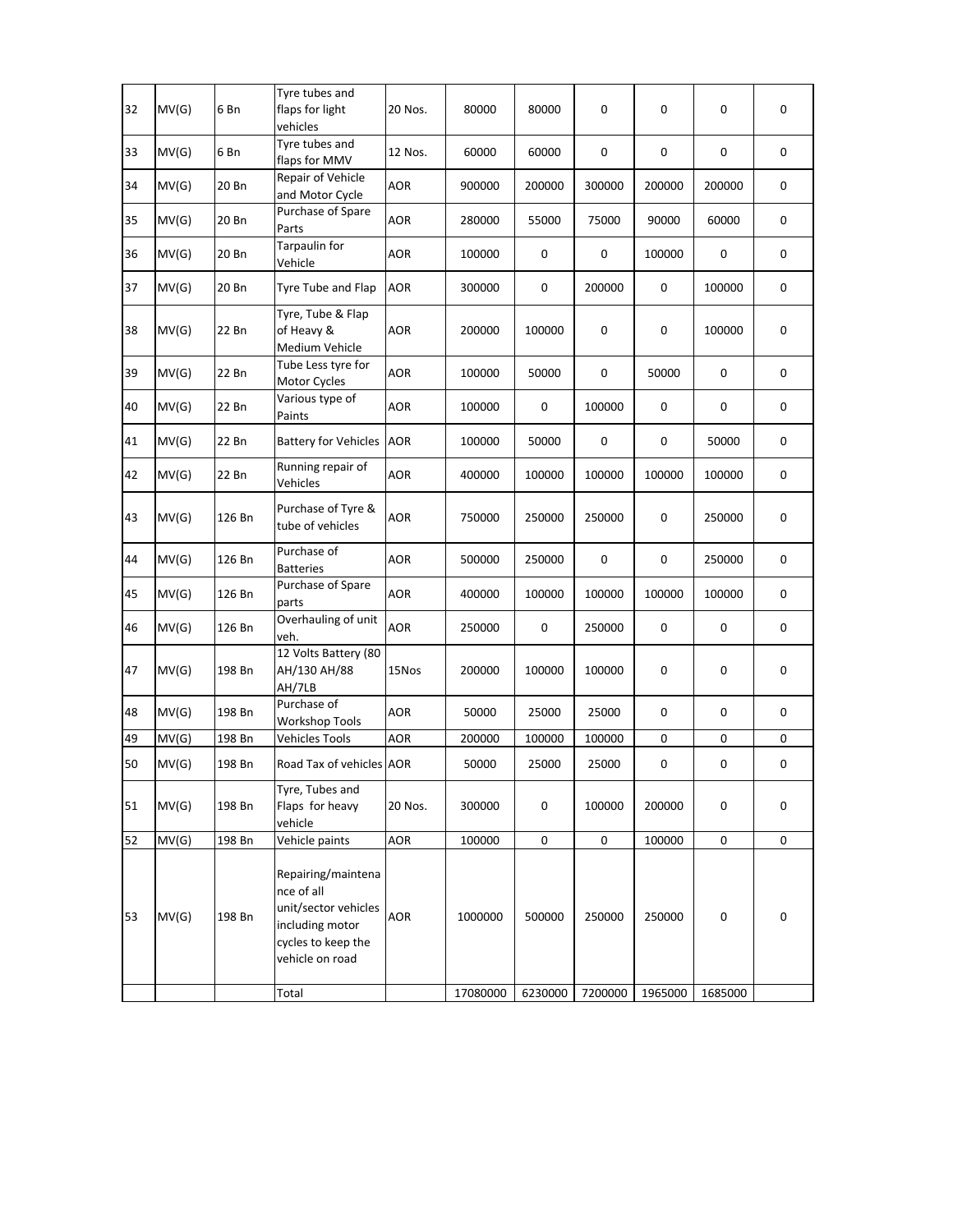| SL.            | Head             | Name of<br>GC/Units | Nomenclature                                                                      | Qty              | <b>Estimated</b><br>Amount |             | Amount booked /to be booked |                     |              |                |
|----------------|------------------|---------------------|-----------------------------------------------------------------------------------|------------------|----------------------------|-------------|-----------------------------|---------------------|--------------|----------------|
|                |                  |                     |                                                                                   |                  |                            | $1st$ Qtr   | $2nd$ Qtr                   | $3^{\text{rd}}$ Qtr | $4^{th}$ Qtr | <b>Remarks</b> |
| 1              | OE(IT)           | <b>GC HNR</b>       | Antivirus users                                                                   | 05 Nos           | 25000                      | 0           | 25000                       | 0                   | 0            | if any<br>0    |
| $\overline{2}$ | OE(IT)           | <b>GC HNR</b>       | Key Board                                                                         | 10 Nos           | 5000                       | 5000        | 0                           | 0                   | 0            | 0              |
| 3              | OE(IT)           | <b>GC HNR</b>       | Mouse                                                                             | 10 Nos           | 5000                       | 5000        | 0                           | 0                   | 0            | 0              |
| 4              | OE(IT)           | <b>GC HNR</b>       | <b>Hard Disk</b>                                                                  | 05 Nos           | 25000                      | 25000       | 0                           | 0                   | 0            | 0              |
| 5              | OE(IT)           | <b>GC HNR</b>       | <b>Compurter Parts</b>                                                            | APR              | 20000                      | 0           | 20000                       | 0                   | 0            | 0              |
| 6              | OE(IT)           | 16 Bn               | Antivirus users                                                                   | 02 Nos           | 15000                      | 0           | 15000                       | 0                   | 0            | 0              |
| 7              | OE(IT)           | 16 Bn               | Key Board                                                                         | 20 Nos           | 10000                      | 10000       | 0                           | 0                   | 0            | 0              |
| 8              | OE(IT)           | 16 Bn               | Mouse                                                                             | 20 Nos           | 10000                      | 10000       | 0                           | 0                   | 0            | 0              |
| 9              | OE(IT)           | 16 Bn               | Hard Disk                                                                         | 03 Nos           | 15000                      | 0           | 15000                       | 0                   | 0            | 0              |
| 10             | OE(IT)           | 16 Bn               | <b>Compurter Parts</b>                                                            | AOR              | 15000                      | 0           | 15000                       | 0                   | 0            | 0              |
| 11             | OE(IT)           | 72 Bn               | 0                                                                                 | 0                | 0                          | 0           | 0                           | 0                   | $\mathbf 0$  | 0              |
| 12             | OE(IT)           | 166 Bn              | Pen Drives                                                                        | AOR              | 15000                      | 15000       | 0                           | 0                   | 0            | 0              |
| 13             | OE(IT)           | 166 Bn              | Mouse for<br>computers                                                            | AOR              | 9000                       |             | 9000                        | 0                   | 0            | 0              |
| 14             | OE(IT)           | 166 Bn              | Antivirus                                                                         | <b>AOR</b>       | 15000                      | 15000       | $\mathbf 0$                 | 0                   | $\mathbf 0$  | 0              |
| 15             | OE(IT)           | 166 Bn              | Key Board                                                                         | <b>AOR</b>       | 10000                      |             | 10000                       | 0                   | 0            | $\mathbf 0$    |
| 16             | OE(IT)           | 198 Bn              | 0                                                                                 | 0                | 0                          | 0           | 0                           | 0                   | 0            | 0              |
| 17             | OE(IT)           | 231 Bn              | O                                                                                 | 0                | 0                          | 0           | 0                           | 0                   | 0            | 0              |
| 18             | OE(IT)           | 242 Bn              | Pen Drive                                                                         | 25 Nos           | 17000                      | 0           | 17000                       | 0                   | 0            | 0              |
| 19             | OE(IT)           | 242 Bn              | Key Board                                                                         | 15 Nos           | 8000                       | 8000        | 0                           | 0                   | 0            | 0              |
| 20             | OE(IT)           | 242 Bn              | Mouse                                                                             | 23 Nos           | 6900                       | 0           | 6900                        | 0                   | 0            | 0              |
| 21             | OE(IT)           | 242 Bn              | Antivirus                                                                         | 26 Nos           | 18100                      | 18100       |                             | 0                   | $\mathbf 0$  | 0              |
| 22             | OE(IT)           | <b>GC BTB</b>       | Antivirus with one<br>user validity one<br>year                                   | 25 Nos           | 12000                      | 12000       | 0                           | 0                   | 0            | 0              |
| 23             | OE(IT)           | <b>GC BTB</b>       | Key Board                                                                         | 20 Nos           | 7000                       | 0           | 7000                        | 0                   | 0            | 0              |
| 24             | OE(IT)           | <b>GC BTB</b>       | Mouse                                                                             | 20 Nos           | 6000                       | 0           | 6000                        | 0                   | 0            | $\mathbf 0$    |
| 25             | OE(IT)           | 6 Bn                | Anti virus                                                                        | 20 Nos.          | 20000                      | 10000       | 0                           | 10000               | 0            | 0              |
| 26             | OE(IT)           | 6 Bn                | Key board and                                                                     | 10 Nos           | 5000                       | 5000        | 0                           | 0                   | 0            | 0              |
| 27             |                  | 20 Bn               | mouse<br>Anti Virus                                                               | each<br>15 Nos   | 15000                      | 0           | 15000                       | 0                   |              | 0              |
| 28             | OE(IT)           |                     |                                                                                   |                  |                            | 0           | 6000                        | 0                   | 0<br>0       | 0              |
| 29             | OE(IT)<br>OE(IT) | 20 Bn<br>22 Bn      | Pen Drive 8 GB<br>Antivirus with 10<br>users validity 01<br>year                  | 10 Nos<br>02 Nos | 6000<br>12000              | 6000        | 0                           | 0                   | 6000         | 0              |
| 30             | OE(IT)           | 126 Bn              | Pen Drive                                                                         | 30 Nos           | 15000                      | 15000       | U                           | U                   | 0            | 0              |
| 31             | OE(IT)           | 126 Bn              | Mouse for<br>Computer                                                             | 15 Nos           | 9000                       | $\mathsf 0$ | 9000                        | 0                   | 0            | 0              |
| 32             | OE(IT)           | 126 Bn              | Key Board                                                                         | 30 Nos           | 18000                      | 0           | 0                           | 18000               | 0            | 0              |
| 33             | OE(IT)           | 126 Bn              | Antivirus                                                                         | 20 Nos           | 10000                      | 10000       | 0                           | 0                   | 0            | 0              |
| 34             | OE(IT)           | 198 Bn              | Computer and<br>Peripherals (Key<br>Board, Mouse,<br>Antivirus, Pen drive<br>etc) | AOR              | 50000                      | 25000       | 25000                       | 0                   | 0            | 0              |
|                |                  |                     | Total                                                                             |                  | 429000                     | 194100      | 200900                      | 28000               | 6000         |                |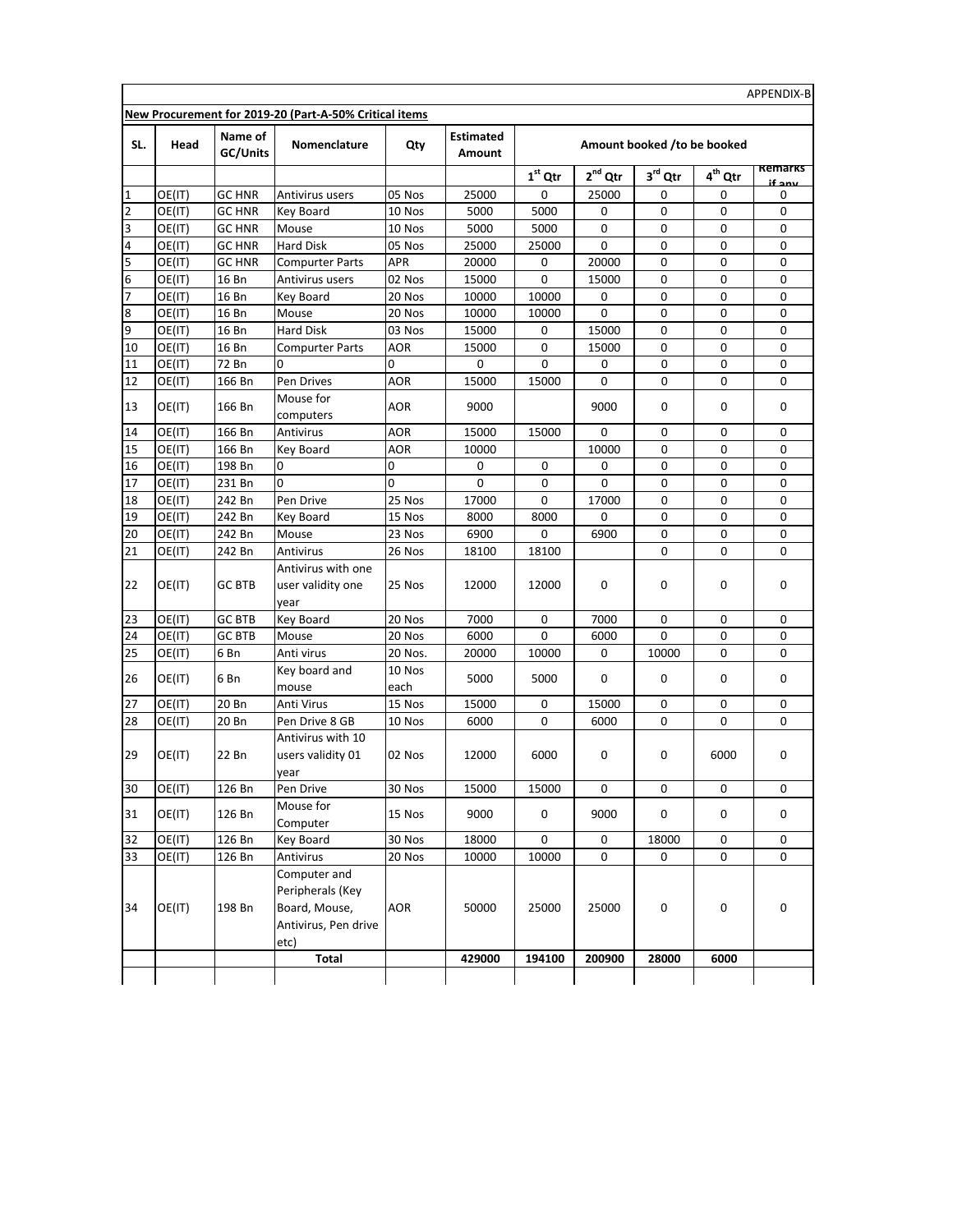|                 | <b>APPENDIX-C</b> |                         |                                                               |                 |                                          |                  |                       |                  |                     |                          |  |  |
|-----------------|-------------------|-------------------------|---------------------------------------------------------------|-----------------|------------------------------------------|------------------|-----------------------|------------------|---------------------|--------------------------|--|--|
|                 |                   |                         |                                                               |                 | Part-B-30% for wants or not so essential |                  |                       |                  |                     |                          |  |  |
| SL.             | Head              | Name of                 | Nomenclature                                                  | Qty             | <b>Estimated</b>                         | Amount           |                       |                  |                     |                          |  |  |
| No              |                   |                         |                                                               |                 |                                          |                  |                       |                  |                     |                          |  |  |
|                 |                   |                         |                                                               |                 |                                          | $1st$ Qtr        | $2^{nd}$ Qtr          | 3rd Qtr          | 4 <sup>th</sup> Qtr | <b>Remarks</b><br>if any |  |  |
| 1               | <b>CTS</b>        | GC HNR                  | Concertina coil<br>Barbed wire for<br>camp defence            | 2000<br>Rolls   | 1000000                                  | $\mathbf 0$      | 1000000               | $\mathbf 0$      | 0                   | $\mathbf{0}$             |  |  |
| 2               | CTS               | GC HNR                  | Green Agro Net<br>for Gc/Units                                | 100 Rolls       | 300000                                   | $\mathbf 0$      | $\mathbf 0$           | 300000           | 0                   | 0                        |  |  |
| 3               | CTS               | <b>GC HNR</b>           | Camp Table                                                    | 20 Nos          | 100000                                   | 100000           | $\mathbf 0$           | 0                | 0                   | 0                        |  |  |
| 4               | <b>CTS</b>        | <b>GC HNR</b>           | Camp Chair                                                    | <b>100 Nos</b>  | 200000                                   | 200000           | $\mathbf 0$           | 0                | 0                   | 0                        |  |  |
| 5               | <b>CTS</b>        | 16 Bn                   | Iron Pipe (GI)                                                | 1500 Ft.        | 225000                                   | 225000           | $\mathbf 0$           | 0                | 0                   | 0                        |  |  |
| 6               | <b>CTS</b>        | 16 Bn                   | CGI Tin Sheet<br>Lenght 12 Ft.                                | <b>150 Nos</b>  | 180000                                   | $\boldsymbol{0}$ | 180000                | 0                | 0                   | 0                        |  |  |
| 7               | CTS               | 16 Bn                   | Agro Green Net                                                | 1000 Mtr.       | 70000                                    | 70000            | $\mathbf 0$           | 0                | 0                   | 0                        |  |  |
| 8               | CTS               | 16 Bn                   | Polythene sheet                                               | 500 Kg          | 75000                                    | $\mathbf 0$      | 75000                 | 0                | 0                   | 0                        |  |  |
| 9               | <b>CTS</b>        | 16 Bn                   | Plywood                                                       | 2000 Sq.<br>Ft. | 150000                                   | 150000           | 0                     | 0                | 0                   | $\mathbf 0$              |  |  |
| 10              | <b>CTS</b>        | 16 Bn                   | Door/Window<br>Curtain                                        | <b>200 Nos</b>  | 100000                                   | 100000           | 0                     | 0                | 0                   | 0                        |  |  |
| 11              | CTS               | 16 Bn                   | Pedestal Fan                                                  | 20 Nos          | 60000                                    | 60000            | 0                     | 0                | 0                   | 0                        |  |  |
| 12              | <b>CTS</b>        | 16 Bn                   | Defence material                                              | <b>APR</b>      | 200000                                   | 0                | 200000                | 0                | 0                   | $\mathbf{0}$             |  |  |
| 13              | <b>CTS</b>        | 72 Bn                   | Polythene Sheet                                               | <b>AOR</b>      | 400000                                   | 0                | 0                     | 0                | 400000              | 0                        |  |  |
| 14              | <b>CTS</b>        | 72 Bn                   | Paint for Steel<br>cot/Box                                    | <b>AOR</b>      | 200000                                   | 0                | 200000                | 0                | 0                   | 0                        |  |  |
| 15              | <b>CTS</b>        | 72 Bn                   | Foot Mat                                                      | <b>AOR</b>      | 100000                                   | 0                | 0                     | 0                | 100000              | 0                        |  |  |
| 16              | CTS               | 72 Bn                   | Curtain cloth                                                 | AOR             | 300000                                   | 0                | 0                     | 0                | 300000              | 0                        |  |  |
| 17              | <b>CTS</b>        | 166 Bn                  | Curtain Cloth                                                 | 1000<br>Mtrs    | 300000                                   | 300000           | $\Omega$              | $\Omega$         | 0                   | $\mathbf{0}$             |  |  |
| 18              | <b>CTS</b>        | 166 Bn                  | Bucket 13 Inch                                                | <b>APR</b>      | 200000                                   | $\mathbf 0$      | 200000                | $\overline{0}$   | $\mathbf 0$         | 0                        |  |  |
| 19              | <b>CTS</b>        | 166 Bn                  | Mirror Wall                                                   | APR             | 100000                                   | $\mathbf{0}$     | $\mathbf{0}$          | 100000           | 0                   | 0                        |  |  |
| 20              | <b>CTS</b>        | 166 Bn                  | Racks files steel                                             | APR             | 200000                                   | 200000           | $\Omega$              | 0                | $\pmb{0}$           | 0                        |  |  |
| 21              | <b>CTS</b>        | 166 Bn                  | Table Officer steel                                           | 13              | 500000                                   | 0                | 500000                | 0                | 0                   | 0                        |  |  |
| $\overline{22}$ | <b>CTS</b>        | 166 Bn                  | Table writing clerk                                           | 15 Nos          | 200000                                   | $\overline{0}$   | 200000                | $\mathbf 0$      | 0                   | U                        |  |  |
| 23              | <b>CTS</b>        | 166 Bn                  | Paint for Steel cot<br>and Steel Box                          | <b>AOR</b>      | 300000                                   | 0                | 300000                | 0                | $\mathsf 0$         | 0                        |  |  |
| 24              |                   | 231 Bn                  | Door Curtain                                                  | 50 Nos          | 175000                                   | 158000           | 0                     | 0                | 17000               | 0                        |  |  |
| 25              | <b>CTS</b>        | 242 Bn                  | Tent Samiyana/                                                | 02 Nos          | 500000                                   | 500000           | 0                     | 0                | 0                   | 0                        |  |  |
| 26              |                   | 242 Bn                  | Paint (Blue, Black,                                           | 70 Ltr          | 150000                                   | 150000           | 0                     | 0                | 0                   | 0                        |  |  |
| 27              |                   | 242 Bn                  | Agro Net                                                      | 500 Mtrs        | 100000                                   | 100000           | 0                     | 0                | 0                   | 0                        |  |  |
| 28<br>29        | <b>CTS</b>        | 242 Bn<br><b>GC BTB</b> | <b>Wall Mirror</b><br><b>T-Shirt Round Neck</b><br>Disruptive | 10 Nos<br>3779  | 100000<br>750000                         | 0<br>0           | 0<br>$\boldsymbol{0}$ | 100000<br>750000 | 0<br>0              | 0<br>$\mathbf 0$         |  |  |
| 30              | <b>CTS</b>        | <b>GC BTB</b>           | Blanket (EIC)                                                 | 350             | 300000                                   | $\boldsymbol{0}$ | 0                     | 300000           | $\pmb{0}$           | 0                        |  |  |
| 31              | <b>CTS</b>        | GC BTB                  | Jersey Woolen                                                 | 1709            | 1000000                                  | $\mathbf 0$      | $\overline{0}$        | 1000000          | 0                   | 0                        |  |  |
| 32              | CTS               | GC BTB                  | Hand Gloves Knitted                                           | 2361            | 177000                                   | 0                | 0                     | 177000           | $\mathbf{0}$        | $\mathbf 0$              |  |  |
| 33              | <b>CTS</b>        | GC BTB                  | Gum Boot                                                      | 99              | 60000                                    | $\mathbf 0$      | 0                     | 60000            | $\pmb{0}$           | 0                        |  |  |
| 34              | <b>CTS</b>        | GC BTB                  | <b>Belt Waist Synthetic</b><br>Black                          | 1907            | 250000                                   | 250000           | $\theta$              | $\Omega$         | 0                   | $\mathbf 0$              |  |  |
| 35              | <b>CTS</b>        | <b>GC BTB</b>           | Haver Sack Synthetic                                          | 1427            | 400000                                   | 0                | $\mathbf{0}$          | 400000           | $\theta$            | 0                        |  |  |
| 36              | <b>CTS</b>        | <b>GC BTB</b>           | Pouch Amn<br>Synthetic                                        | 1777            | 675000                                   | $\mathbf 0$      | 675000                | $\mathbf 0$      | 0                   | $\mathbf 0$              |  |  |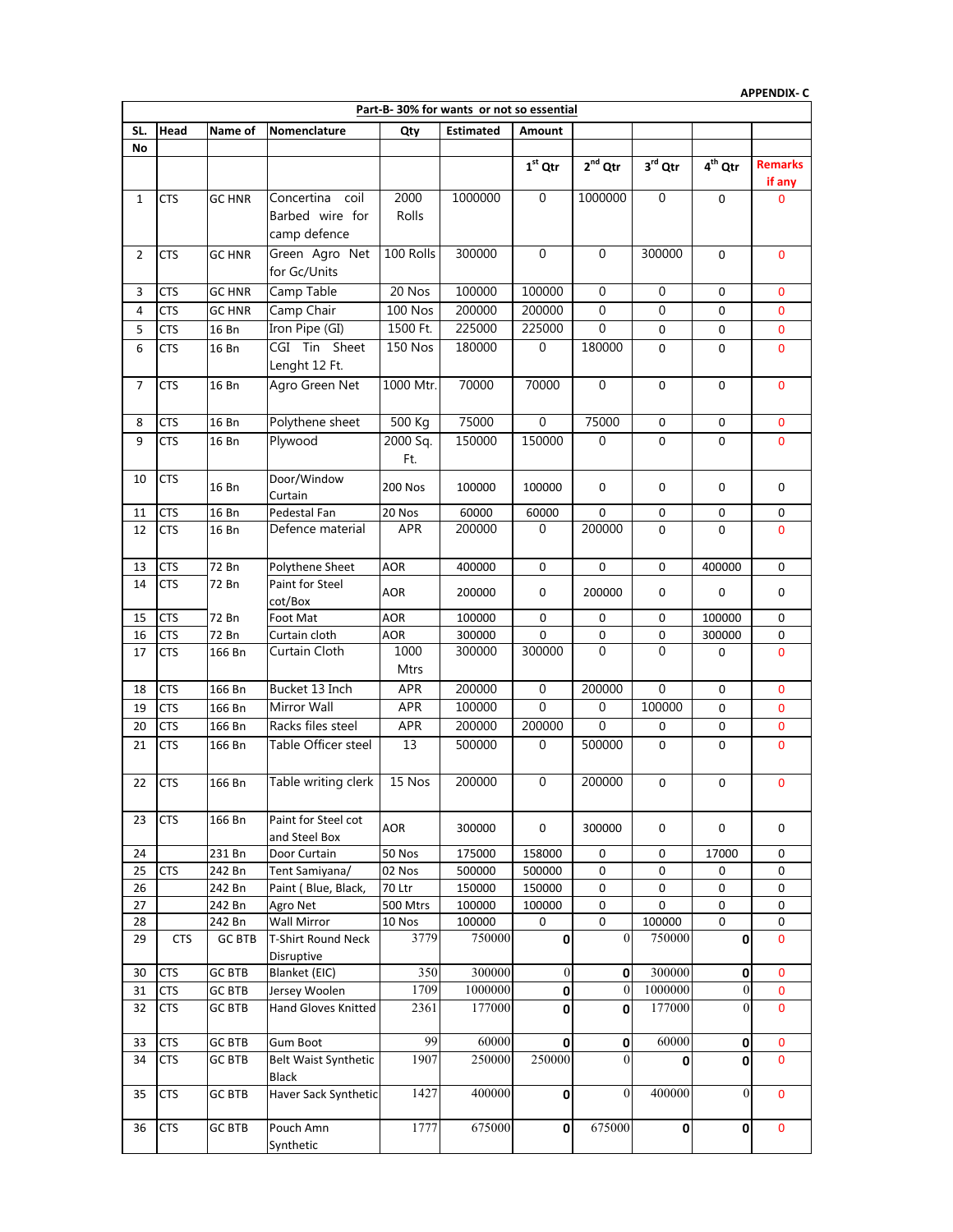| 37 | <b>CTS</b> | <b>GC BTB</b> | Frog Bayonet<br>Synthetic                     | 1867                 | 100000  | 0                | $\boldsymbol{0}$ | $100000\,$       | 0                | 0              |
|----|------------|---------------|-----------------------------------------------|----------------------|---------|------------------|------------------|------------------|------------------|----------------|
| 38 | <b>CTS</b> | <b>GC BTB</b> | Pack-08 Synthetic                             | 459                  | 500000  | 0                | 0                | 500000           | 0                | $\mathbf{0}$   |
| 39 | <b>CTS</b> | <b>GC BTB</b> | Sling AK-47                                   | 355                  | 50000   | 50000            | $\mathbf 0$      | $\mathbf{0}$     | 0                | 0              |
| 40 | <b>CTS</b> | <b>GC BTB</b> | Carbine Sling - 9MM                           | 83                   | 10000   | 0                | 10000            | $\mathbf{0}$     | 0                | $\mathbf{0}$   |
| 41 | <b>CTS</b> | <b>GC BTB</b> | Anklet Web<br>Synthetic                       | 3419                 | 338447  | 338447           | $\mathbf 0$      | 0                | $\boldsymbol{0}$ | 0              |
| 42 | <b>CTS</b> | <b>GC BTB</b> | <b>Tarpauline For Cook</b><br>House           | 41                   | 500000  | 0                | $\mathbf{0}$     | $\pmb{0}$        | 500000           | $\mathbf{0}$   |
| 43 | <b>CTS</b> | <b>GC BTB</b> | Jungle Shoes PU<br>Sole                       | 3547                 | 2000000 | 0                | $\boldsymbol{0}$ | 2000000          | $\theta$         | $\mathbf{0}$   |
| 44 | <b>CTS</b> | <b>GC BTB</b> | Ruck Suck (LWE)                               | 401                  | 360000  | 0                | 0                | 0                | 360000           | 0              |
| 45 | <b>CTS</b> | <b>GC BTB</b> | Cap FSD                                       | 4934                 | 235000  | 235000           | 0                | $\pmb{0}$        | $\boldsymbol{0}$ | 0              |
| 46 | <b>CTS</b> | <b>GC BTB</b> | Compartmental<br><b>Stainless Steel Tray</b>  | 3293                 | 499976  | 499976           | 0                | $\Omega$         | $\mathbf{0}$     | $\mathbf{0}$   |
| 47 | <b>CTS</b> | <b>GC BTB</b> | Anti Mosquito Veil                            | 262                  | 25000   | $\mathbf{0}$     | 0                | 25000            | $\mathbf{0}$     | $\mathbf{0}$   |
| 48 | <b>CTS</b> | <b>GC BTB</b> | Balaclava                                     | 2620                 | 340000  | $\boldsymbol{0}$ | 0                | 340000           | $\mathbf{0}$     | 0              |
| 49 | <b>CTS</b> | <b>GC BTB</b> | Multi Purpose Light<br>Weight Ground<br>Sheet | 84                   | 150000  | $\mathbf{0}$     | 0                | $\boldsymbol{0}$ | 150000           | $\mathbf{0}$   |
| 50 | <b>CTS</b> | 6 Bn          | Dining table                                  | 10 Nos.              | 250000  | 0                | 0                | 250000           | 0                | 0              |
| 51 | <b>CTS</b> | 6 Bn          | Accessories for<br>curtain cloth              | 100<br>Curtain       | 225000  | 0                | 0                | 0                | 225000           | 0              |
| 52 | <b>CTS</b> | 6Bn           | Curtain cloth                                 | 200 Mtrs             | 240000  | $\mathsf 0$      | $\mathsf 0$      | $\pmb{0}$        | 240000           | 0              |
| 53 | <b>CTS</b> | 6 Bn          | Chair for office                              | 25 Nos.              | 150000  | 0                |                  | 150000           | 0                | 0              |
| 54 | <b>CTS</b> | 6 Bn          | Looking mirror<br>(450x1200                   | 20 Nos.              | 85000   | 0                | 0                | 0                | 85000            | $\mathbf{0}$   |
| 55 | <b>CTS</b> | 6 Bn          | Vinyl flooring                                | 250 Mtrs             | 100000  | 0                | $\pmb{0}$        | 100000           | 0                | 0              |
| 56 | <b>CTS</b> | 6 Bn          | Paints (Various<br>colour)                    | 300 Ltrs             | 100000  | 0                | $\mathsf 0$      | 100000           | 0                | $\overline{0}$ |
| 57 | <b>CTS</b> | 6 Bn          | M.S. Pipe size 20'<br>long dia-21/2"          | 50 Nos.              | 100000  | $\mathsf 0$      | $\mathsf 0$      | $\mathbf 0$      | 100000           | $\mathbf{0}$   |
| 58 | <b>CTS</b> | 6 Bn          | Picket iron 10 feet                           | 100 Nos.             | 100000  | 0                | 0                | 100000           | 0                | 0              |
| 59 | <b>CTS</b> | 6 Bn          | Picket iron 5 feet                            | 100 Nos.             | 50000   | 0                | 0                | 0                | 50000            | 0              |
| 60 | <b>CTS</b> | 6 Bn          | CGI Tin sheet 10'x4'                          | 120 Nos.             | 100000  | 0                | 0                | 100000           | 0                | 0              |
| 61 |            | 6Bn           | Polythene sheet<br>black                      | 2000 Kgs             | 250000  | 250000           | 0                | 0                | 0                | 0              |
| 62 | <b>CTS</b> | 20 Bn         | <b>Purchase of Various</b><br>Paints          | 90 Ltrs              | 150000  | 75000            | 0                | 75000            | 0                | $\mathbf 0$    |
| 63 | <b>CTS</b> | 20 Bn         | Sand Bag                                      | 5000 Nos             | 150000  | $\mathsf 0$      | 0                | 150000           | 0                | $\mathbf 0$    |
| 64 | <b>CTS</b> | 20 Bn         | Hard Board                                    | 262 Nos              | 500000  | 250000           | 0                | 250000           | 0                | 0              |
| 65 | <b>CTS</b> | 20 Bn         | Flannelette Cloth                             | 150<br><b>Bundle</b> | 15000   | 15000            | 0                | 0                | 0                | 0              |
| 66 | <b>CTS</b> | 20 Bn         | Flower Pot                                    | 80 Nos               | 200000  | 100000           | 0                | 100000           | 0                | 0              |
| 67 | <b>CTS</b> | 20 Bn         | Agro Net                                      | 5000 Mtrs            | 150000  | 75000            | 0                | 0                | 75000            | 0              |
| 68 | <b>CTS</b> | 22 Bn         | Defence Material                              | AOR                  | 500000  | 200000           | 0                | 200000           | 100000           | 0              |
| 69 | <b>CTS</b> | 22 Bn         | <b>Barrack Furniture</b>                      | <b>AOR</b>           | 300000  | 0                | 150000           | 100000           | 50000            | 0              |
| 70 | <b>CTS</b> | 22 Bn         | Convex Mirror                                 | 20 Nos               | 100000  | 100000           | 0                | 0                | 0                | 0              |
| 71 | <b>CTS</b> | 22 Bn         | Plastic chair and<br>table for SO's &<br>OR's | <b>AOR</b>           | 300000  | 150000           | 0                | 100000           | 50000            | 0              |
| 72 | <b>CTS</b> | 22 Bn         | Mosquito Jali with<br>Velcro                  | <b>AOR</b>           | 200000  | 100000           | 100000           | 0                | 0                | 0              |
| 73 | <b>CTS</b> | 126 Bn        | Sofa set (05 Seater)                          | 02 Nos               | 150000  | 150000           | 0                | 0                | 0                | 0              |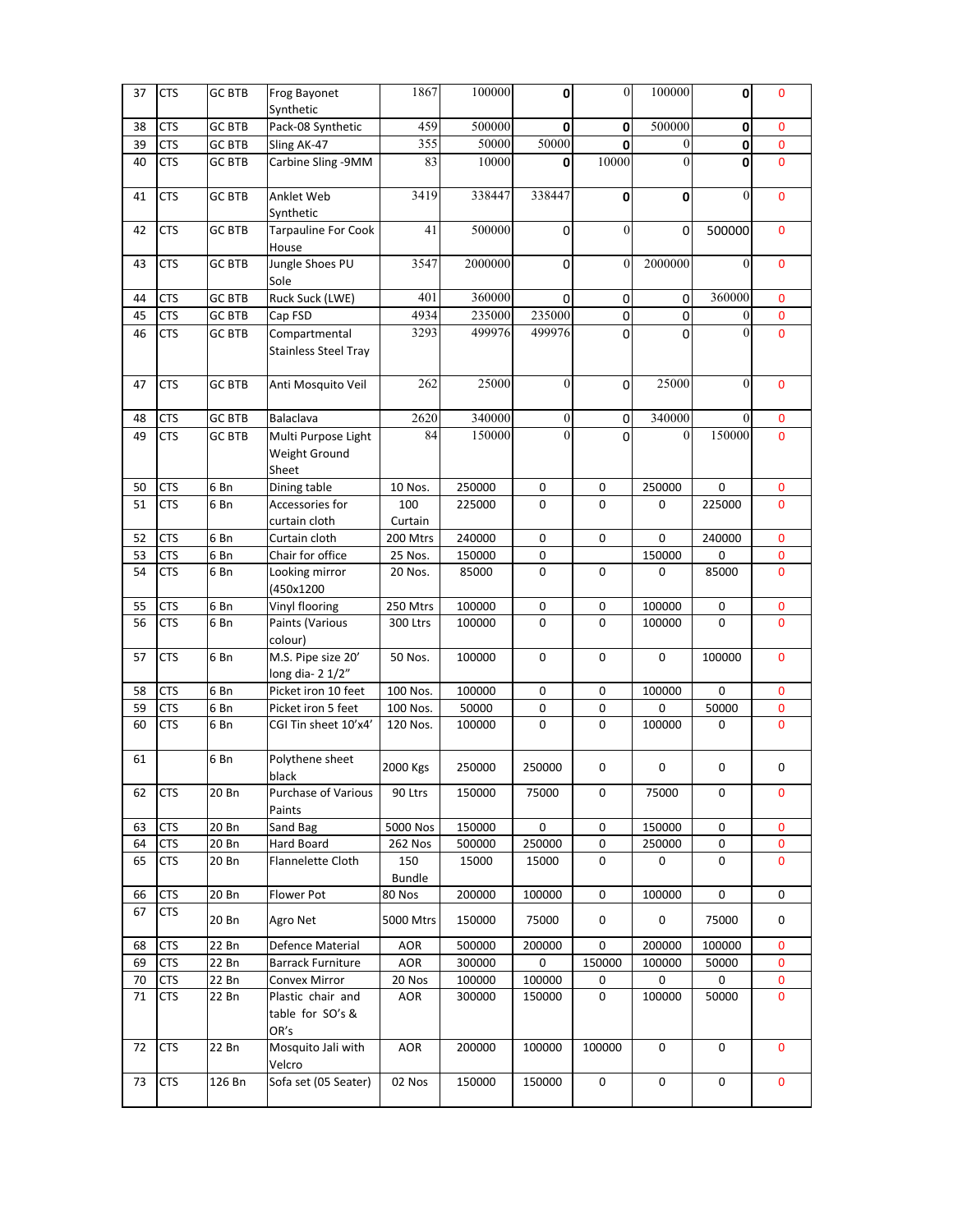|    |            |        | <b>Total</b>                                              |                 | 23255423 | 6951423  | 4040000  | 9177000  | 3087000     | $\mathbf{0}$ |
|----|------------|--------|-----------------------------------------------------------|-----------------|----------|----------|----------|----------|-------------|--------------|
|    |            |        | Thickness                                                 |                 |          |          |          |          |             |              |
|    |            |        | (W)18' X 2mm                                              | 500 Mtr         | 100000   | 100000   | 0        | 0        | 0           | $\mathbf 0$  |
| 84 | 198 Bn     | 198 Bn | Polythene Sheet-                                          |                 |          |          |          |          |             |              |
| 83 | 198 Bn     | 198 Bn | CGI Tin sheet 10'x4'                                      | 120 Nos.        | 100000   | $\Omega$ | 0        | 100000   | 0           |              |
| 82 | <b>CTS</b> | 198 Bn | Paints (Various<br>colour)                                | <b>500 ltrs</b> | 100000   | 100000   | $\Omega$ | $\Omega$ | 0           | 0            |
| 81 | <b>CTS</b> | 198 Bn | Looking mirror<br>(450x1200                               | 20 Nos.         | 85000    | $\Omega$ | 0        | $\Omega$ | 85000       | 0            |
| 80 | <b>CTS</b> | 198 Bn | Curtains &<br>accessories                                 | <b>AOR</b>      | 200000   | $\Omega$ | 0        | $\Omega$ | 200000      | 0            |
| 79 | <b>CTS</b> | 126 Bn | Door & Window<br>Curtains                                 | <b>AOR</b>      | 250000   | 0        | 250000   | 0        | 0           | 0            |
| 78 | <b>CTS</b> | 126 Bn | Purchase of<br>Samiyana                                   | 02 Nos          | 1000000  | 500000   | 0        | 500000   | 0           | 0            |
| 77 | <b>CTS</b> | 126 Bn | <b>Purchase of Plastic</b><br>Tarpaulin                   | 80 Nos          | 400000   | 200000   | 0        | 200000   | 0           | $\mathbf 0$  |
| 76 | <b>CTS</b> | 126 Bn | Agro Net 6' width                                         | 2000 Mtrs       | 700000   | 500000   | 0        | 200000   | 0           | 0            |
| 75 | <b>CTS</b> | 126 Bn | Purchase of<br>Mosquito Net                               | 352 Nos         | 250000   | 250000   | $\Omega$ | $\Omega$ | $\mathbf 0$ | $\Omega$     |
| 74 | <b>CTS</b> | 126 Bn | BKF/Miscellaneous<br>items authorized<br>under above head |                 | 500000   | 250000   | 0        | 250000   | 0           | $\mathbf{0}$ |
|    |            |        |                                                           |                 |          |          |          |          |             |              |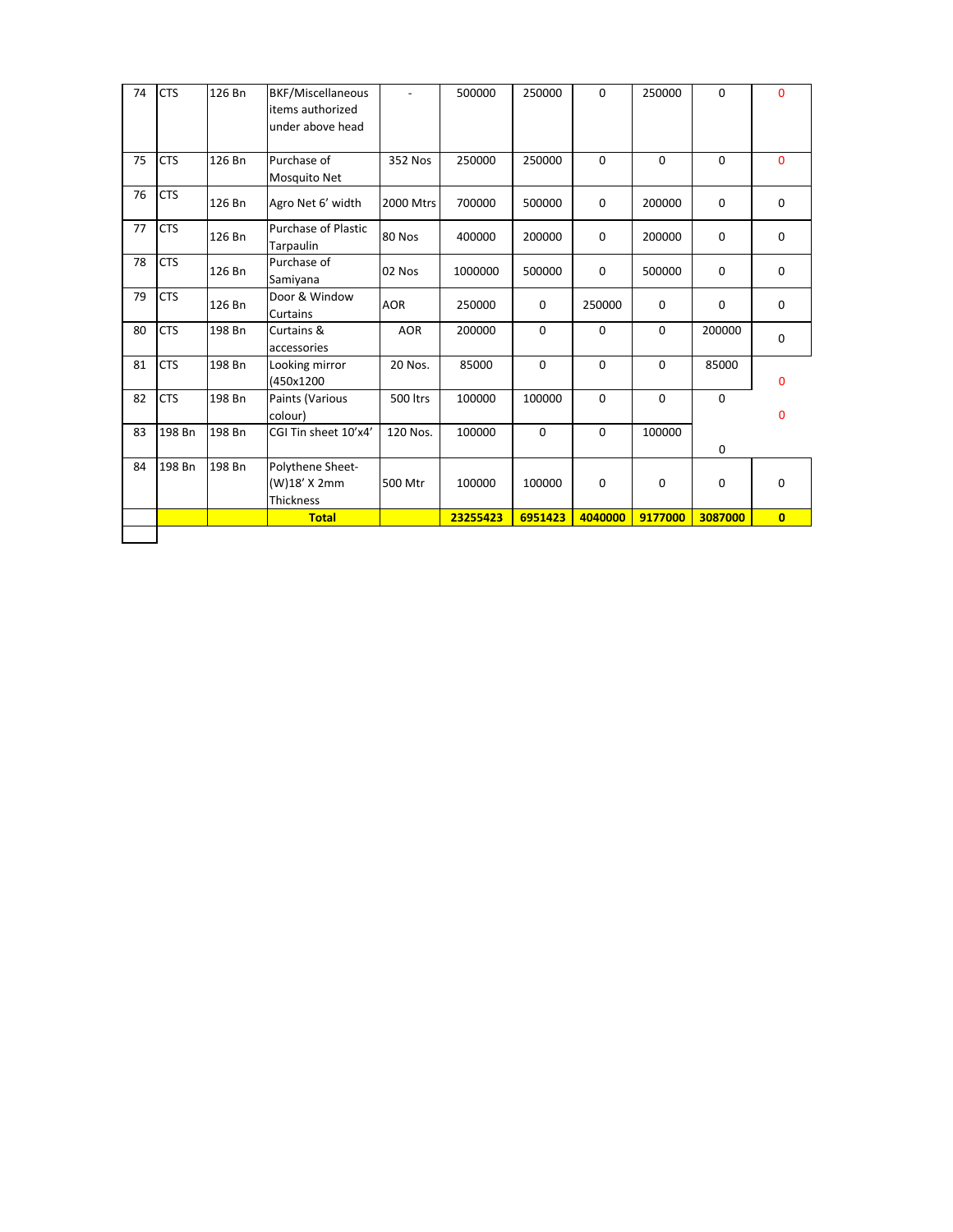| 1000000 | 0 |  |
|---------|---|--|
| 300000  | 0 |  |
| 100000  | 0 |  |
| 200000  | 0 |  |
| 225000  | 0 |  |
|         |   |  |
| 180000  | 0 |  |
| 70000   | 0 |  |
| 75000   | 0 |  |
|         |   |  |
| 150000  | 0 |  |
| 100000  | 0 |  |
| 60000   | 0 |  |
| 200000  | 0 |  |
| 400000  | 0 |  |
| 200000  | 0 |  |
| 100000  | 0 |  |
| 300000  | 0 |  |
|         |   |  |
| 300000  | 0 |  |
| 200000  | 0 |  |
| 100000  | 0 |  |
| 200000  | 0 |  |
|         |   |  |
| 500000  | 0 |  |
| 200000  | 0 |  |
| 300000  | 0 |  |
| 175000  | 0 |  |
| 500000  | 0 |  |
| 150000  | 0 |  |
| 100000  | 0 |  |
| 100000  | 0 |  |
|         |   |  |
| 750000  | 0 |  |
| 300000  | 0 |  |
| 1000000 | 0 |  |
| 177000  | 0 |  |
| 60000   | 0 |  |
| 250000  | 0 |  |
|         |   |  |
| 400000  | 0 |  |
| 675000  | 0 |  |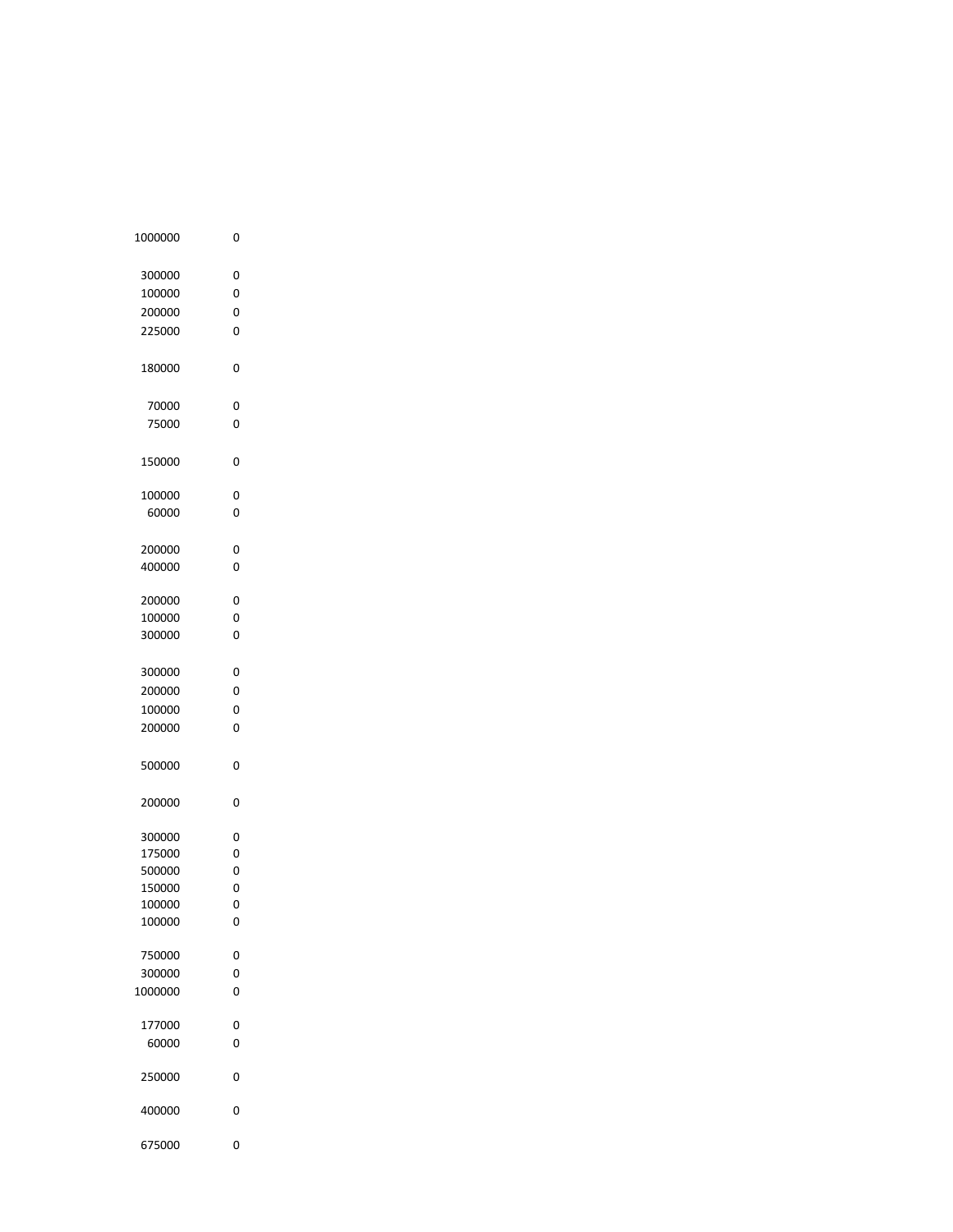| 100000  | 0 |  |
|---------|---|--|
|         |   |  |
| 500000  | 0 |  |
| 50000   | 0 |  |
|         |   |  |
|         |   |  |
| 10000   | 0 |  |
|         |   |  |
|         |   |  |
| 338447  | 0 |  |
|         |   |  |
|         |   |  |
| 500000  | 0 |  |
|         |   |  |
|         |   |  |
| 2000000 | 0 |  |
|         |   |  |
| 360000  | 0 |  |
| 235000  | 0 |  |
|         |   |  |
|         |   |  |
|         |   |  |
| 499976  | 0 |  |
|         |   |  |
|         |   |  |
| 25000   | 0 |  |
|         |   |  |
| 340000  | 0 |  |
|         |   |  |
|         |   |  |
|         |   |  |
| 150000  | 0 |  |
|         |   |  |
| 250000  | 0 |  |
|         |   |  |
| 225000  | 0 |  |
|         |   |  |
| 240000  | 0 |  |
| 150000  | 0 |  |
|         |   |  |
|         |   |  |
| 85000   | 0 |  |
|         |   |  |
| 100000  | 0 |  |
|         |   |  |
|         |   |  |
| 100000  | 0 |  |
|         |   |  |
| 100000  | 0 |  |
|         |   |  |
| 100000  | 0 |  |
| 50000   | 0 |  |
|         |   |  |
|         |   |  |
| 100000  | 0 |  |
|         |   |  |
|         |   |  |
| 250000  | 0 |  |
|         |   |  |
|         |   |  |
| 150000  | 0 |  |
| 150000  | 0 |  |
|         |   |  |
| 500000  | 0 |  |
|         |   |  |
|         |   |  |
| 15000   | 0 |  |
| 200000  | 0 |  |
|         |   |  |
|         |   |  |
| 150000  | 0 |  |
| 500000  | 0 |  |
|         |   |  |
| 300000  | 0 |  |
| 100000  | 0 |  |
|         |   |  |
|         |   |  |
|         |   |  |
|         |   |  |
| 300000  | 0 |  |
|         |   |  |
| 200000  | 0 |  |
|         |   |  |
|         |   |  |
| 150000  | 0 |  |
|         |   |  |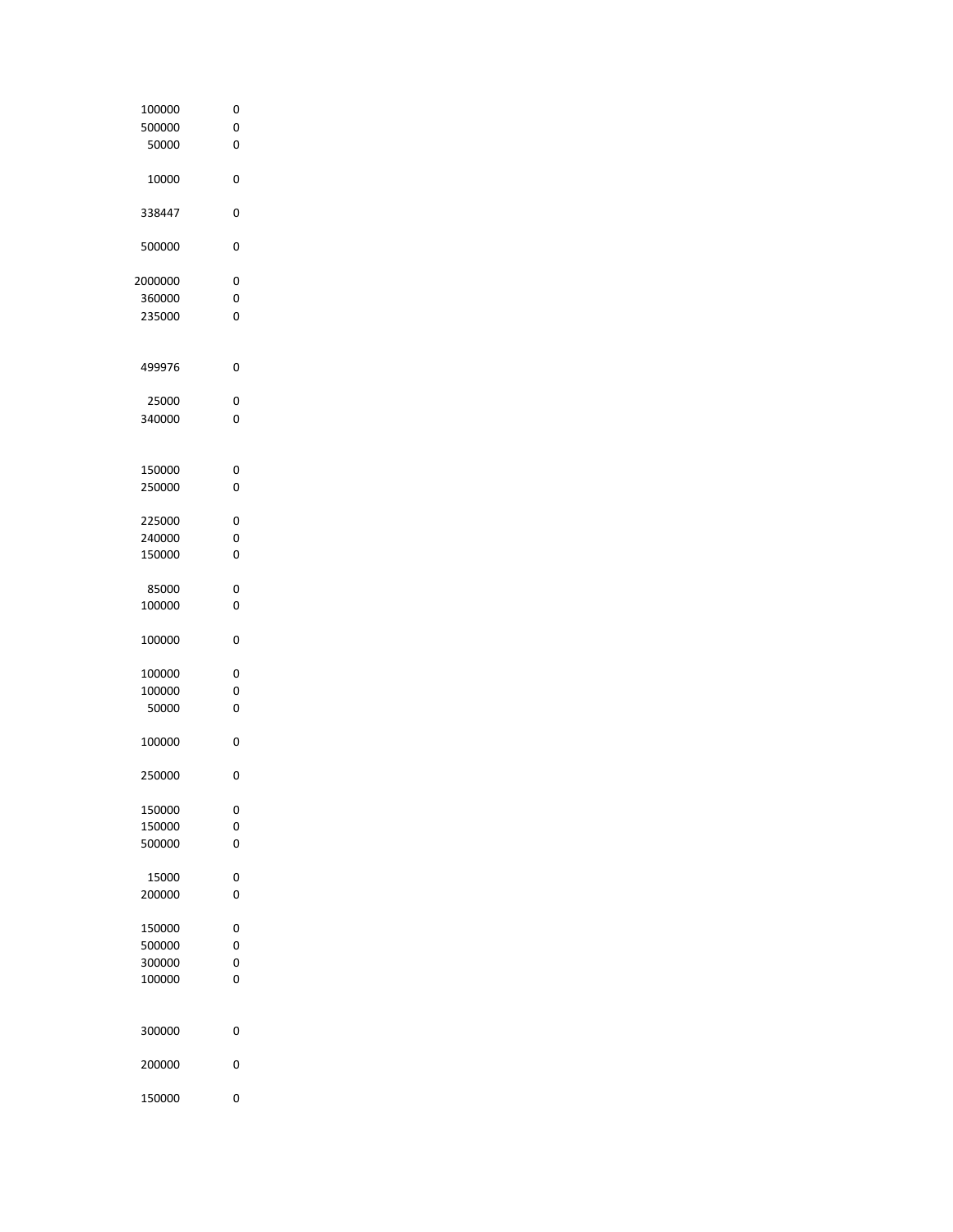| 500000   | 0 |  |
|----------|---|--|
| 250000   | O |  |
| 700000   | 0 |  |
| 400000   | 0 |  |
| 1000000  | ŋ |  |
| 250000   | O |  |
| 200000   | 0 |  |
| 85000    | ŋ |  |
| 100000   | O |  |
| 100000   | O |  |
|          |   |  |
| 100000   | ŋ |  |
| 23255423 | 0 |  |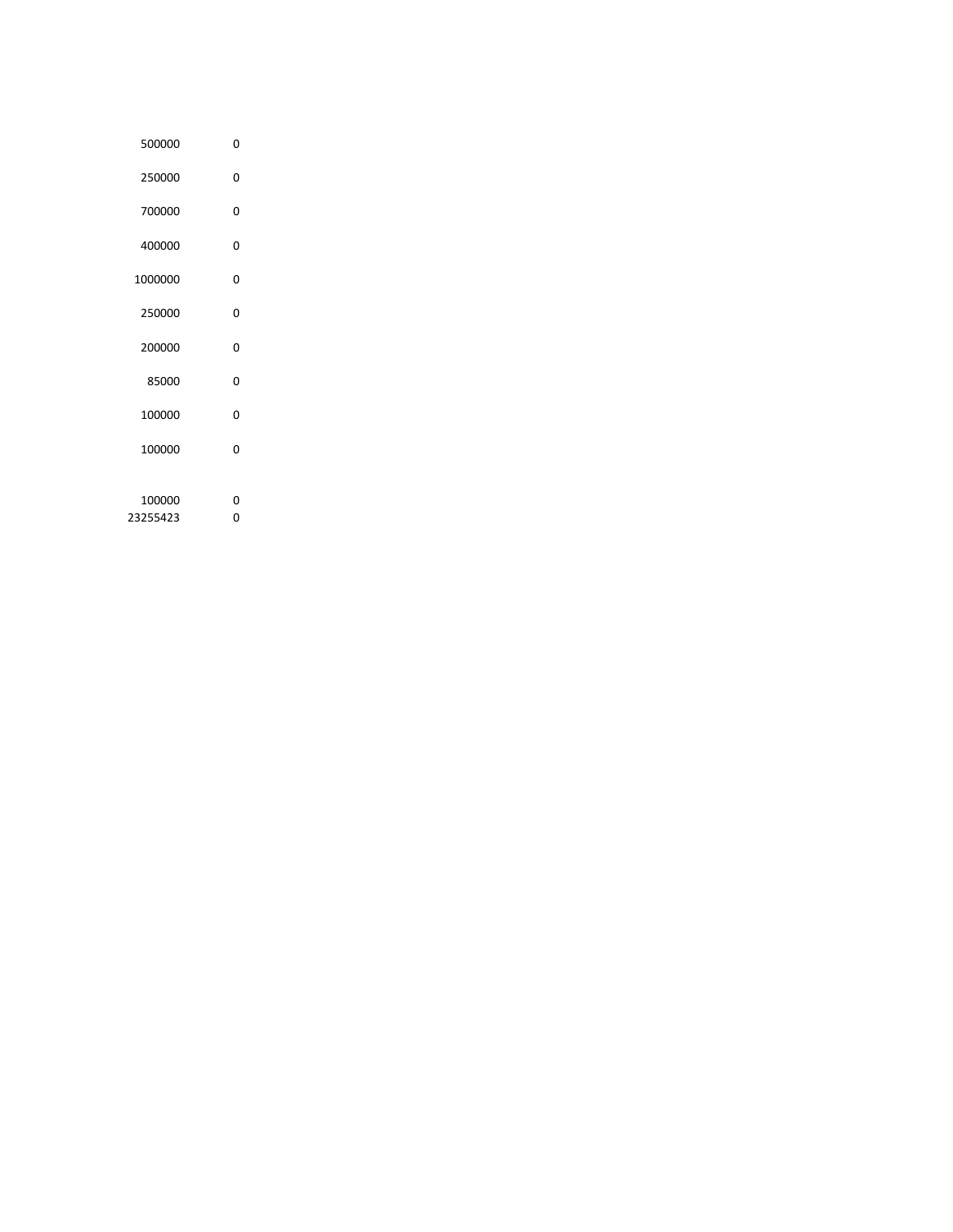**APPENDIX- C**

|     | ALLINNIV-C<br>Part-B-30% for wants or not so essential |                  |                                                           |                      |                  |             |               |                             |                     |                          |  |
|-----|--------------------------------------------------------|------------------|-----------------------------------------------------------|----------------------|------------------|-------------|---------------|-----------------------------|---------------------|--------------------------|--|
| SL. | Head                                                   | Name of          | Nomenclature                                              | Qty                  | <b>Estimated</b> |             |               | Amount booked /to be booked |                     |                          |  |
| No  |                                                        | GC/Units         |                                                           |                      | <b>Amount</b>    |             |               |                             |                     |                          |  |
|     |                                                        |                  |                                                           |                      |                  | $1st$ Qtr   | $2nd$ Qtr     | 3rd Qtr                     | 4 <sup>th</sup> Qtr | <b>Remarks</b><br>if any |  |
|     | 1 M&E                                                  | GC HNR           | Cooking Utensils for<br>GC/ZTC/ Units                     | APR                  | 3000000          | 3000000     | 0             | 0                           | 0                   |                          |  |
|     | 2 M&E                                                  | GC HNR           | Kitchen Machines<br>for Ors Messes, ZTC<br>Units/GC       | <b>APR</b>           | 2000000          | 0           | 2000000       | 0                           | 0                   |                          |  |
|     | 3 M&E                                                  | <b>GC HNR</b>    | Washing Machines<br>for Dhobies GC/ZTC                    | 10 Nos               | 200000           | 200000      | 0             | 0                           | 0                   |                          |  |
|     | 4 M&E                                                  | GC HNR           | Hand<br>Pushed<br>sweeping Machine<br>for GC/ZTC Nagrota  | 04 Nos               | 400000           | 0           | 400000        | 0                           | $\mathbf 0$         |                          |  |
|     | 5 M&E                                                  | GC HNR           | <b>Tradesman Tools</b>                                    | 05 Nos               | 200000           | 0           | 200000        | 0                           | 0                   |                          |  |
|     | 6 M&E                                                  | GC HNR           | Waste Containers<br>Dustbin for GC/ZTC                    | 20 Nos               | 200000           | 200000      | 0             | 0                           | 0                   |                          |  |
|     | <b>7 M&amp;E</b>                                       | GC HNR           | Fly Catcher and<br>Insect<br>Killer<br>machine for ZTC/GC | 20 Nos               | 300000           | 0           | 300000        | 0                           | 0                   |                          |  |
|     | 8 M&E                                                  | GC HNR           | R. O. Purifier for<br>units                               | <b>AOR</b>           | 1000000          | 0           | 1000000       | 0                           | 0                   |                          |  |
|     | 9 M&E                                                  | GC HNR           | Door mats                                                 | <b>100 Nos</b>       | 500000           | 0           | 0             | 0                           | 500000              | 0                        |  |
|     | 10 M&E                                                 | 16 Bn            | Stainless<br>steel<br>Kitchen eqpt                        | <b>APR</b>           | 200000           | 200000      | 0             | 0                           | 0                   |                          |  |
|     | 11 M&E                                                 | 16 Bn            | Medicine Ball (05<br>Kg)                                  | 20 Nos               | 40000            | 0           | 40000         | 0                           | 0                   |                          |  |
|     | 12 M&E                                                 | 16 Bn            | <b>Abdominal Machine</b>                                  | 07 Nos               | 30000            | 0           | 30000         | 0                           | 0                   |                          |  |
|     | 13 M&E                                                 | 16 Bn            | Door Mat                                                  | 60 Nos               | 50000            | 50000       | 0             | 0                           | 0                   |                          |  |
|     | 14 M&E                                                 | 16 Bn            | Aquafresh 250 Ltr<br>Ca.                                  | 01 Nos               | 150000           | 150000      | 0             | 0                           | 0                   |                          |  |
|     | 15 M&E                                                 | 16 Bn            | 05 container tiffin<br>Box                                | 20 Nos               | 50000            | 0           | 50000         | 0                           | 0                   |                          |  |
|     | 16 M&E                                                 | 16 Bn            | Insect Killer                                             | 12 Nos               | 50000            | 0           | 50000         | 0                           | 0                   |                          |  |
|     | 17 M&E                                                 | 16 Bn            | Volley Ball                                               | 20 Nos               | 20000            | 0           | 20000         | 0                           | $\pmb{0}$           |                          |  |
|     | 18 M&E                                                 | 16 Bn            | Volley Ball Net                                           | 08 Nos               | 10000            | 0           | 10000         | 0                           | 0                   |                          |  |
|     | 19 M&E                                                 | 16 Bn            | <b>Badminton Racquet</b>                                  | 30 Nos               | 75000            | 0           | 75000         | 0                           | 0                   |                          |  |
|     | 20 M&E                                                 | 16 Bn            | <b>Shuttle Cock</b>                                       | 50 Box               | 50000            | 0           | 50000         | 0                           | 0                   |                          |  |
|     | 21 M&E<br>22 M&E                                       | 16 Bn<br>16 Bn   | <b>Badminton Net</b><br>Carrom Board full<br>size         | 08 Nos<br>08 Nos     | 5000<br>20000    | 0<br>0      | 5000<br>20000 | 0<br>0                      | 0<br>0              |                          |  |
|     | 23 M&E                                                 | 16 Bn            | Armourer Tools                                            | <b>AOR</b>           | 50000            | 50000       | 0             | 0                           | 0                   |                          |  |
|     | 24 M&E                                                 | 16 Bn            | Digital Camera                                            | 08 Nos               | 100000           | 0           | 0             | 100000                      | 0                   |                          |  |
|     | 25 M&E                                                 | 72 Bn            | 0                                                         | 0                    | 0                | 0           | 0             | 0                           | 0                   |                          |  |
|     | 26 M&E                                                 | 166 Bn           | <b>Iron Press</b>                                         | <b>AOR</b>           | 150000           | 150000      | 0             | 0                           | 0                   |                          |  |
|     | 27 M&E                                                 | 166 Bn           | Water Purifier R.O.                                       | <b>AOR</b>           | 500000           | 500000      | 0             | 0                           | 0                   |                          |  |
|     | 28 M&E                                                 | 166 Bn           | Tea Thermos 15 ltr                                        | <b>APR</b>           | 250000           | 0           | 0             | 250000                      | 0                   | 0                        |  |
|     | 29 M&E                                                 | 231 Bn           | <b>Thermos Tea</b>                                        | 10 No                | 30000            | 0           | 30000         | 0                           | 0                   | 0                        |  |
|     | 30 M&E                                                 | 231 Bn           | Yoga Mat                                                  | 100                  | 100000           | 0           | 100000        | 0                           | 0                   | 0                        |  |
|     | 31 M&E                                                 | 231 Bn           | Mat Door                                                  | 50                   | 150000           | 0           | 0             | 150000                      | 0                   | 0                        |  |
|     | 32 M&E                                                 | 231 Bn           | Fly Catcher                                               | 20                   | 1000000          | 0           | 0             | 0                           | 1000000             | 0                        |  |
|     | 33 M&E                                                 | 231 Bn           | Umbrella                                                  | A/R                  | 100000           | 0           | 100000        | 0                           | 0                   | 0                        |  |
|     | 34 M&E                                                 | 242 Bn           | <b>Packing Materials</b>                                  | AOR                  | 200000           | 200000      | 0             | 0                           | 0                   |                          |  |
|     | 35 M&E<br>36 M&E                                       | 242 Bn<br>242 Bn | <b>CCTV Cameras</b><br>Foot Mat                           | <b>AOR</b><br>80 Nos | 500000<br>200000 | 500000<br>0 | 0<br>0        | 0<br>200000                 | 0<br>0              | 0                        |  |
|     |                                                        |                  | Mess Utensil Items                                        |                      |                  |             |               |                             |                     |                          |  |
|     | 37 M&E                                                 | <b>GC BTB</b>    |                                                           |                      | 400000           | 100000      | 100000        | 100000                      | 100000              |                          |  |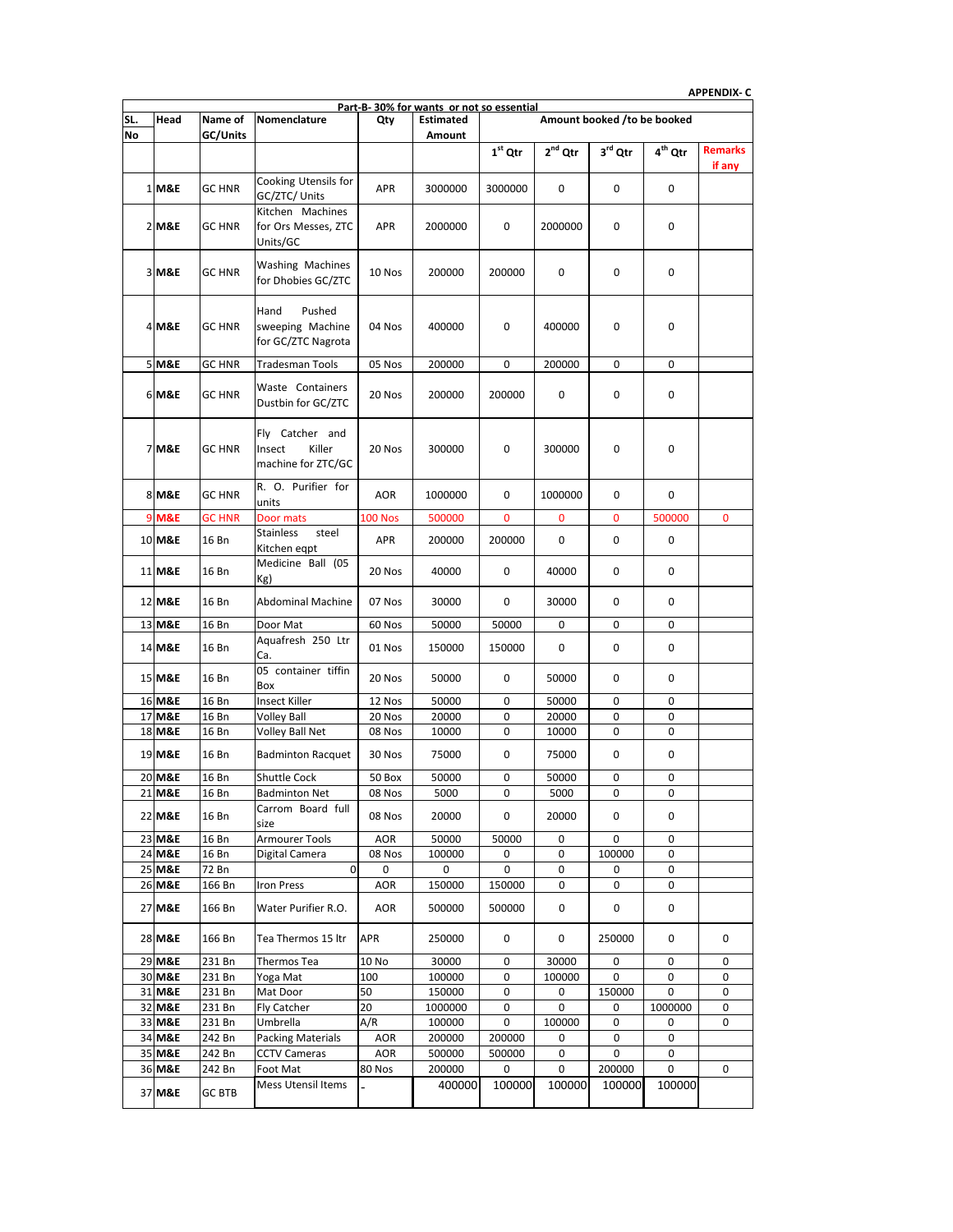|    | 38 M&E           | <b>GC BTB</b>  | Printer/UPS                                                                                |                          | 250000           | 100000           | 50000       | 50000       | 50000       |   |
|----|------------------|----------------|--------------------------------------------------------------------------------------------|--------------------------|------------------|------------------|-------------|-------------|-------------|---|
|    | 39 M&E           | <b>GC BTB</b>  | Tools all Type                                                                             |                          | 500000           | 125000           | 125000      | 125000      | 125000      |   |
|    | 40 M&E           | 6 Bn           | Multi Gym 8 station                                                                        | 01 No.                   | 280000           | 0                | 0           | 0           | 280000      |   |
|    | 41 M&E           | 6 Bn           | Weight lifting Eqpts<br>(Iron rod and Plates)                                              | 05 Set                   | 100000           | 0                | 0           | 0           | 100000      |   |
|    | 42 M&E           | 6 Bn           | Body massager chair                                                                        | 01 No.                   | 100000           | 0                | 0           | 0           | 100000      |   |
|    | 43 M&E           | 6 Bn           | Medicine balls<br>(Various size)                                                           | 08 Set                   | 50000            | 0                |             | 50000       | 0           |   |
|    | 44 M&E           | 6 Bn           | Treadmill<br>(motorized)                                                                   | 02 Nos.                  | 240000           | 0                | 0           | 0           | 240000      |   |
|    | 45 M&E           | 6 Bn           | Exercise cycle                                                                             | 02 Nos.                  | 100000           | 0                | 0           | 0           | 100000      |   |
|    | 46 M&E           | 6 Bn           | Foot massager<br>machine                                                                   | 08 Nos.                  | 150000           | 0                | 0           | 150000      | 0           |   |
| 47 | <b>M&amp;E</b>   | 6 Bn           | Sport shoes                                                                                | 24 Pair                  | 50000            | 0                | 0           | 50000       | 0           |   |
|    | 48 M&E           | 6 Bn           | Fire extinguisher 10<br>Kgs                                                                | 10 Nos.                  | 32000            | 0                | 0           | 32000       | 0           |   |
|    | 49 M&E           | 6 Bn           | Refrigerator 190<br>Ltrs                                                                   | 03 Nos.                  | 160000           | 0                | 0           | 160000      | 0           |   |
|    | 50 M&E           | 6 Bn           | Deep freezer 300<br>Ltrs                                                                   | 04 Nos.                  | 180000           | 0                | 0           | 180000      | 0           |   |
|    | 51 M&E           | 6 Bn           | Washing marching<br>8 Kg heavy duty                                                        | 04 Nos.                  | 180000           | 0                | 0           | 180000      | 0           |   |
|    | 52 M&E           | 6 Bn           | Hospital equipment                                                                         | 05 Set                   | 178000           | 0                | 0           | 178000      | 0           |   |
|    | 53 M&E           | 6 Bn           | Tea thermos 15 Ltrs<br>cap                                                                 | 09 Nos.                  | 36000            | 36000            | 0           | 0           | 0           | 0 |
|    | 54 M&E           | 20 Bn          | Wall Clock Digital                                                                         | 20 Nos                   | 60000            | 0                | 0           | 0           | 60000       |   |
|    | 55 M&E           | 20 Bn          | <b>Plastic Empty Barrel</b>                                                                | 50 Nos                   | 50000            | 50000            | 0           | 0           | 0           |   |
|    | 56 M&E           | 20 Bn          | <b>CCTV Camera with</b><br>full accessories                                                | 04 Nos                   | 200000           | 0                | 100000      | 100000      | 0           |   |
|    | 57 M&E           | 20 Bn          | Mess Utensil items                                                                         |                          | 150000           | 0                | 0           | 150000      | 0           |   |
|    | 58 M&E           | 20 Bn          | Greaser                                                                                    | 01 No                    | 11000            | 0                | 0           | 0           | 11000       |   |
|    | 59 M&E           | 22 Bn          | CCTV Camera with<br>full Accessories                                                       | 06 Nos                   | 300000           | 100000           | 100000      | 0           | 100000      |   |
|    | 60 M&E           | 22 Bn          | Electric iron                                                                              | 08 Nos                   | 10000            | 0                | 0           | 10000       | 0           |   |
|    | 61 M&E           | 22 Bn          | LED Security Light                                                                         | AOR                      | 200000           | 100000           | 0           | 0           | 100000      |   |
|    | 62 M&E<br>63 M&E | 22 Bn<br>22 Bn | Gymnisium items<br>Sports items (<br>hockey/<br>badminton/ volley<br>ball/ basket ball etc | AOR                      | 300000<br>200000 | 100000<br>100000 | 100000<br>0 | 0<br>100000 | 100000<br>0 |   |
|    | 64 M&E           | 22 Bn          | Trades Man Tools                                                                           | $\overline{\phantom{a}}$ | 150000           | 100000           | 0           | 50000       | 0           |   |
|    | 65 M&E           | 22 Bn          | <b>Sintex Various Type</b><br>(200,300,500,1000<br>& 2000 Ltrs Cap.)                       | AOR                      | 300000           | 150000           | 150000      | 0           | 0           |   |
|    | 66 M&E           | 126 Bn         | Mixer Grinder for all<br>messes                                                            | AOR                      | 150000           | 150000           | 0           | 0           | 0           |   |
|    | 67 M&E           | 126 Bn         | <b>Iron Press</b>                                                                          | 21 Nos                   | 150000           | 150000           | 0           | 0           | 0           |   |
|    | 68 M&E           | 126 Bn         | Water purifier RO<br>System                                                                | AOR                      | 500000           | 250000           | 0           | 0           | 250000      |   |
|    | 69 M&E           | 198 Bn         | Sign Boards                                                                                | AOR                      | 300000           | 0                | 0           | 150000      | 150000      |   |
|    | 70 M&E           | 198 Bn         | Exercise cycle                                                                             | 02 Nos.                  | 100000           | 0                | 0           | 0           | 100000      |   |
|    | 71 M&E           | 198 Bn         | Heavy duty<br><b>Washing Machine</b>                                                       | 04 Nos                   | 100000           | 0                | 0           | 0           | 100000      |   |
|    |                  |                | Total                                                                                      |                          | 18097000         | 6811000          | 5205000     | 2515000     | 3566000     |   |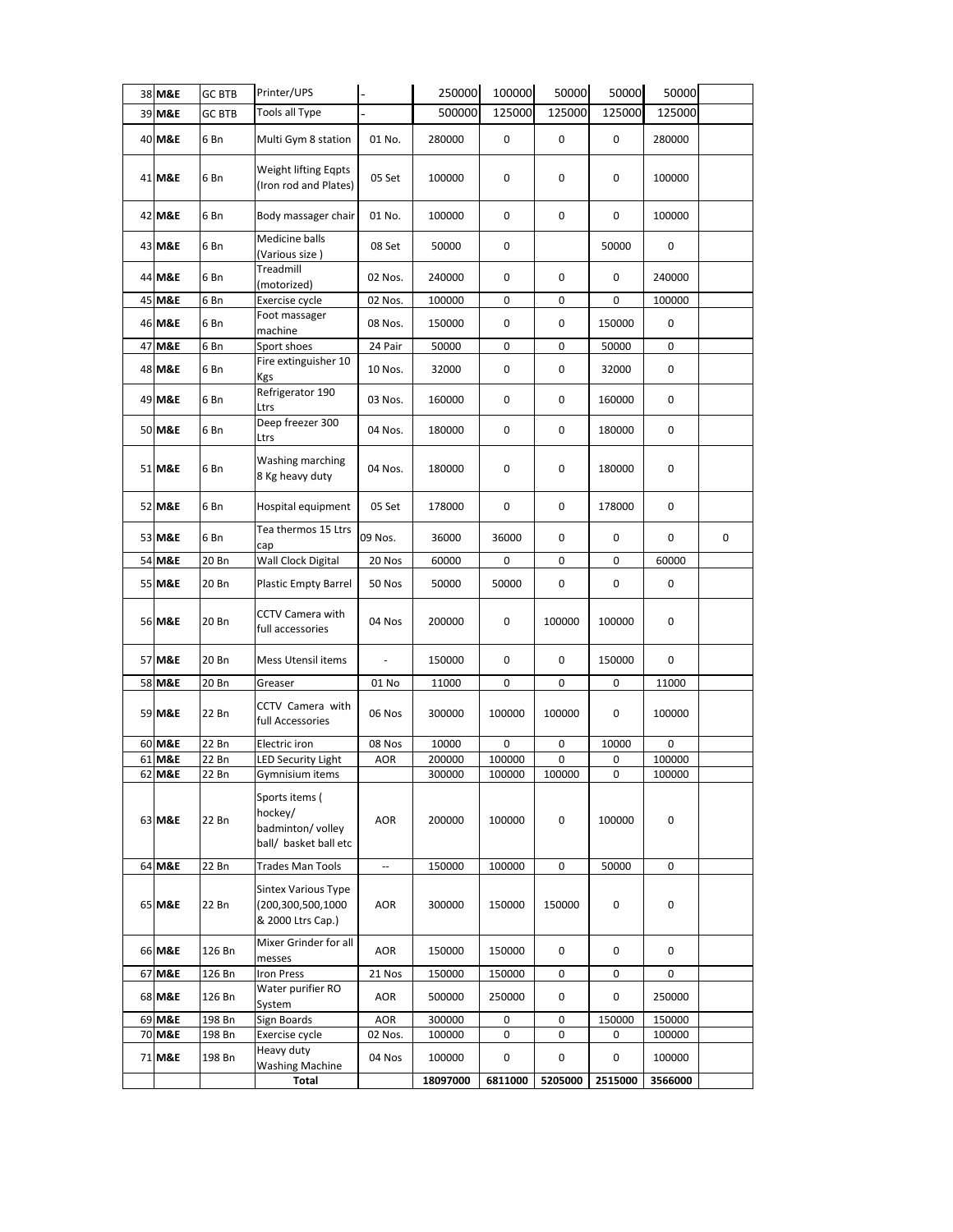|           |               |                                |             | Part-B-30% for wants or not so essential |           |              |                             |                     |                          |
|-----------|---------------|--------------------------------|-------------|------------------------------------------|-----------|--------------|-----------------------------|---------------------|--------------------------|
| Head      | Name of       | <b>Nomenclature</b>            | Qty         | <b>Estimated</b>                         |           |              | Amount booked /to be booked |                     |                          |
|           | GC/Units      |                                |             | Amount                                   |           |              |                             |                     |                          |
|           |               |                                |             |                                          | $1st$ Qtr | $2^{nd}$ Qtr | $3^{\text{rd}}$ Qtr         | 4 <sup>th</sup> Qtr | <b>Remarks</b><br>if any |
| $1$ MV(G) | <b>GC HNR</b> | 0                              | $\Omega$    | 0                                        | $\Omega$  | $\Omega$     | 0                           | $\Omega$            |                          |
| 2 MV(G)   | 16 Bn         | Tarpaulin                      | AOR.        | 45000                                    | 45000     | $\Omega$     | 0                           | $\Omega$            |                          |
| 3 MV(G)   | 16 Bn         | Tyres /Tubes/ flaps            | <b>AOR</b>  | 315000                                   | 0         | 315000       | 0                           | $\Omega$            |                          |
| 4 MV(G)   | 16 Bn         | <b>MT Batteries</b>            | <b>AOR</b>  | 75000                                    | 75000     | $\Omega$     | 0                           | $\Omega$            |                          |
| 5 MV (G)  | 16 Bn         | Paints for vehicles            | <b>AOR</b>  | 45000                                    | 0         | 45000        | 0                           | 0                   |                          |
| 6 MV(G)   | 16 Bn         | Job Works of Veh.              | AOR.        | 240000                                   | $\Omega$  | 240000       | 0                           | $\Omega$            |                          |
| 7 MV(G)   | 16 Bn         | Running repair of<br>veh.      | <b>AOR</b>  | 180000                                   | 180000    | $\Omega$     | 0                           | 0                   |                          |
| 8 MV(G)   | 72 Bn         | <sup>0</sup>                   | $\Omega$    | $\Omega$                                 | 0         | $\Omega$     | 0                           | $\Omega$            |                          |
| 9 MV (G)  | 166 Bn        | Unit<br>Vehicle<br>overhauling | <b>AOR</b>  | 400000                                   | 400000    | 0            | 0                           | 0                   |                          |
| 0 MV(G)   | 231 Bn        | 0                              | $\mathbf 0$ | 0                                        | 0         | $\Omega$     | 0                           | $\Omega$            |                          |
| 1 MV(G)   | 242 Bn        | $\Omega$                       | $\Omega$    | $\Omega$                                 | $\Omega$  | $\Omega$     | 0                           | $\Omega$            |                          |

| $5$ MV(G)  | 16 Bn         | Paints for vehicles                                        | AOR        | 45000   | 0           | 45000       | 0        | 0           |  |
|------------|---------------|------------------------------------------------------------|------------|---------|-------------|-------------|----------|-------------|--|
| $6$ MV(G)  | 16 Bn         | Job Works of Veh.                                          | <b>AOR</b> | 240000  | 0           | 240000      | 0        | 0           |  |
| $7$ MV(G)  | 16 Bn         | Running repair of<br>veh.                                  | <b>AOR</b> | 180000  | 180000      | $\mathbf 0$ | $\Omega$ | $\Omega$    |  |
| $8$ MV(G)  | 72 Bn         | $\mathbf 0$                                                | 0          | 0       | 0           | 0           | 0        | 0           |  |
| $9$ MV(G)  | 166 Bn        | Unit<br>Vehicle<br>overhauling                             | <b>AOR</b> | 400000  | 400000      | 0           | 0        | $\Omega$    |  |
| 10 MV(G)   | 231 Bn        | 0                                                          | 0          | 0       | 0           | $\mathbf 0$ | 0        | $\mathbf 0$ |  |
| 11 MV(G)   | 242 Bn        | $\mathbf 0$                                                | 0          | 0       | 0           | 0           | 0        | 0           |  |
| $12$ MV(G) | <b>GC BTB</b> | Keep<br>and<br>Up<br>maintenance/Repair<br>ing of vehicles | <b>AOR</b> | 540000  | 135000      | 135000      | 135000   | 135000      |  |
| 13 MV(G)   | 6Bn           | Tyre, Tubes and<br>Flaps for heavy<br>vehicle              | 21 Nos.    | 336000  | $\mathbf 0$ | 112000      | 0        | 224000      |  |
| $14$ MV(G) | 6Bn           | MT tarpaulin<br>$\sqrt{2}$<br>Various type)                | 20 Nos.    | 254000  | 0           | 254000      | 0        | 0           |  |
| 15 MV(G)   | 6Bn           | Vehicle paints                                             | <b>AOR</b> | 100000  | 0           | $\mathbf 0$ | 100000   | $\mathbf 0$ |  |
| $16$ MV(G) | 6 Bn          | MT Tools (Various<br>type)                                 | <b>AOR</b> | 150000  | 0           | 0           | 150000   | $\Omega$    |  |
| 17 MV(G)   | 20 Bn         | Tyre and Tube                                              | <b>AOR</b> | 400000  | 0           | 200000      | 0        | 200000      |  |
| 18 MV(G)   | 20 Bn         | <b>MT Battery</b>                                          | 10 Nos     | 400000  | 0           | 200000      | 200000   | 0           |  |
| 19 MV(G)   | 22 Bn         | Tyre, Tube & Flap of<br>Heavy & Medium<br>Vehicle          | AOR        | 100000  | 0           | 100000      | 0        | 0           |  |
| 20 MV(G)   | 22 Bn         | Tube Less tyre for<br>Motor Cycles                         | <b>AOR</b> | 50000   | 0           | 50000       | 0        | $\mathbf 0$ |  |
| 21 MV(G)   | 22 Bn         | <b>Battery for Vehicles</b><br>and Motor Cycles            | <b>AOR</b> | 50000   | 0           | $\mathbf 0$ | 50000    | $\mathbf 0$ |  |
| 22 MV(G)   | 22 Bn         | Running repair of<br>Vehicles                              | <b>AOR</b> | 200000  | 50000       | 50000       | 50000    | 50000       |  |
| 23 MV(G)   | 22 Bn         | Other essential of<br>MT<br>stores<br>as<br>reguired       | <b>AOR</b> | 200000  | 100000      | 0           | 0        | 100000      |  |
| 24 MV(G)   | 126 Bn        | Unit Vehicle<br>overhauling                                | <b>AOR</b> | 800000  | 200000      | 200000      | 200000   | 200000      |  |
| 25 MV(G)   | 126 Bn        | Running repair                                             | <b>AOR</b> | 250000  | 100000      | 50000       | 50000    | 50000       |  |
| 26 MV(G)   | 198 Bn        | MT work shop tools                                         |            | 150000  | 0           | 0           | 150000   | 0           |  |
|            |               | <b>Total</b>                                               |            | 5280000 | 1285000     | 1951000     | 1085000  | 959000      |  |
|            |               |                                                            |            |         |             |             |          |             |  |

**SL. No**

### **APPENDIX- C**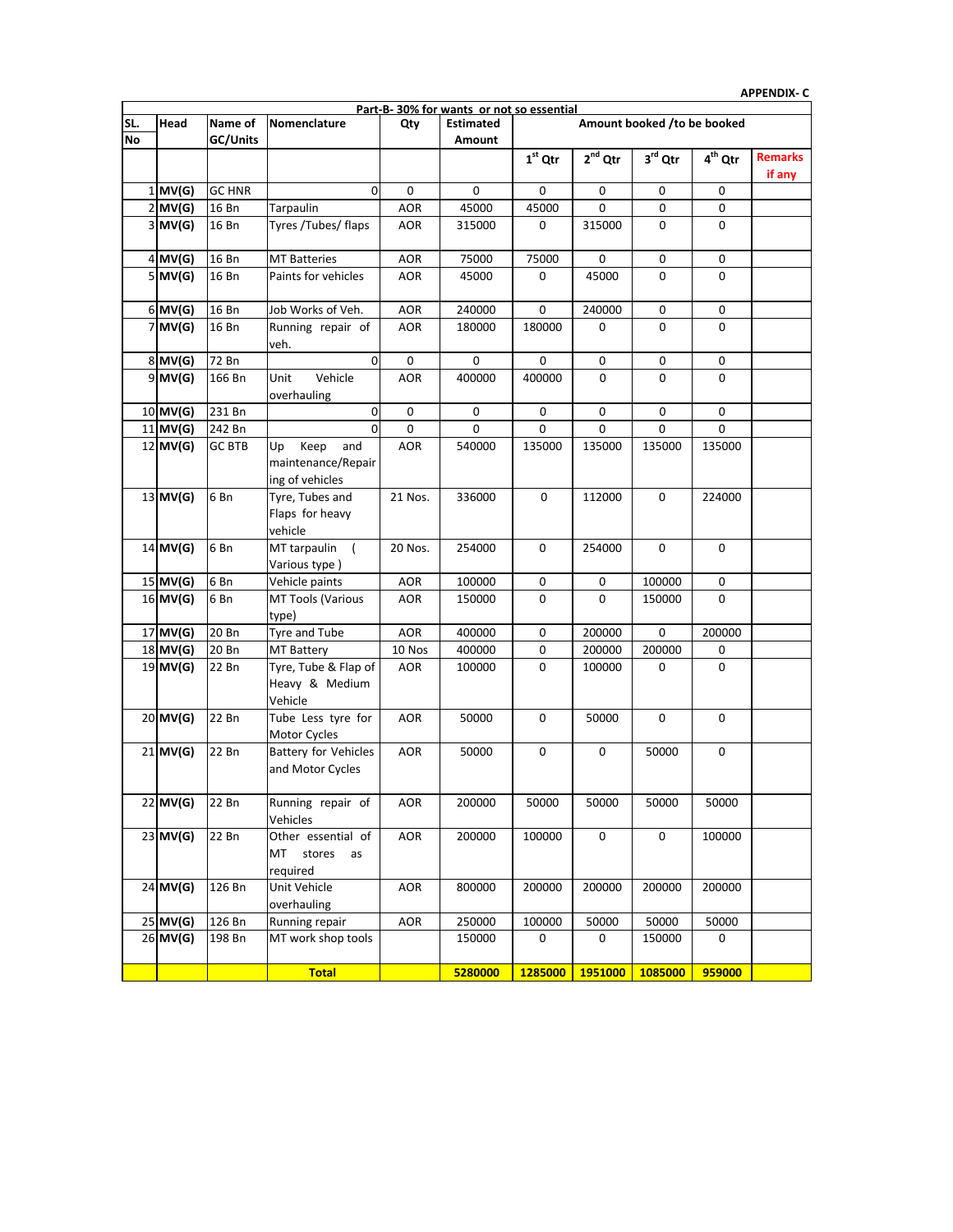|                  |             |                     |                                                                                  |            |                                          |             |                             |                     |                     | <b>APPENDIX-C</b>        |
|------------------|-------------|---------------------|----------------------------------------------------------------------------------|------------|------------------------------------------|-------------|-----------------------------|---------------------|---------------------|--------------------------|
|                  |             |                     |                                                                                  |            | Part-B-30% for wants or not so essential |             |                             |                     |                     |                          |
| SL.<br><b>No</b> | Head        | Name of<br>GC/Units | Nomenclature                                                                     | Qty        | <b>Estimated</b><br>Amount               |             | Amount booked /to be booked |                     |                     |                          |
|                  |             |                     |                                                                                  |            |                                          | $1st$ Qtr   | $2^{nd}$ Qtr                | $3^{\text{rd}}$ Qtr | 4 <sup>th</sup> Qtr | <b>Remarks</b><br>if any |
|                  | $1$ OE(IT)  | <b>GC HNR</b>       | $\mathbf 0$                                                                      | 0          | $\mathbf 0$                              | $\Omega$    | 0                           | $\mathbf 0$         | $\Omega$            |                          |
|                  | $2$ OE(IT)  | 16 Bn               | 0                                                                                | 0          | 0                                        | $\Omega$    | 0                           | 0                   | 0                   |                          |
|                  | $3$ OE(IT)  | 72 Bn               | $\Omega$                                                                         | $\Omega$   | 0                                        | $\Omega$    | 0                           | 0                   | 0                   |                          |
|                  | $4$ OE(IT)  | 166 Bn              | Computer<br>Accessories                                                          | <b>AOR</b> | 15000                                    | 15000       | 0                           | $\Omega$            | $\Omega$            |                          |
|                  | $5$ OE(IT)  | 231 Bn              | 0                                                                                | 0          | 0                                        | $\Omega$    | 0                           | 0                   | 0                   |                          |
|                  | $6$ OE(IT)  | 242 Bn              | $\Omega$                                                                         | 0          | 0                                        | $\Omega$    | $\Omega$                    | $\mathbf 0$         | $\Omega$            |                          |
|                  | $7$ OE(IT)  | <b>GC BTB</b>       | Repairing of<br>Computers                                                        | <b>AOR</b> | 10000                                    | 2500        | 2500                        | 2500                | 2500                |                          |
|                  | $8$ OE(IT)  | 6 <sub>Bn</sub>     | Computer repairing                                                               | 20 Nos.    | 15000                                    | $\Omega$    | 15000                       | $\Omega$            | $\Omega$            |                          |
|                  | $9$ OE(IT)  | 20 Bn               | Maintenance<br>/Repairing of<br>Computer, Key<br><b>Board and Mouse</b>          | 15 Nos     | 15000                                    | $\Omega$    | 15000                       | $\Omega$            | $\Omega$            |                          |
|                  | $10$ OE(IT) | 22 Bn               | Maintenance<br>$\prime$<br>repair of computer<br>set with key board<br>and mouse | 20 Job     | 10000                                    | 5000        | $\Omega$                    | 5000                | $\Omega$            |                          |
|                  | OE(IT)      | 126 Bn              | Computer<br>Accessories                                                          | <b>AOR</b> | 20000                                    | 5000        | 5000                        | 5000                | 5000                |                          |
|                  | OE(IT)      | 198 Bn              | Computer<br>repair/maintenance                                                   | <b>AOR</b> | 20000                                    | $\mathbf 0$ | $\mathbf 0$                 | 20000               | 0                   |                          |
|                  |             |                     | <b>Total</b>                                                                     |            | 105000                                   | 27500       | 37500                       | 32500               | 7500                |                          |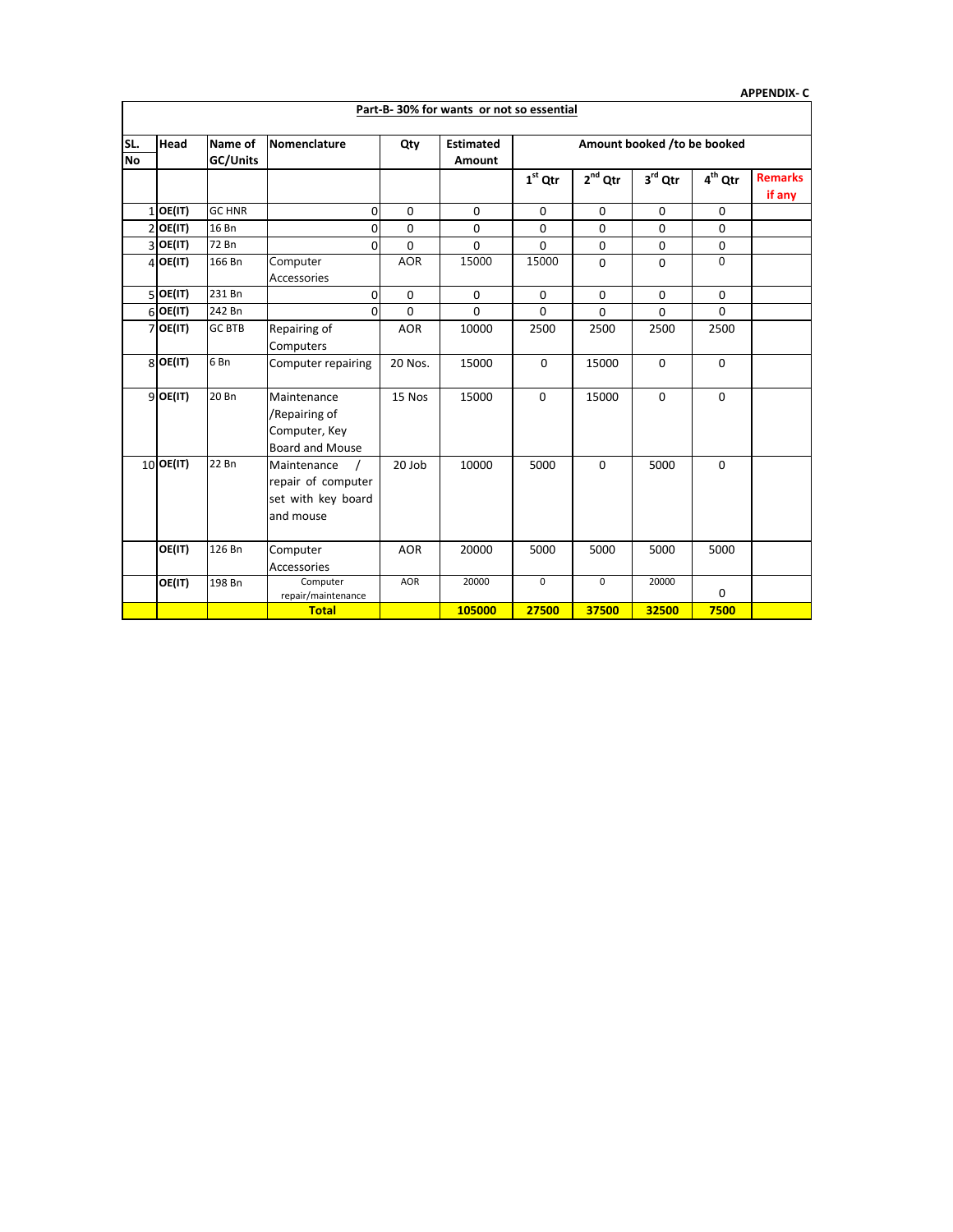|                |             |               |                                        |                 | Part-B-20% for future goals of which 5% miscellaneous items |              |              |                             |             |
|----------------|-------------|---------------|----------------------------------------|-----------------|-------------------------------------------------------------|--------------|--------------|-----------------------------|-------------|
| SL.            | <b>Head</b> | Name of       | Nomenclature                           | Qty             | <b>Estimated</b>                                            |              |              | Amount booked /to be booked |             |
| <b>No</b>      |             | GC/Units      |                                        |                 | Amount                                                      | $1st$ Qtr    | $2^{nd}$ Qtr | 3rd Qtr                     | $4th$ Qtr   |
|                |             |               |                                        |                 |                                                             |              |              |                             |             |
|                | $1$ CTS     | <b>GC HNR</b> |                                        | 0               | $\mathbf 0$                                                 | $\mathbf{0}$ | $\mathbf 0$  | $\mathbf 0$                 | 0           |
| $\overline{2}$ | <b>CTS</b>  | 16 Bn         | Iron Pipe (GI)                         | 1500 Ft.        | 225000                                                      | $\mathbf 0$  | 225000       | $\boldsymbol{0}$            | $\mathbf 0$ |
|                | 3 CTS       | 16 Bn         | CGI Tin Sheet Length 100 Nos<br>12 Ft. |                 | 120000                                                      | 120000       | $\mathbf{0}$ | $\mathbf 0$                 | 0           |
|                | 4 CTS       | 16 Bn         | Ply wood                               | 2000 Sq.<br>Ft. | 150000                                                      | $\mathbf 0$  | 150000       | $\mathbf 0$                 | $\Omega$    |
|                | 5 CTS       | 16 Bn         | Scurity light                          | 30 Nos          | 30000                                                       | 30000        |              | $\mathbf 0$                 | 0           |
|                | 6 CTS       | 16 Bn         | Defense material                       | APR             | 75000                                                       |              | 75000        | $\mathbf 0$                 | 0           |
|                | 7 CTS       | 72 Bn         | 0                                      | 0               | $\mathbf 0$                                                 | $\mathbf{0}$ | $\mathbf 0$  | 0                           | 0           |
|                | 8 CTS       | 166 Bn        | <b>BKF/Misc items</b>                  | APR             | 300000                                                      | 300000       |              |                             |             |
| 9              | <b>CTS</b>  | 231 Bn        | $\Omega$                               | 0               | $\mathbf{0}$                                                | $\mathbf 0$  | $\mathbf{0}$ | 0                           | 0           |
|                | 10 CTS      | 242 Bn        | 0                                      | 0               | $\mathbf 0$                                                 | $\mathbf 0$  | 0            | $\mathbf 0$                 | 0           |
| 11             | <b>CTS</b>  | <b>GC BTB</b> | Sand Bag                               | 5000            | 100000                                                      | 0            | 0            | 100000                      | 0           |
| 12             | <b>CTS</b>  | <b>GC BTB</b> | Concertina Wire                        | 100 Coil        | 500000                                                      | 0            | 500000       | 0                           | 0           |
|                | 13 CTS      | <b>GC BTB</b> | Office furniture                       | <b>AOR</b>      | 500000                                                      | 0            | 250000       | 250000                      | 0           |
| 14             | <b>CTS</b>  | <b>GC BTB</b> | <b>Tin Sheet</b>                       | <b>500 Nos</b>  | 500000                                                      | 0            | 0            | 500000                      | $\Omega$    |
| 15             | <b>CTS</b>  | <b>GC BTB</b> | Other Misc items                       | <b>AOR</b>      | 500000                                                      | 0            | $\mathbf 0$  | 250000                      | 250000      |
|                | 16 CTS      | 6 Bn          | Metal shelving rack                    | 30 Nos.         | 300000                                                      | 0            | 0            | 300000                      | 0           |
| 17             | <b>CTS</b>  | 6 Bn          | Plywood 12MM<br>1800x 1200 mm          | 250Nos.         | 300000                                                      | $\Omega$     | $\Omega$     | 0                           | 300000      |
|                | 18 CTS      | 6 Bn          | Steel Armirah Big size   15 Nos.       |                 | 200000                                                      | 0            | 0            | 200000                      | 0           |
|                | 19 CTS      | 6 Bn          | <b>Barbed wire</b>                     | <b>500 Kgs</b>  | 50000                                                       | 0            | 0            | 0                           | 50000       |
|                | 20 CTS      | 6 Bn          | Vinyl flooring                         | 250 Mtrs        | 100000                                                      | 0            | 0            | 0                           | 100000      |
|                | 21 CTS      | 6 Bn          | Small table                            | 10 Nos.         | 50000                                                       | 0            | 0            | 0                           | 50000       |
|                | 22 CTS      | 20 Bn         | <b>Plastic Chair</b>                   | <b>100 Nos</b>  | 150000                                                      | 0            | 150000       | $\mathbf 0$                 | 0           |
| 23             | <b>CTS</b>  | 20 Bn         | <b>Plastic Table</b>                   | 40 Nos          | 150000                                                      | 0            | 0            | 0                           | 150000      |
|                | 24 CTS      | 22 Bn         | Agro Net                               | AOR             | 100000                                                      | 0            | 100000       | 0                           | 0           |
|                | 25 CTS      | 22 Bn         | Door and Window<br>Curtain             | <b>AOR</b>      | 100000                                                      | 50000        | 0            | 50000                       | $\Omega$    |
|                | 26 CTS      | 22 Bn         | Table Cloth                            | AOR             | 50000                                                       | 0            | 50000        | 0                           | 0           |
|                | 27 CTS      | 22 Bn         | Board/<br>Switch<br>Electric Items     | AOR             | 50000                                                       | 0            | 0            | 0                           | 50000       |
|                | 28 CTS      | 22 Bn         | Hassan Cloth                           | AOR             | 200000                                                      | 50000        | 50000        | 50000                       | 50000       |
|                | 29 CTS      | 126 Bn        | Miscellaneous items                    | <b>AOR</b>      | 250000                                                      | $\Omega$     | 250000       | 0                           | 0           |
|                | 30 CTS      | 126 Bn        | Wooden Almirah                         | 04 Nos          | 100000                                                      | 100000       | 0            | 0                           | 0           |
|                | 31 CTS      | 126 Bn        | Pad Lock                               | <b>200 Nos</b>  | 50000                                                       | 0            | 50000        | 0                           | 0           |
|                | 32 CTS      | 126 Bn        | <b>Bucket</b>                          | AOR             | 50000                                                       | 50000        | 0            | 0                           | 0           |
|                | 33 CTS      | 198 Bn        | Table Cloth for Officer                | 20 Nos          | 50000                                                       | 0            | 0            | 0                           | 50000       |
|                | 34 CTS      | 198 Bn        | M.S. Pipe size 20' long dia-<br>2 1/2" | 50 Nos.         | 100000                                                      | 0            | 0            | 0                           | 100000      |
|                | 35 CTS      | 198 Bn        | Picket iron 10 feet                    | 100 Nos.        | 100000                                                      | 0            | $\pmb{0}$    | 100000                      | 0           |
|                | 36 CTS      | 198 Bn        | Picket iron 5 feet                     | 100 Nos.        | 50000                                                       | 0            | 0            | 0                           | 50000       |
|                | 37 CTS      | 198 Bn        | Metal shelving rack                    | 30 Nos.         | 300000                                                      | 0            | $\pmb{0}$    | 300000                      | 0           |
|                | 38 CTS      | 198 Bn        | Steel Armirah Big size                 | 15 Nos.         | 200000                                                      | 0            | $\pmb{0}$    | 200000                      | 0           |
|                | 39 CTS      | 198 Bn        | Barbed wire                            | AOR             | 50000                                                       | 0            | 0            | 0                           | 50000       |
|                | 40 CTS      | 198 Bn        | Small (Peg) table                      | 10 Nos.         | 50000                                                       | 0            | 0            | 0                           | 50000       |
|                |             |               | <b>Total</b>                           |                 | 6150000                                                     | 700000       | 1850000      | 2300000                     | 1300000     |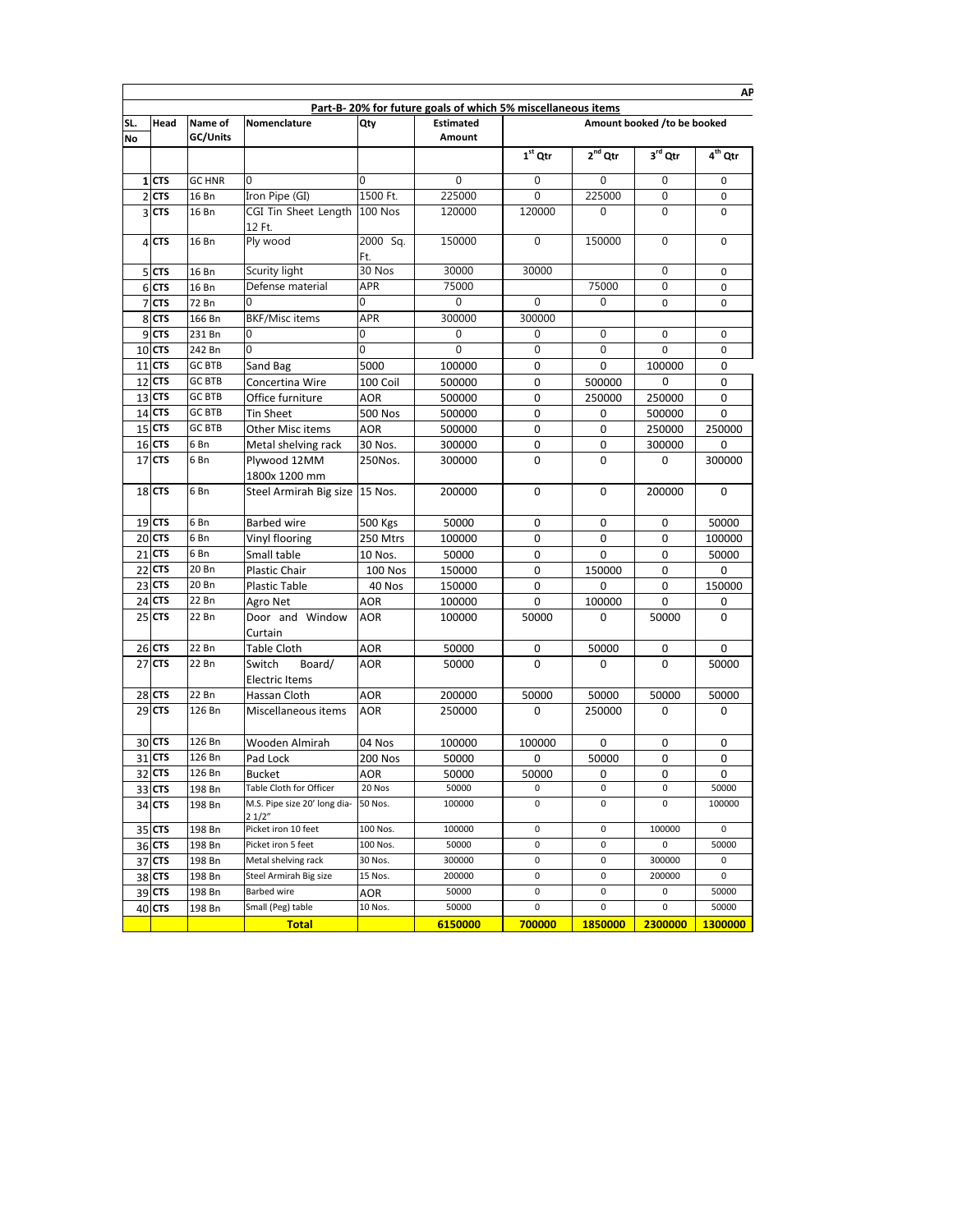## **PENDIX-D**

| marks if<br>Re  |
|-----------------|
| <u>any</u><br>ı |
| 0               |
| $\mathbf{0}$    |
| Ō               |
|                 |
| 0               |
|                 |
| 0               |
| 0               |
| Ō               |
| $\overline{0}$  |
| 0               |
| O               |
| 0               |
| O               |
| 0               |
| $\overline{0}$  |
| 0               |
| 0               |
| Ō               |
|                 |
| Ō               |
|                 |
| 0               |
| 0               |
| O               |
| 0               |
| $\overline{0}$  |
| 0               |
| O               |
|                 |
| 0               |
| $\overline{0}$  |
|                 |
| $\overline{0}$  |
| O               |
|                 |
| 0               |
| O               |
| O               |
| 0               |
| 0               |
| $\overline{0}$  |
| 0               |
| 0               |
| 0               |
| 0               |
| Ō               |
|                 |
|                 |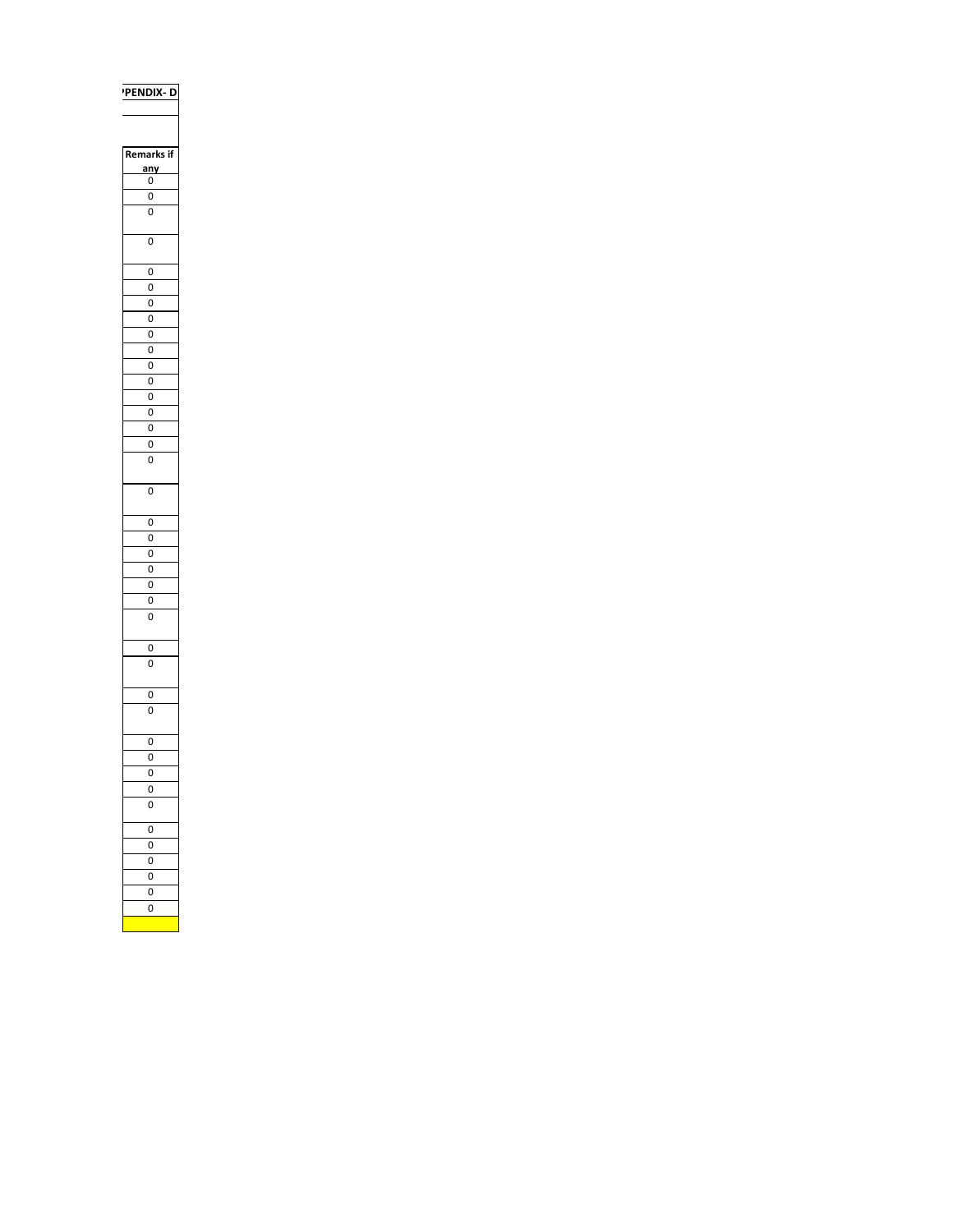|           |                  |                |                                               |                      |                                                             |                       |              |                             |                  | <b>APPENDIX-D</b> |
|-----------|------------------|----------------|-----------------------------------------------|----------------------|-------------------------------------------------------------|-----------------------|--------------|-----------------------------|------------------|-------------------|
|           |                  |                |                                               |                      | Part-B-20% for future goals of which 5% miscellaneous items |                       |              |                             |                  |                   |
| SL.       | Head             | Name of        | Nomenclature                                  | Qty                  | <b>Estimated</b>                                            |                       |              | Amount booked /to be booked |                  |                   |
| <b>No</b> |                  | GC/Units       |                                               |                      | <b>Amount</b>                                               |                       |              |                             |                  |                   |
|           | 1 M&E            | <b>GC HNR</b>  | $\Omega$<br>Tradesmen Tools                   | $\mathbf 0$          | $\mathbf 0$                                                 | $\mathsf 0$<br>200000 | $\mathsf 0$  | $\pmb{0}$<br>0              | $\mathbf 0$<br>0 |                   |
|           | 2 M&E            | 16 Bn<br>16 Bn |                                               | <b>AOR</b><br>08 Nos | 200000<br>200000                                            |                       | 200000       | $\mathbf 0$                 | $\mathbf 0$      |                   |
|           | 3 M&E            |                | Veg. Rack Stainless<br>steel                  |                      |                                                             |                       |              |                             |                  |                   |
|           | 4 M&E            | 16 Bn          | <b>Grass cutting Machine</b>                  | 02 Nos               | 30000                                                       |                       | 30000        | $\mathsf 0$                 | $\mathbf 0$      |                   |
|           | 5 M&E            | 16 Bn          | Fire extinguisher                             | 24 Nos               | 90000                                                       | 90000                 |              | $\mathbf 0$                 | $\mathbf 0$      |                   |
|           | 6 M&E            | 16 Bn          | Chapati Bhatti                                | 08 Nos               | 40000                                                       |                       | 40000        | 0                           | 0                |                   |
|           | <b>7 M&amp;E</b> | 16 Bn          | Gas Chullah                                   | 08 Nos               | 40000                                                       |                       | 40000        | $\pmb{0}$                   | $\mathsf 0$      |                   |
|           | 8 M&E            | 72 Bn          | $\Omega$                                      | 0                    | 0                                                           | 0                     | 0            | 0                           | 0                |                   |
|           | 9 M&E            | 166 Bn         | Misc<br>items<br>of<br>Carpenter /mocha       | <b>AOR</b>           | 300000                                                      | 0                     | 300000       | 0                           | 0                |                   |
|           | 10 M&E           | 231 Bn         | 0                                             | 0                    | 0                                                           | 0                     | 0            | 0                           | 0                |                   |
|           | 11 M&E           | 242 Bn         | $\mathbf 0$                                   | 0                    | 0                                                           | 0                     | 0            | 0                           | 0                |                   |
|           | 12 M&E           | <b>GC BTB</b>  | <b>Rifle Rack</b>                             | <b>AOR</b>           | 200000                                                      | 0                     | 200000       | 0                           | 0                |                   |
|           | 14 M&E           | <b>GC BTB</b>  | Other miscellaneous<br>items                  | <b>AOR</b>           | 500000                                                      | 125000                | 125000       | 125000                      | 125000           |                   |
|           | 15 M&E           | 6 Bn           | Multi Gym 8 station                           | 01 No.               | 280000                                                      | 0                     | 0            | 0                           | 280000           |                   |
|           | 16 M&E           | 6 Bn           | Weight lifting Eqpts<br>(Iron rod and Plates) | 05 Set               | 100000                                                      | $\mathbf 0$           | $\Omega$     | 0                           | 100000           |                   |
|           | 17 M&E           | 6 Bn           | Body massager chair                           | 01 No.               | 100000                                                      | 0                     | 0            | $\mathbf 0$                 | 100000           |                   |
|           | 18 M&E           | 6 Bn           | Medicine balls<br>(Various size )             | 08 Set               | 50000                                                       | $\mathbf 0$           |              | 50000                       | $\mathbf 0$      |                   |
|           | 19 M&E           | 6 Bn           | Treadmill (motorized)                         | 02 Nos.              | 240000                                                      | $\mathbf 0$           | 0            | $\mathbf 0$                 | 240000           |                   |
|           | 20 M&E           | 6 Bn           | Exercise cycle                                | 02 Nos.              | 100000                                                      | 0                     | 0            | 0                           | 100000           |                   |
|           | 21 M&E           | 6 Bn           | Foot massager<br>machine                      | 08 Nos.              | 150000                                                      | 0                     | $\Omega$     | 150000                      | 0                |                   |
|           | 22 M&E           | 6 Bn           | Sport shoes                                   | 24 Pair              | 50000                                                       | 0                     | 0            | 50000                       | 0                |                   |
|           | 23 M&E           | 6 Bn           | Fire extinguisher 10<br>Kgs                   | 10 Nos.              | 32000                                                       | $\Omega$              | 0            | 32000                       | $\Omega$         |                   |
|           | 24 M&E           | 6 Bn           | Refrigerator 190 Ltrs                         | 03 Nos.              | 160000                                                      | $\mathbf 0$           | 0            | 160000                      | $\mathbf 0$      |                   |
|           | 25 M&E           | 6 Bn           | Deep freezer 300 Ltrs                         | 04 Nos.              | 180000                                                      | $\mathbf 0$           | 0            | 180000                      | $\mathbf 0$      |                   |
|           | 26 M&E           | 6 Bn           | Washing marching 8<br>Kg heavy duty           | 04 Nos.              | 180000                                                      | 0                     | 0            | 180000                      | 0                |                   |
|           | 27 M&E           | 6 Bn           | Hospital equipment                            | 05 Set               | 178000                                                      | 0                     | $\mathbf 0$  | 178000                      | $\mathbf 0$      |                   |
|           | 28 M&E           | 20 Bn          | LED TV                                        | 10 Nos               | 450000                                                      | 0                     | 225000       | 0                           | 225000           |                   |
|           | 29 M&E           | 22 Bn          | Power Saving energy<br>Bulb                   | <b>100 Nos</b>       | 200000                                                      | 200000                | 0            | $\mathbf 0$                 | $\mathbf 0$      |                   |
|           | 30 M&E           | 22 Bn          | Door Mat                                      | 50 Nos               | 50000                                                       | 0                     | 0            | 50000                       | 0                |                   |
|           | 31 M&E           | 22 Bn          | Water Dispenser                               | 02 Nos               | 40000                                                       | 0                     | 0            | 0                           | 40000            |                   |
|           | 32 M&E           | 22 Bn          | <b>Drinking</b><br>Water<br>Cooler            | 02 Nos               | 60000                                                       | 0                     | 0            | 0                           | 60000            |                   |
|           | 33 M&E           | 22 Bn          | Room Heater                                   |                      | 100000                                                      | 0                     | 0            | 100000                      | 0                |                   |
|           | 34 M&E           | 126 Bn         | Digging Tools                                 | A/R                  | 150000                                                      | 150000                | 0            | 0                           | 0                |                   |
|           | 35 M&E           | 126 Bn         | <b>Barber Tools</b>                           | A/R                  | 100000                                                      | 0                     | 100000       | 0                           | 0                |                   |
|           | 36 M&E           | 126 Bn         | Mochi Tools/Machine                           | A/R                  | 100000                                                      | 100000                | 0            | 0                           | 0                |                   |
|           | 37 M&E           | 126 Bn         | Tailor tools/machine                          | A/R                  | 150000                                                      | 0                     | 150000       | 0                           | 0                |                   |
|           | 38 M&E           | 126 Bn         | Misc items                                    | A/R                  | 100000                                                      | 50000                 | 50000        | 0                           | 0                |                   |
|           | 39 M&E           | 198 Bn         | Treadmill                                     | 02 Nos               | 200000                                                      | 0                     | 0            | 100000                      | 100000           |                   |
|           | 40 M&E           | 198 Bn         | Body massager chair                           | 01 No.               | 100000                                                      | 0                     | 0            | 0                           | 100000           |                   |
|           | 41 M&E           | 198 Bn         | Medicine balls (Various<br>ize )              | 08 Set               | 50000                                                       | 0                     | 0            | 50000                       | 0                |                   |
|           | 42 M&E           | 198 Bn         | Manila Rope                                   | A/R                  | 100000                                                      | 0                     | 0            | 0                           | 100000           |                   |
|           | 43 M&E           | 198 Bn         | Foot massager machine<br><b>Total</b>         | 08 Nos.              | 200000<br>5550000                                           | $\pmb{0}$<br>915000   | 0<br>1460000 | 200000<br>1605000           | 0<br>1570000     |                   |
|           |                  |                |                                               |                      |                                                             |                       |              |                             |                  |                   |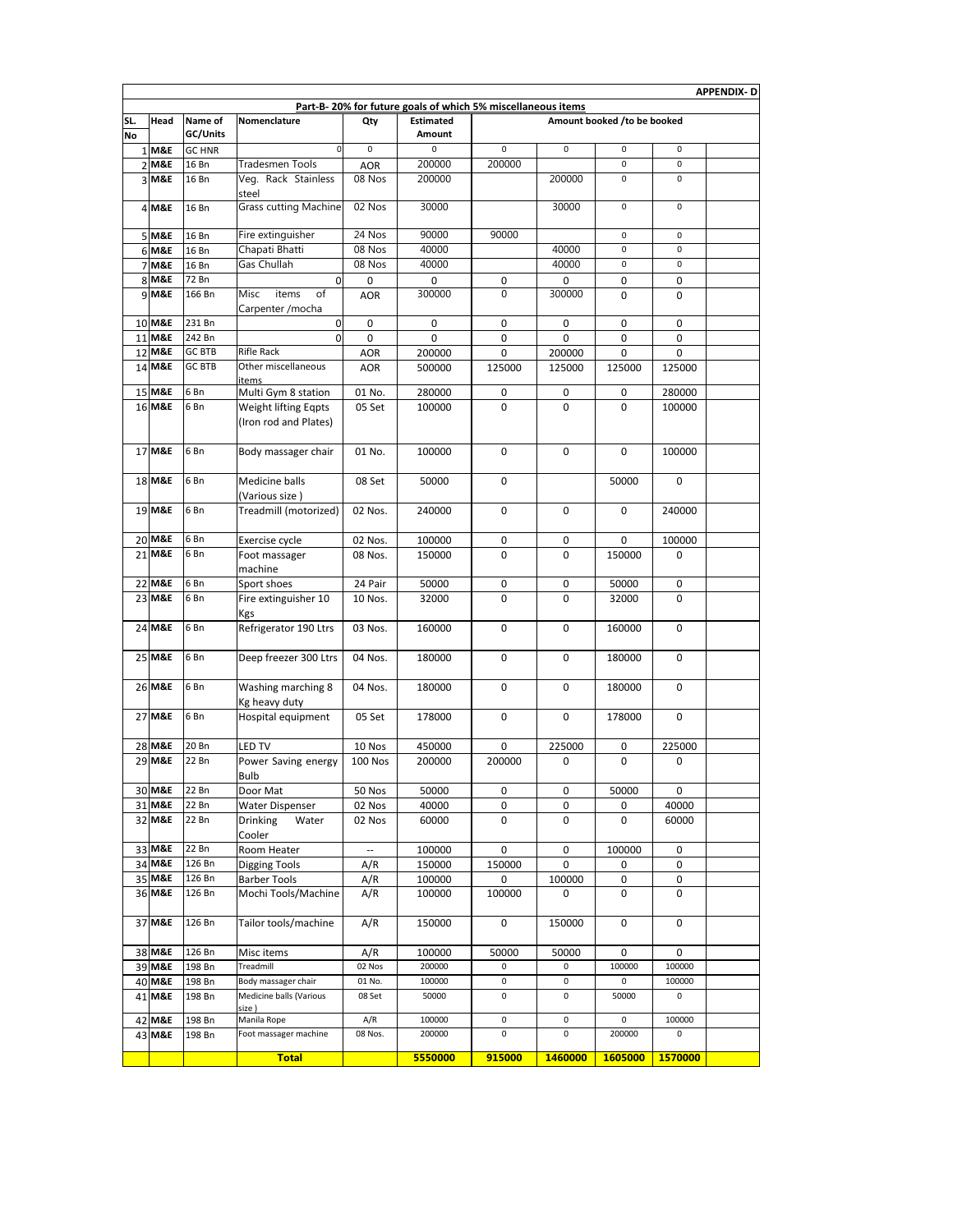|           | <b>APPENDIX-D</b> |                |                                                   |            |                                                             |              |                |                             |             |                          |  |  |
|-----------|-------------------|----------------|---------------------------------------------------|------------|-------------------------------------------------------------|--------------|----------------|-----------------------------|-------------|--------------------------|--|--|
|           |                   |                |                                                   |            | Part-B-20% for future goals of which 5% miscellaneous items |              |                |                             |             |                          |  |  |
| SL.       | Head              | Name of        | Nomenclature                                      | Qty        | <b>Estimated</b>                                            |              |                | Amount booked /to be booked |             |                          |  |  |
| <b>No</b> |                   | GC/Units       |                                                   |            | <b>Amount</b>                                               |              |                |                             |             |                          |  |  |
|           |                   |                |                                                   |            |                                                             | $1st$ Qtr    | $2nd$ Qtr      | 3rd Qtr                     | $4th$ Qtr   | <b>Remarks if</b><br>any |  |  |
|           |                   | 1 MV(G) GC HNR | $\Omega$                                          | $\Omega$   | $\Omega$                                                    | $\Omega$     | $\Omega$       | $\Omega$                    | 0           |                          |  |  |
|           | 2 MV(G) 16 Bn     |                | Tarpaulin                                         | <b>APR</b> | 30000                                                       |              | 30000          | $\overline{0}$              | $\Omega$    |                          |  |  |
|           | 3 MV(G) 16 Bn     |                | Tyre Tube                                         | APR        | 210000                                                      | 210000       |                | $\Omega$                    | 0           |                          |  |  |
|           | 4 MV(G) 16 Bn     |                | <b>MT</b> Batteries                               | APR        | 50000                                                       |              | 50000          | $\mathbf 0$                 | 0           |                          |  |  |
|           | 5 MV(G) 16 Bn     |                | Paint for Veh.                                    | APR        | 30000                                                       |              | 30000          | $\Omega$                    | $\Omega$    |                          |  |  |
|           | 6 MV(G) 16 Bn     |                | Job Works of Veh.                                 | APR        | 160000                                                      | 160000       |                | $\mathbf 0$                 | 0           |                          |  |  |
|           | 7 MV(G) 16 Bn     |                | Running repair of<br>Veh.                         | <b>APR</b> | 120000                                                      | 120000       | $\Omega$       | $\Omega$                    | 0           |                          |  |  |
|           | 8 MV(G) 72 Bn     |                | $\mathbf 0$                                       | $\Omega$   | $\overline{0}$                                              | $\mathbf 0$  | $\overline{0}$ | $\Omega$                    | $\Omega$    |                          |  |  |
|           | 9 MV(G) 166 Bn    |                | Running repair of<br>Veh.                         | <b>APR</b> | 400000                                                      | 400000       | $\Omega$       | 0                           | 0           |                          |  |  |
|           | 10 MV(G) 231 Bn   |                | 0                                                 | $\Omega$   | $\theta$                                                    | $\Omega$     | $\Omega$       | $\Omega$                    | $\mathbf 0$ |                          |  |  |
|           | 11 MV(G) 242 Bn   |                | $\Omega$                                          | $\Omega$   | $\theta$                                                    | $\Omega$     | 0              | $\Omega$                    | $\Omega$    |                          |  |  |
|           | 12 MV(G) GC BTB   |                | Vehicle up keep and<br>maintenance/repairing      | <b>AOR</b> | 360000                                                      | 90000        | 90000          | 90000                       | 90000       |                          |  |  |
|           | 13 MV(G) 6 Bn     |                | Wire meshing of<br>vehicles                       | 03 Nos.    | 168000                                                      | $\mathbf{0}$ | $\Omega$       | 168000                      | $\Omega$    |                          |  |  |
|           | 14 MV(G) 6 Bn     |                | MT work shop tools                                |            | 150000                                                      | 0            | 0              | 0                           | 150000      |                          |  |  |
|           | 15 MV(G) 6 Bn     |                | First-Aid-Box for<br>vehicles                     | 26 Nos.    | 26000                                                       | $\Omega$     | $\Omega$       | 26000                       | $\Omega$    |                          |  |  |
|           | 16 MV(G) 6 Bn     |                | Car washing machine 01 No.                        |            | 60000                                                       | 0            | 60000          | $\Omega$                    | 0           |                          |  |  |
|           | 17 MV(G) 6 Bn     |                | Air presser machine                               | 01 No.     | 60000                                                       | 0            | 0              | 60000                       | 0           |                          |  |  |
|           | 18 MV(G) 6 Bn     |                | Gypsy hood                                        | 03 Nos.    | 36000                                                       | 0            | 36000          | $\mathbf 0$                 | 0           |                          |  |  |
|           | 19 MV(G) 6 Bn     |                | Vehicle tools                                     | 15 Set     | 60000                                                       | 60000        | 0              | 0                           | $\Omega$    |                          |  |  |
|           | 20 MV(G) 20 bn    |                | Tyre Cold Retreading                              |            | 300000                                                      | 0            | 150000         | 0                           | 150000      |                          |  |  |
|           | 21 MV(G) 22 Bn    |                | Running repair of<br>Vehicles and Motor<br>Cycles |            | 200000                                                      | 50000        | 50000          | 50000                       | 50000       |                          |  |  |
|           | 22 MV(G) 126 Bn   |                | Running repair                                    |            | 250000                                                      | 100000       | 50000          | 50000                       | 50000       |                          |  |  |
|           | 23 MV(G) 198 Bn   |                | Air presser machine                               | 01 No.     | 50000                                                       | $\Omega$     | $\Omega$       | 50000                       | 0           |                          |  |  |
|           | 24 MV(G) 198 Bn   |                | Vehicle tools                                     | <b>AOR</b> | 100000                                                      | $\mathbf 0$  | 0              | 100000                      | $\mathbf 0$ |                          |  |  |
|           | 25 MV(G) 198 Bn   |                | MT tarpaulin (Various<br>type)                    | 20 Nos.    | 250000                                                      | 0            | 0              | 250000                      | 0           |                          |  |  |
|           | 26 MV(G) 198 Bn   |                | Wire meshing of vehicles 03 Nos.                  |            | 150000                                                      | $\mathbf 0$  | $\mathbf{0}$   | 150000                      | 0           |                          |  |  |
|           | 27 MV(G) 198 Bn   |                | Car washing machine                               | 01 No.     | 50000                                                       | 0            | 0              | 50000                       | 0           |                          |  |  |
|           |                   |                | <b>Total</b>                                      |            | 3270000                                                     | 1190000      | 546000         | 1044000                     | 490000      |                          |  |  |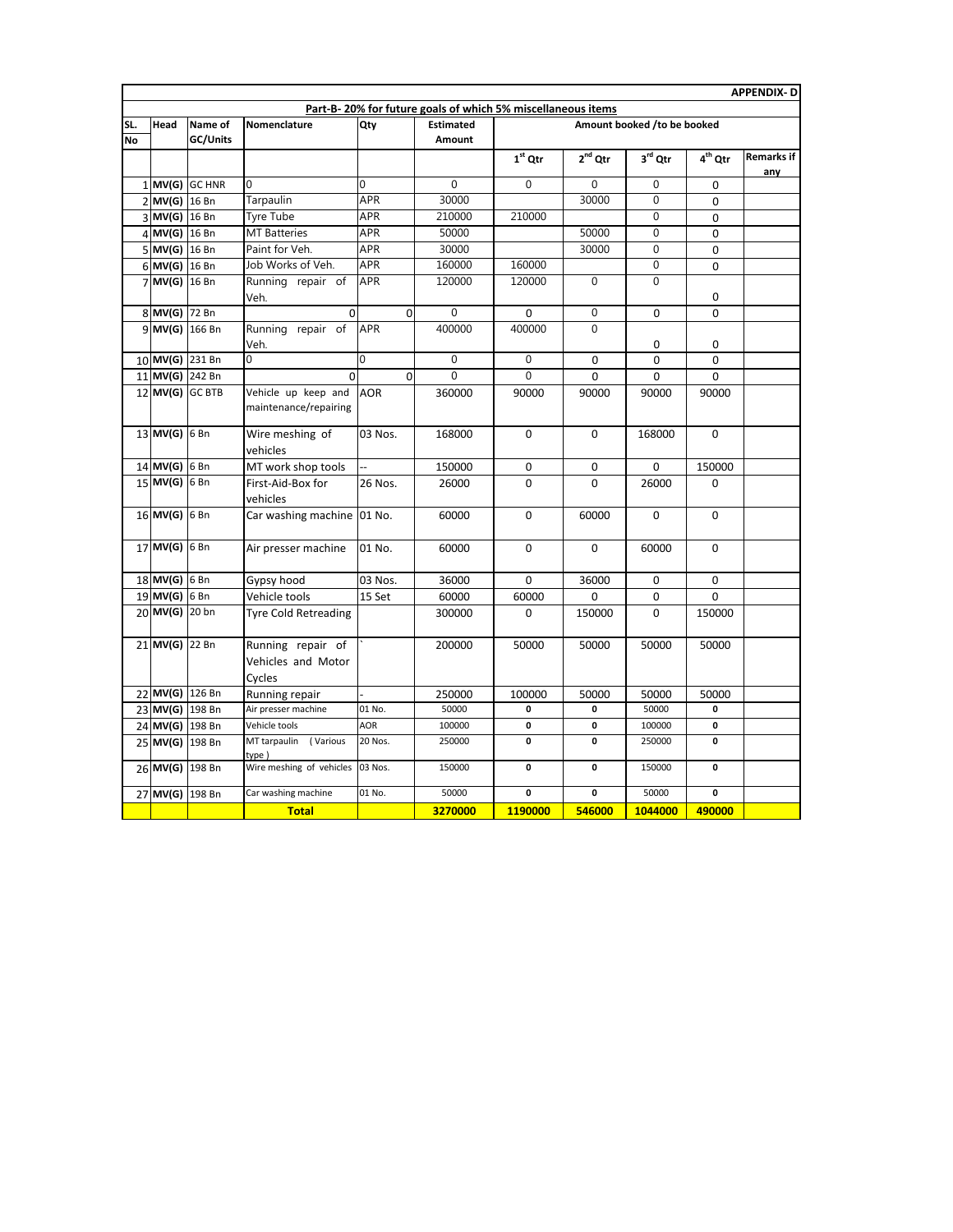|              | APPENDIX-DI |                 |                     |                 |                                                             |           |              |                             |                     |                   |  |
|--------------|-------------|-----------------|---------------------|-----------------|-------------------------------------------------------------|-----------|--------------|-----------------------------|---------------------|-------------------|--|
|              |             |                 |                     |                 | Part-B-20% for future goals of which 5% miscellaneous items |           |              |                             |                     |                   |  |
| SL.          | Head        | Name of         | Nomenclature        | Qty             | <b>Estimated</b>                                            |           |              | Amount booked /to be booked |                     |                   |  |
| <b>No</b>    |             | GC/Units        |                     |                 | Amount                                                      |           |              |                             |                     |                   |  |
|              |             |                 |                     |                 |                                                             | $1st$ Qtr | $2^{nd}$ Qtr | $3^{\text{rd}}$ Qtr         | 4 <sup>th</sup> Qtr | <b>Remarks if</b> |  |
|              |             |                 |                     |                 |                                                             |           |              |                             |                     | any               |  |
| $\mathbf{1}$ | OE(It)      | <b>GC HNR</b>   | $\Omega$            | $\Omega$        | $\Omega$                                                    | $\Omega$  | $\mathbf 0$  | $\Omega$                    | 0                   |                   |  |
|              | $2$ OE(It)  | 16 Bn           | Urgent and needy    | <b>AOR</b>      | 30000                                                       | 30000     | $\Omega$     | $\Omega$                    | $\Omega$            |                   |  |
|              |             |                 | repairs of computer |                 |                                                             |           |              |                             |                     |                   |  |
|              | 3 OE(lt)    | 72 Bn           | 0                   | $\Omega$        | $\Omega$                                                    | $\Omega$  | $\Omega$     | $\Omega$                    | $\Omega$            |                   |  |
|              | $4$ OE(It)  | 166 Bn          | 0                   | $\Omega$        | $\Omega$                                                    | $\Omega$  | $\Omega$     | $\Omega$                    | $\Omega$            |                   |  |
|              | 5 OE(lt)    | 231 Bn          | 0                   | $\Omega$        | $\Omega$                                                    | $\Omega$  | $\Omega$     | $\Omega$                    | $\Omega$            |                   |  |
|              | $6$ OE(It)  | 242 Bn          | 0                   | $\Omega$        | $\Omega$                                                    | $\Omega$  | $\Omega$     | $\Omega$                    | $\Omega$            |                   |  |
| 7            | OE(It)      | <b>GC BTB</b>   | Computer            | <b>AOR</b>      | 15000                                                       | 4000      | 4000         | 4000                        | 3000                |                   |  |
|              |             |                 | Accessories         |                 |                                                             |           |              |                             |                     |                   |  |
|              | $8$ OE(It)  | 6 <sub>Bn</sub> | Anti virus          | 10 Nos.         | 10000                                                       | $\Omega$  | $\Omega$     | $\Omega$                    | 10000               |                   |  |
|              | $9$ OE(It)  | 20 Bn           | Purchase of Key     | 15 Nos          | 15000                                                       | 5000      | 10000        | $\Omega$                    | 0                   |                   |  |
|              |             |                 | Board and Mouse     |                 |                                                             |           |              |                             |                     |                   |  |
|              | $10$ OE(It) | 22 Bn           | Running repair of   | 10 Nos          | 5000                                                        | 2000      | 1000         | 1000                        | 1000                |                   |  |
|              |             |                 | computer system     |                 |                                                             |           |              |                             |                     |                   |  |
|              |             |                 | with key board and  |                 |                                                             |           |              |                             |                     |                   |  |
|              |             |                 | &<br>mouse<br>up    |                 |                                                             |           |              |                             |                     |                   |  |
|              |             |                 | gradation           |                 |                                                             |           |              |                             |                     |                   |  |
|              | 11 OE(It)   | 126 Bn          |                     | 0 <sup>10</sup> | $\Omega$                                                    | $\Omega$  | 0            | $\Omega$                    | $\Omega$            |                   |  |
| 12           | OE(It)      | 198 Bn          | Antivirus etc       | <b>AOR</b>      | 10000                                                       | 0         | 0            | 0                           | 10000               |                   |  |
|              |             |                 | <b>Total</b>        |                 | 85000                                                       | 41000     | 15000        | 5000                        | 24000               |                   |  |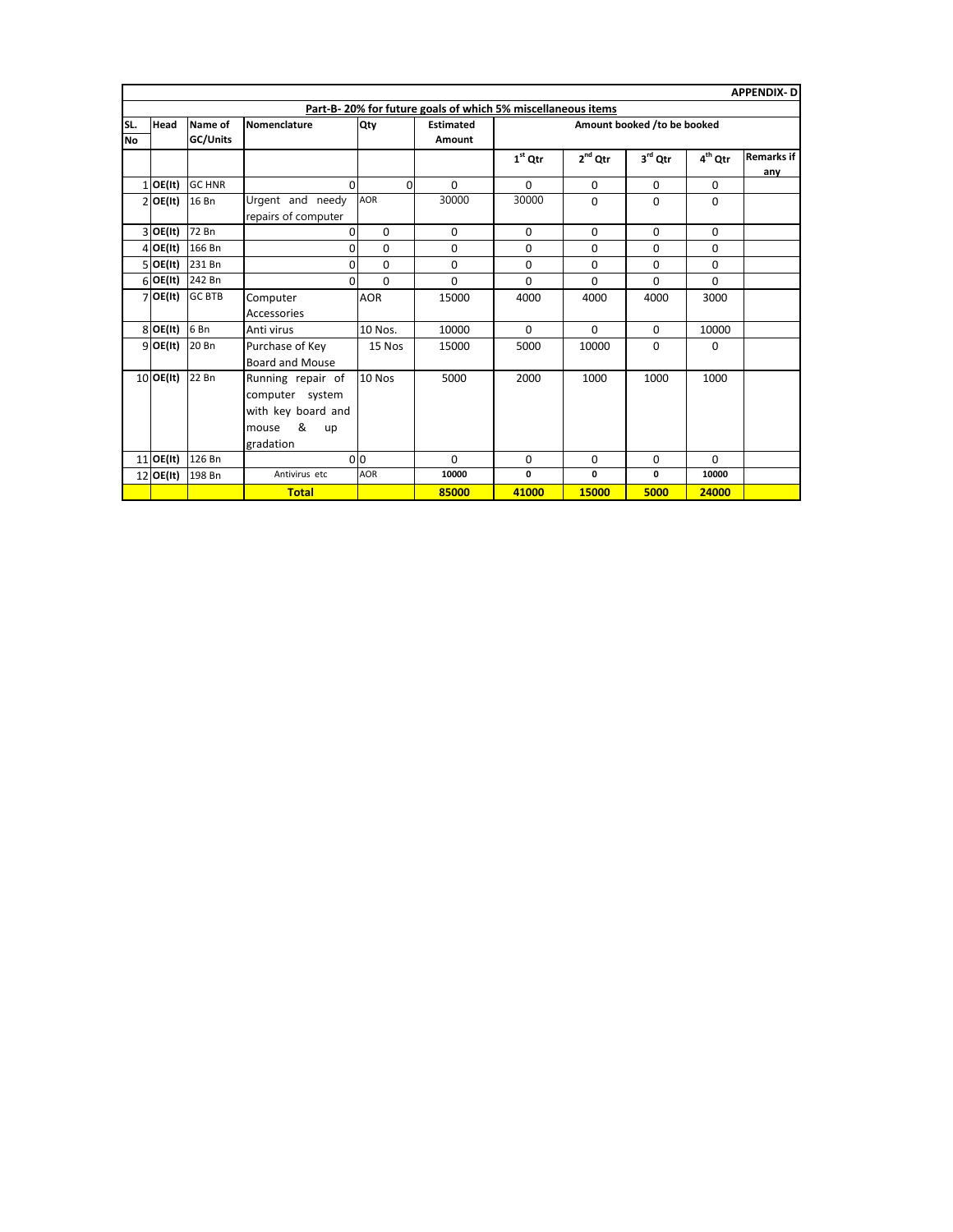|       |                |                  | <b>Consolidated Sector Summary</b> |          |                                         |         |  |  |  |  |  |
|-------|----------------|------------------|------------------------------------|----------|-----------------------------------------|---------|--|--|--|--|--|
| SI.No | <b>Head of</b> | <b>Estimated</b> |                                    |          | <b>Amount to be booked-Quarter-wise</b> |         |  |  |  |  |  |
|       | Account        | <b>Amount</b>    |                                    |          |                                         |         |  |  |  |  |  |
|       |                |                  | 1st Qtr                            | 2nd Qtr  | 3rd Qtr                                 | 4th Qtr |  |  |  |  |  |
|       | $1$ A&A(G)     |                  | Ω                                  | 0        |                                         | 0       |  |  |  |  |  |
|       | 2 C&T(G)       | 108833350        | 56315229                           | 26884121 | 19117000                                | 6517000 |  |  |  |  |  |
|       | 3 M&E(G)       | 123168935        | 33708985                           | 52518000 | 28300950                                | 8641000 |  |  |  |  |  |
|       | $4$ MV(G)      | 25830000         | 8905000                            | 9697000  | 4094000                                 | 3134000 |  |  |  |  |  |
|       | 5 IT(OE)       | 619000           | 262600                             | 253400   | 65500                                   | 37500   |  |  |  |  |  |
|       |                |                  |                                    |          |                                         |         |  |  |  |  |  |